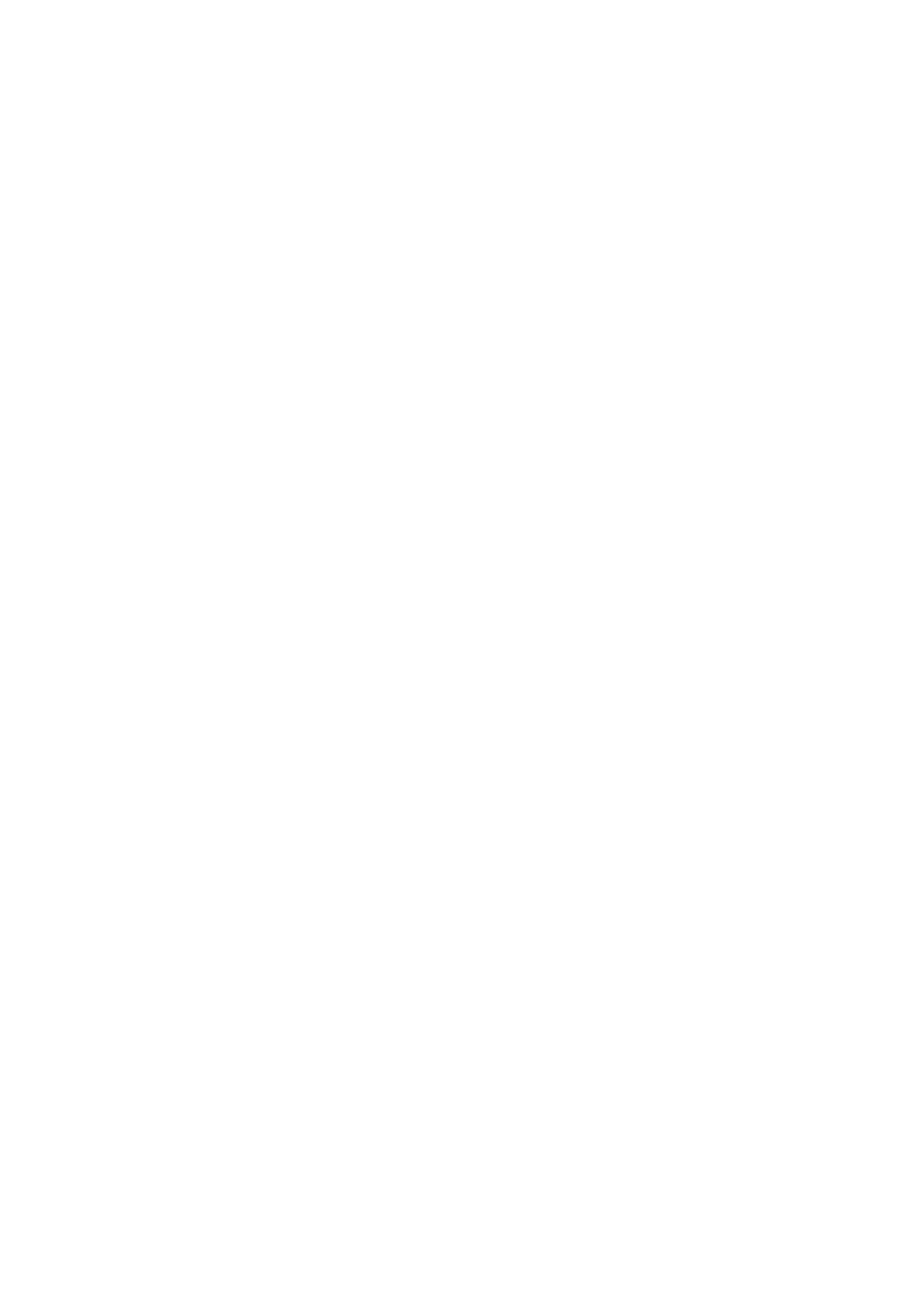# **CATCHWORDS**

# **Thorne v Kennedy**

Family law – Financial agreements – *Family Law Act* 1975 (Cth), Pt VIIIA – Pre-nuptial agreement – Post-nuptial agreement – Where fiancé wealthy – Where fiancée had no substantial assets – Where fiancée moved to Australia for purposes of marriage – Where fiancée had no community or connections in Australia – Where fiancée relied on fiancé for all things – Where pre-nuptial agreement provided to fiancée shortly before wedding – Where fiancé told fiancée that if she did not sign agreement wedding would not go ahead – Where independent solicitor advised fiancée against signing – Where pre-nuptial agreement signed – Where substantially identical post-nuptial agreement signed – Whether agreements voidable for duress, undue influence, or unconscionable conduct – Whether primary judge's reasons adequate.

Words and phrases – "adequate reasons", "duress", "financial agreement", "illegitimate pressure", "independent legal advice", "maintenance order", "postnuptial agreement", "pre-nuptial agreement", "property adjustment", "special disadvantage", "unconscionable conduct", "undue influence", "vitiating factor".

*Family Law Act* 1975 (Cth), ss 90F, 90G, 90K, 90KA.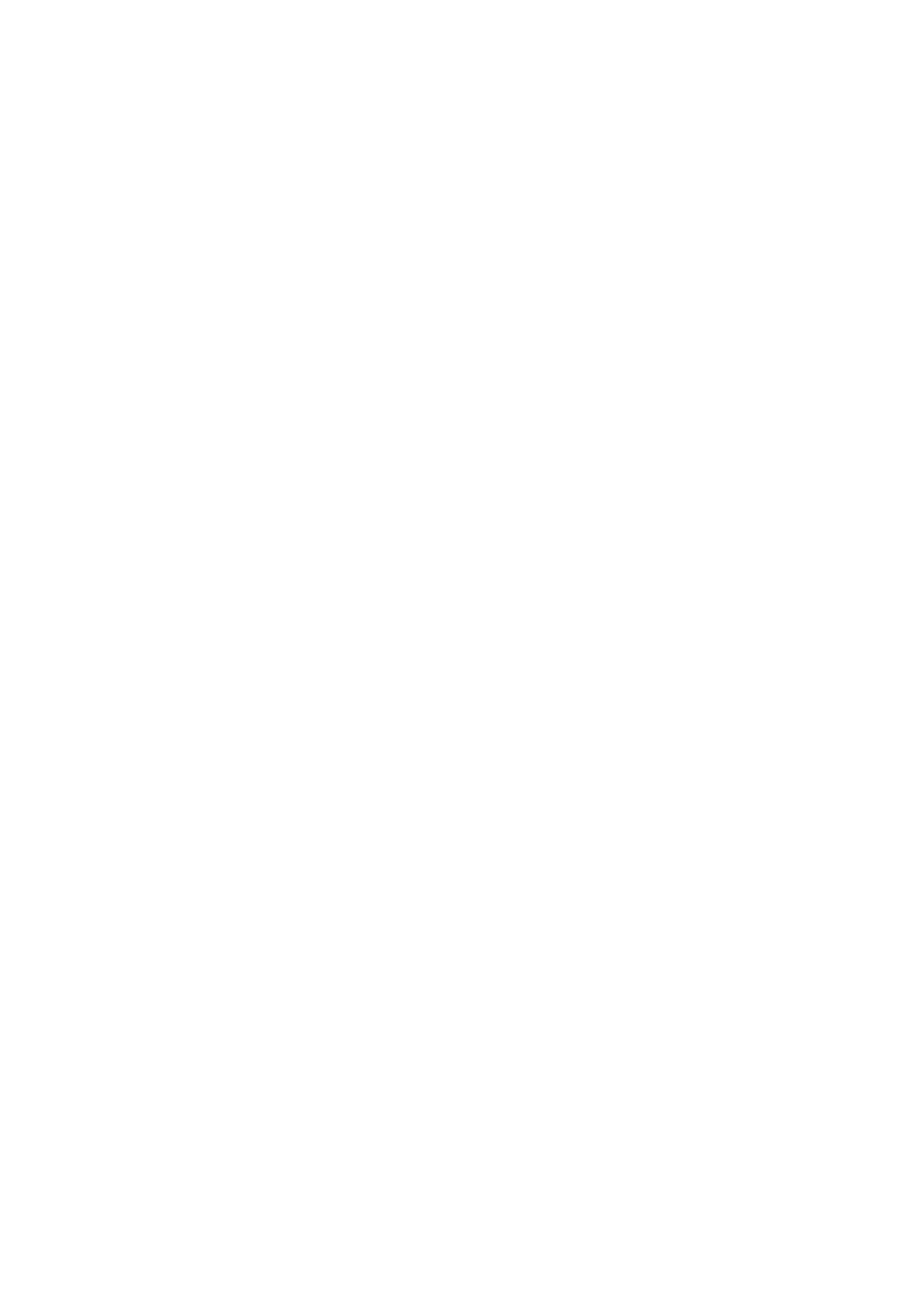- 1 KIEFEL CJ, BELL, GAGELER, KEANE AND EDELMAN JJ. This appeal concerns two substantially identical financial agreements, a pre-nuptial agreement and a post-nuptial agreement which replaced it, made under Pt VIIIA of the *Family Law Act* 1975 (Cth). The agreements were made between a wealthy property developer, Mr Kennedy, and his fiancée, Ms Thorne. The parties met online on a website for potential brides and they were soon engaged. In the words of the primary judge, Ms Thorne came to Australia leaving behind "her life and minimal possessions ... If the relationship ended, she would have nothing. No job, no visa, no home, no place, no community" **1** . The pre-nuptial agreement was signed, at the insistence of Mr Kennedy, very shortly before the wedding in circumstances in which Ms Thorne was given emphatic independent legal advice that the agreement was "entirely inappropriate" and that Ms Thorne should not sign it.
- 2 One of the issues before the primary judge, Judge Demack, was whether the agreements were voidable for duress, undue influence, or unconscionable conduct. The primary judge found that Ms Thorne's circumstances led her to believe that she had no choice, and was powerless, to act in any way other than to sign the pre-nuptial agreement. Her Honour held that the post-nuptial agreement was signed while the same circumstances continued, with the exception of the time pressure. The agreements were both set aside for duress, although the primary judge used that label interchangeably with undue influence, which is a better characterisation of her findings. The Full Court of the Family Court of Australia (Strickland, Aldridge and Cronin JJ) allowed an appeal and dismissed a notice of contention by Ms Thorne, concluding that the agreements had not been vitiated by duress, undue influence, or unconscionable conduct. For the reasons which follow, the findings and conclusion of the primary judge should not have been disturbed. The agreements were voidable due to both undue influence and unconscionable conduct.

3 The names, and some details, of the parties were suppressed during the course of this litigation. That approach was generally followed on this appeal, including the use of pseudonyms to describe the parties.

#### Background

 $\overline{a}$ 

4 The parties met over the internet in 2006. At the time, Ms Thorne, who was an Eastern European woman, was living in the Middle East. She was

**1** *Thorne & Kennedy* [2015] FCCA 484 at [91].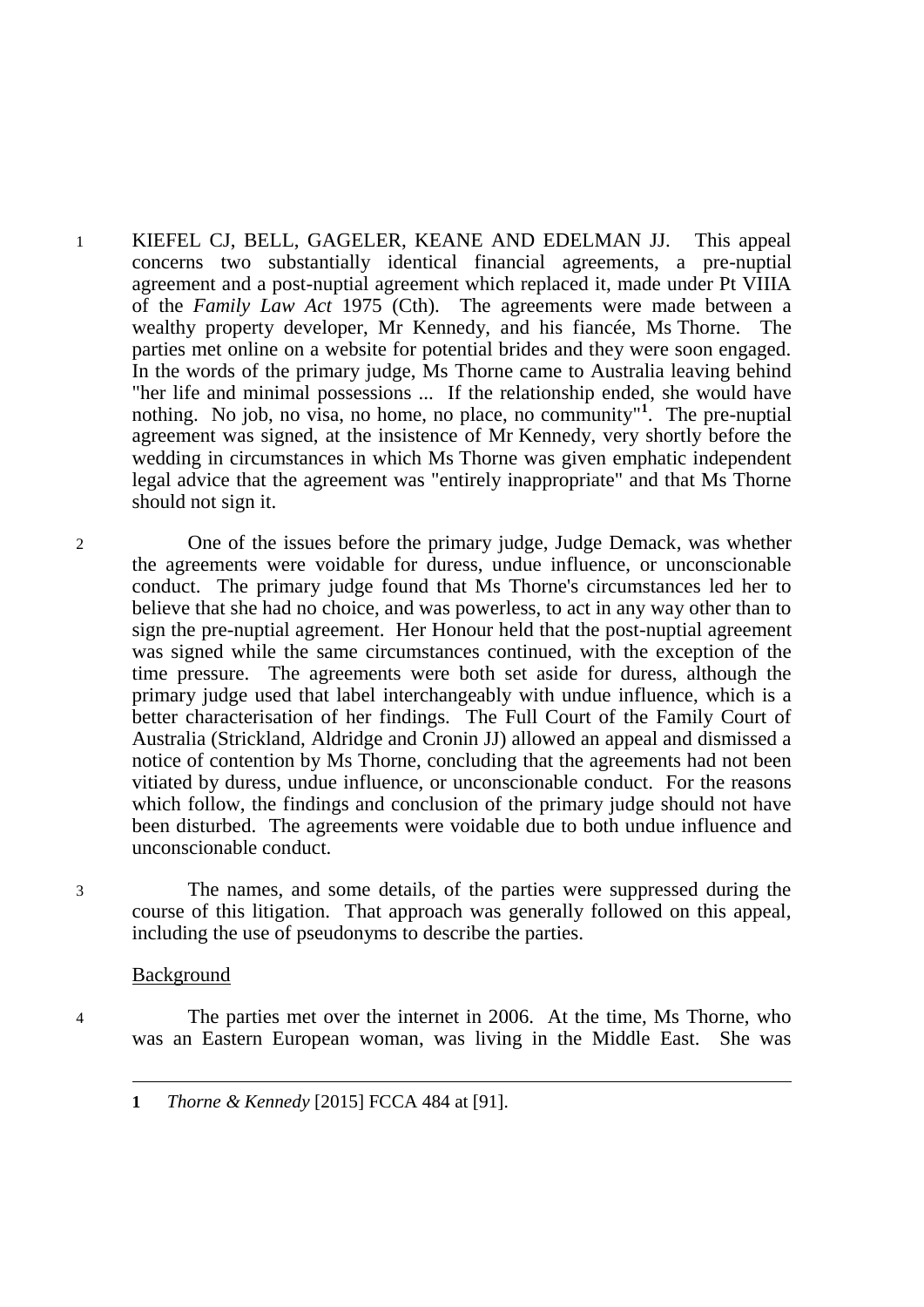2.

36 years old. She had no substantial assets. She previously had been married and divorced and was subsequently in a four year de facto relationship which ended when her partner moved to Kuwait for work. Mr Kennedy was a 67 year old Greek Australian property developer. He had assets worth between old Greek Australian property developer. \$18 million and \$24 million. He was divorced with three adult children.

- 5 Ms Thorne's profile on the website on which they met described her as a single woman with no children, of the Greek Orthodox religion, who spoke a little English and Greek. She shared the same religion with Mr Kennedy and generally conversed with him in Greek. Mr Kennedy travelled overseas to meet Ms Thorne very shortly after meeting her online. He told her that if he liked her then he would marry her but that "you will have to sign paper. My money is for my children"**<sup>2</sup>** .
- 6 During their courtship phase, Mr Kennedy travelled overseas twice to meet Ms Thorne. He took her on an extended holiday around Europe, during which he met her family. He bought her expensive jewellery. In February 2007, about seven months after Mr Kennedy and Ms Thorne met, they moved to Australia to live in Mr Kennedy's expensive penthouse with the intention of getting married.

7 The wedding between Ms Thorne and Mr Kennedy was set for 30 September 2007. On 8 August 2007, Mr Kennedy had instructed a solicitor to prepare a pre-nuptial agreement. It is unclear whether Ms Thorne was, at this time, aware of the agreement but she was certainly not aware of its contents. Around 19 September 2007, Mr Kennedy told Ms Thorne that they were going to see solicitors about the signing of an agreement. Ms Thorne asked Mr Kennedy whether he required her to sign the agreement. He replied that if she did not sign it then the wedding would not go ahead. On 20 September 2007, Mr Kennedy took Ms Thorne and her sister to see an independent solicitor, Ms Harrison, who was an accredited family law specialist. Mr Kennedy waited in the car outside. It was during this appointment that Ms Thorne first became aware of the contents of the agreement. By this time, Ms Thorne's parents and sister had been flown to Australia from Eastern Europe and accommodated for the wedding by Mr Kennedy. Guests had been invited to the wedding. Ms Thorne's dress had been made. The wedding reception had been booked.

**<sup>2</sup>** *Thorne & Kennedy* [2015] FCCA 484 at [33].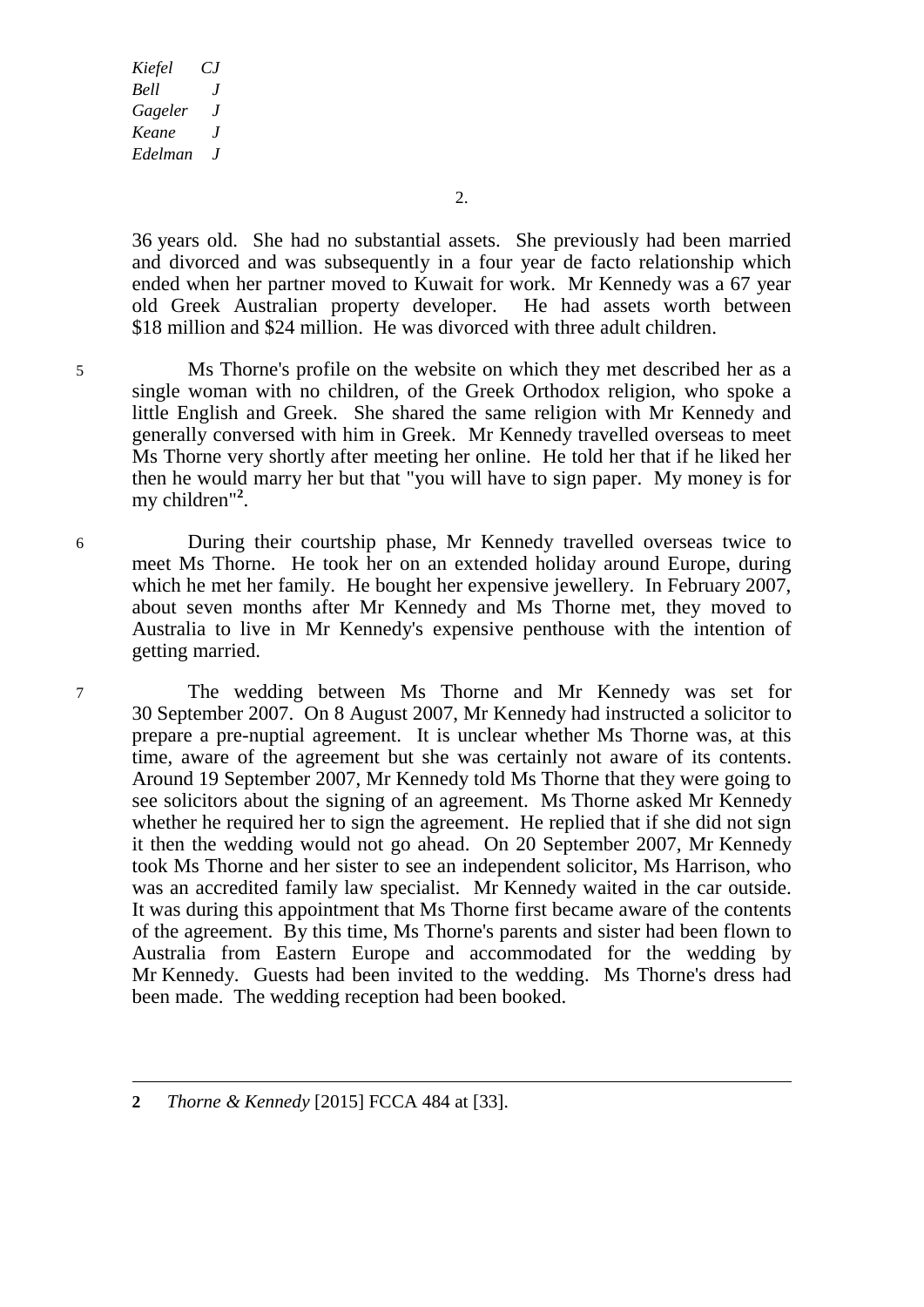8 The day after the meeting, Ms Harrison produced a written advice to Ms Thorne which she subsequently explained to Ms Thorne. There was no dispute that Ms Harrison's advice was accurate. Some of the key features of Ms Harrison's advice were as follows:

- (1) The agreement provided for Ms Thorne to receive maintenance during the marriage of the greater of (i) \$4,000 per month or (ii) 25% of the net income from the management rights of a proposed development. Ms Harrison observed that the \$4,000 per month contained no provision for increase and was a very poor provision from someone in Mr Kennedy's circumstances.
- (2) Ms Thorne would be permitted to live rent free in a penthouse located in the proposed development and her family would be permitted to live rent free in a unit located in that development. Ms Harrison noted, however, that Ms Thorne had informed her that the local council had refused planning permission for the proposed development.
- (3) If Ms Thorne and Mr Kennedy separated within the first three years of marriage, with or without children, then Ms Thorne would get nothing. The rights described above would also cease.
- (4) If Ms Thorne and Mr Kennedy separated after three years, without children, Mr Kennedy would only have an obligation to pay a single lump sum of \$50,000 to Ms Thorne. This payment was indexed to the Consumer Price Index if the separation occurred after 1 July 2011. Ms Harrison described this amount as "piteously small".
- (5) If Mr Kennedy died while they were living together and while they had not separated then the agreement provided that Ms Thorne would be entitled to (i) a penthouse in the proposed development or, if that were not possible, a unit she chose in the same city not exceeding a market value of \$1.5 million; (ii) 40% of the net income of the management rights of the proposed development or \$5,000 per month, indexed annually, whichever was the greater; and (iii) the Mercedes Benz car that was presently in her possession or a replacement vehicle of the same or higher value.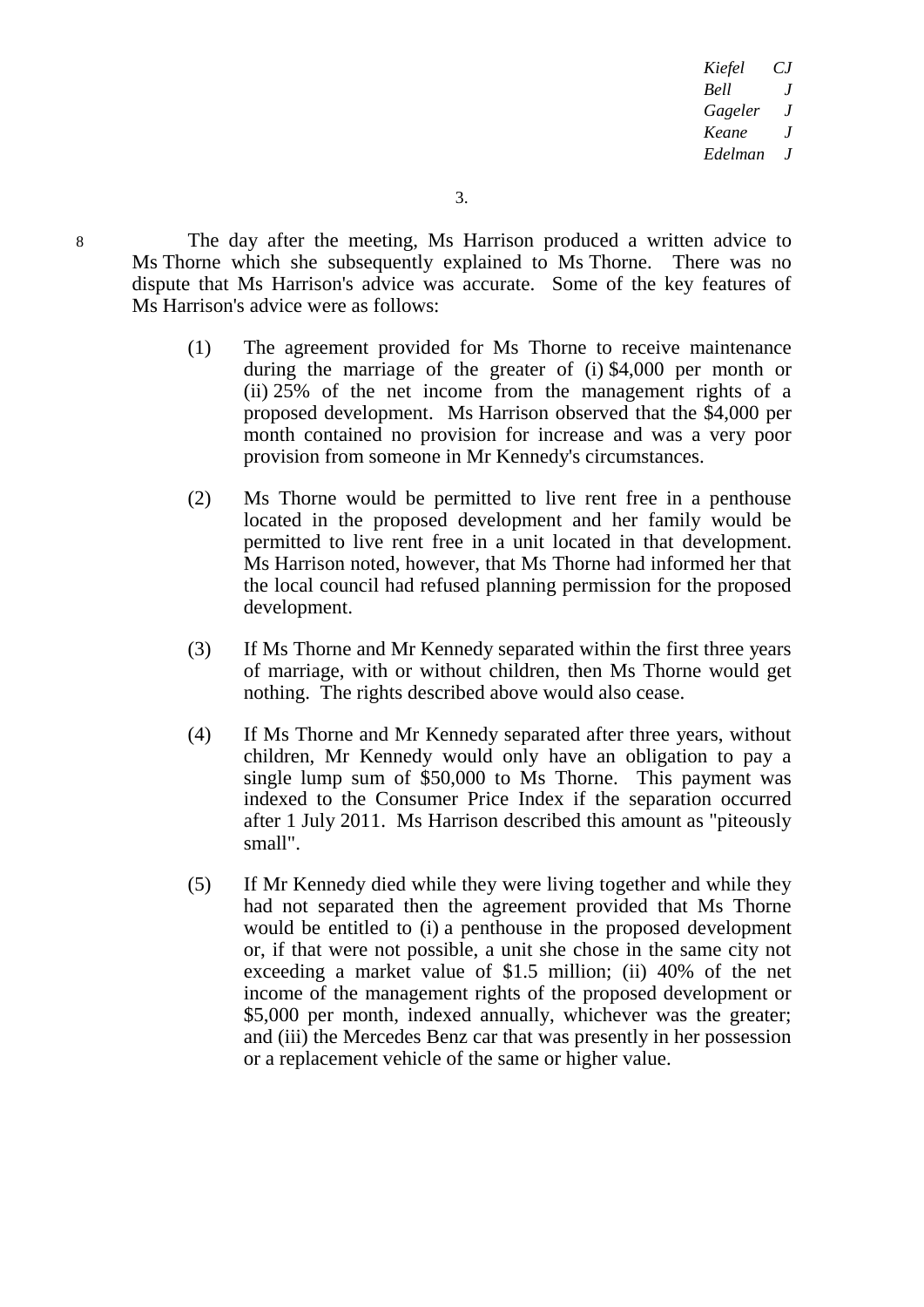9 Ms Harrison's advice concluded as follows:

"I believe that you are under significant stress in the lead up to your wedding and that you have been put in a position where you must sign this Agreement regardless of its fairness so that your wedding can go ahead. I also understand from what you have told me that you are longing to have a child and you see your relationship with [Mr Kennedy] as the opportunity to fulfil what may well be a long held desire. I hold significant concerns that you are only signing this Agreement so that your wedding will not be called off. I urge you to reconsider your position as this Agreement is drawn to protect [Mr Kennedy's] interests solely and in no way considers your interests."

10 On 21 September 2007, the same day that Ms Harrison had produced her written advice, the solicitors for Mr Kennedy wrote to Ms Harrison. The solicitors referred to amendments to the agreement that Ms Harrison had sought which had been incorporated. The solicitors then said that since the wedding was scheduled for 30 September it was Mr Kennedy's preference that the agreement be signed that day, ie on 21 September 2007.

11 The amendments made to the agreement at Ms Harrison's suggestion were relatively minor amendments concerning the provision for Ms Thorne if Mr Kennedy died while they were married and co-habiting. The provision concerning Ms Thorne's entitlement to a penthouse initially provided for the penthouse to be in the proposed development or in the same city if the development did not proceed. The amendment added the words "or if for any other reason the penthouse cannot be transferred to [Ms Thorne]". The second amendment concerned the mechanics of Mr Kennedy's undertaking to execute a will containing provision for Ms Thorne. The amendment added the words "if necessary a testamentary trust" and it was also provided that Mr Kennedy "will ensure that any further testamentary dispositions are drawn to contain these provisions and [Mr Kennedy] shall not execute any further testamentary dispositions without these provisions". No issue was raised in this proceeding about the enforceability of this provision.

12 On 24 September 2007, Ms Harrison explained her advice to Ms Thorne. Ms Thorne understood Ms Harrison's oral advice to be that the agreement was the worst agreement that Ms Harrison had ever seen. Ms Harrison's evidence was that the agreement was entirely inappropriate and that she told Ms Thorne that Ms Thorne should not sign it. Although Ms Thorne was advised by Ms Harrison about the effect of the agreement if Mr Kennedy chose to separate from her, Ms Thorne did not even turn her mind to the possibility that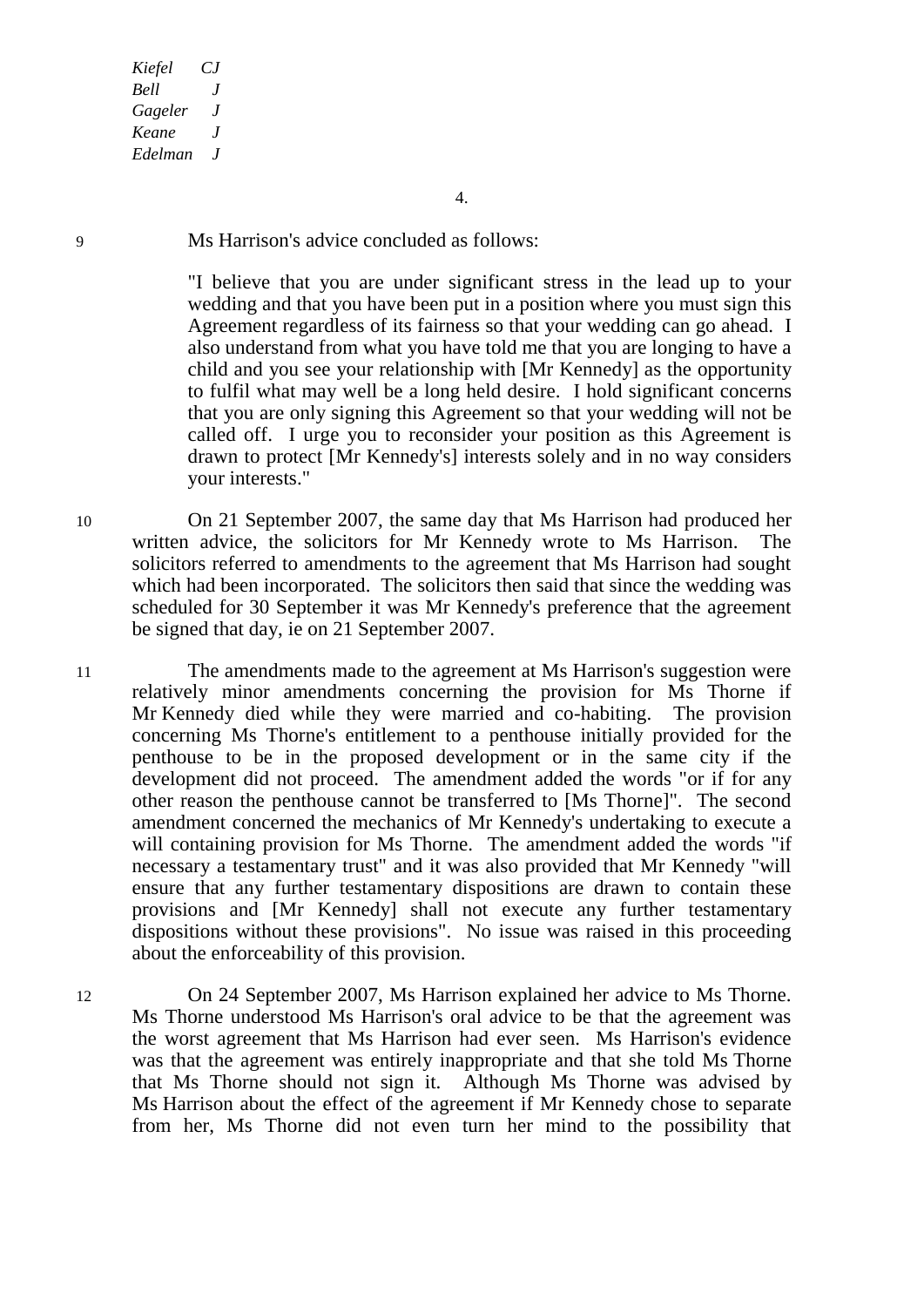5.

Mr Kennedy would separate from her, or the consequences about which she was advised. Ms Thorne also believed that she would never leave Mr Kennedy. Her concerns were focused only upon her rights under the agreement if Mr Kennedy should predecease her.

13 The first agreement was signed by Ms Thorne on 26 September 2007, four days before her wedding. The agreement contained a recital that within 30 days Mr Kennedy and Ms Thorne would sign another agreement in similar terms.

- 14 The terms of the second agreement were substantially identical to the first. On 5 November 2007, Ms Thorne met with Ms Harrison to get advice on the second agreement. As Ms Harrison had done in relation to the first agreement, Ms Harrison again urged Ms Thorne not to sign the second agreement. During this meeting, Ms Thorne received a phone call from Mr Kennedy asking how much longer she was going to be. Ms Harrison gained the impression that Ms Thorne was being pressured to sign the document. Again, Ms Thorne ignored Ms Harrison's advice and signed the second agreement on the same day, 5 November 2007.
- 15 On 16 June 2011, slightly less than four years after the marriage, Mr Kennedy signed a separation declaration. Mr Kennedy and Ms Thorne separated, without children, in August 2011. Ms Thorne commenced this proceeding in April 2012. She sought orders, including orders setting aside the two agreements, an adjustment of property order in the amount of \$1.1 million, and a lump sum spousal maintenance order of \$104,000. Mr Kennedy died in May 2014, during the trial. He was substituted as a party by the executors and trustees of his estate, who were two of his adult children.

# The statutory context

 $\overline{a}$ 

16 In 1929, the House of Lords held that an agreement could not exclude the power of the courts, which had existed since 1857, to make financial adjustment between the parties following the breakdown of a marriage**<sup>3</sup>** . The agreement might be taken into account when the court quantifies the amount of maintenance but it would not be binding**<sup>4</sup>** . Section 87(1)(k) of the *Matrimonial Causes Act*  1959 (Cth) modified that principle by empowering a court to "sanction" prenuptial or post-nuptial agreements concerning property distribution or

**4** *Hyman v Hyman* [1929] AC 601 at 609 per Lord Hailsham LC.

**<sup>3</sup>** *Hyman v Hyman* [1929] AC 601.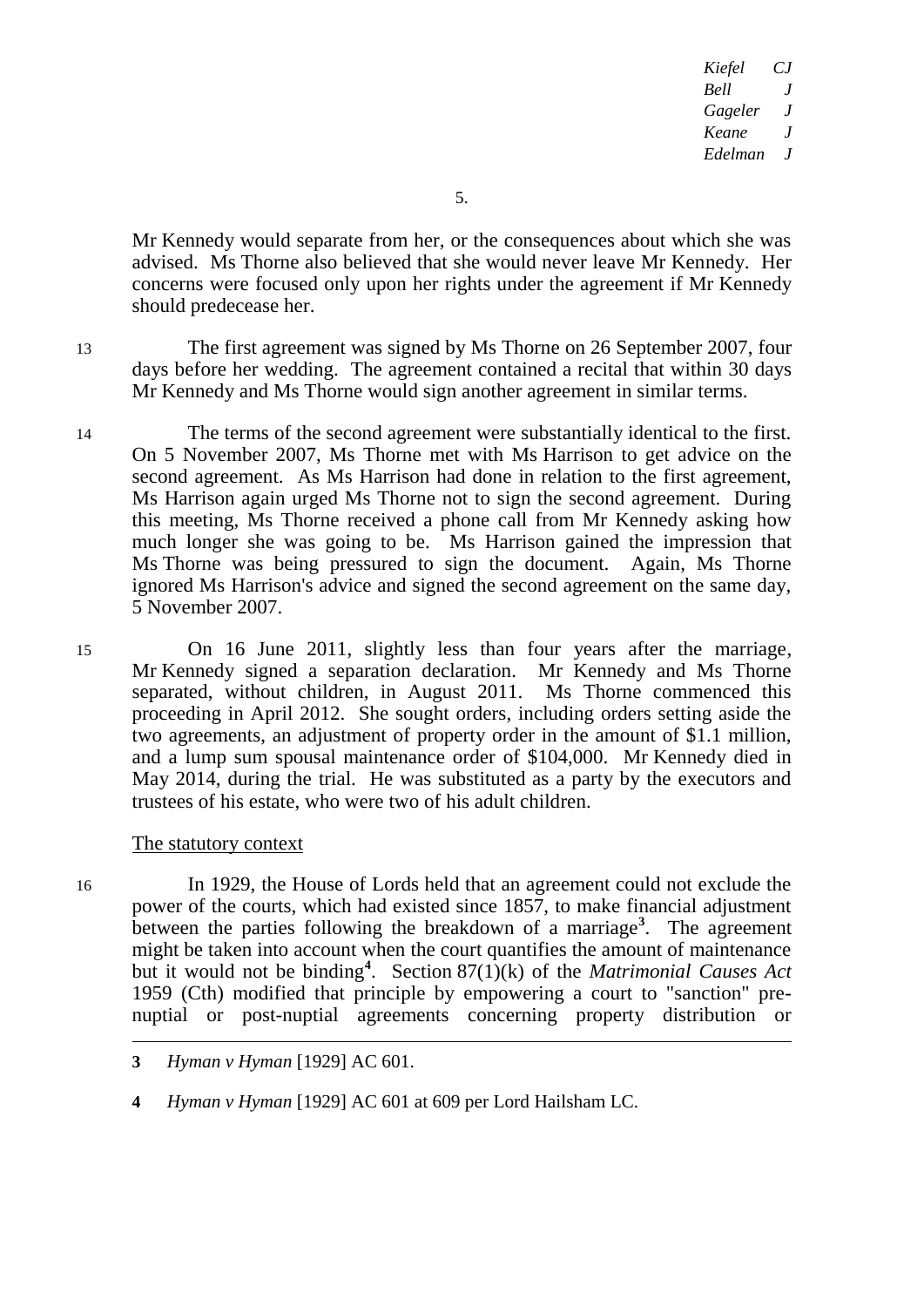6.

maintenance**<sup>5</sup>** . That Act was repealed and replaced by the *Family Law Act*, which introduced a regime for registration of certain types of maintenance agreements and a regime for certain other maintenance agreements to be approved by the court.

- 17 On 27 December 2000, the *Family Law Act* was amended to "encourage people to agree about the distribution of their matrimonial property and thus give them greater control over their own affairs, in the event of marital breakdown"**<sup>6</sup>** . The amendments to the *Family Law Act* introduced Pt VIIIA, which allows couples to make regulated financial agreements. These agreements include financial agreements before marriage and after marriage, commonly described as pre-nuptial and post-nuptial agreements.
- 18 Part VIIIA of the *Family Law Act* imposes various requirements before a financial agreement will be binding and restrictions upon the content of those agreements. One restriction, in s 90G(1) (the effect of which has since been modified by the insertion of  $s\ 90G(1A)$ , is a requirement that the financial agreement contain a statement from each party that the party was provided with independent legal advice concerning the effect of the agreement on the party's rights and the advantages and disadvantages of making the agreement.
- 19 Another restriction upon pre-nuptial and post-nuptial agreements is s 90F, which, by ss  $90F(1)$  and  $90F(1)$ , prohibits the agreement from excluding or limiting the power of a court to make an order in relation to the maintenance of a party if:

"when the agreement came into effect, the circumstances of the party were such that, taking into account the terms and effect of the agreement, the party was unable to support himself or herself without an income tested pension, allowance or benefit."

20 Despite Ms Thorne's extremely limited personal means, the agreements purported to provide for an "acknowledgement" that Ms Thorne was able to support herself without an income tested pension, allowance or benefit. It seems that this clause was an attempt to oust the operation of s 90F of the *Family Law Act*. However, no submissions were made about s 90F before the primary judge

**6** Australia, House of Representatives, Family Law Amendment Bill 2000, Further Revised Explanatory Memorandum at 6.

-

**<sup>5</sup>** *Shaw v Shaw* (1965) 113 CLR 545; [1965] HCA 39.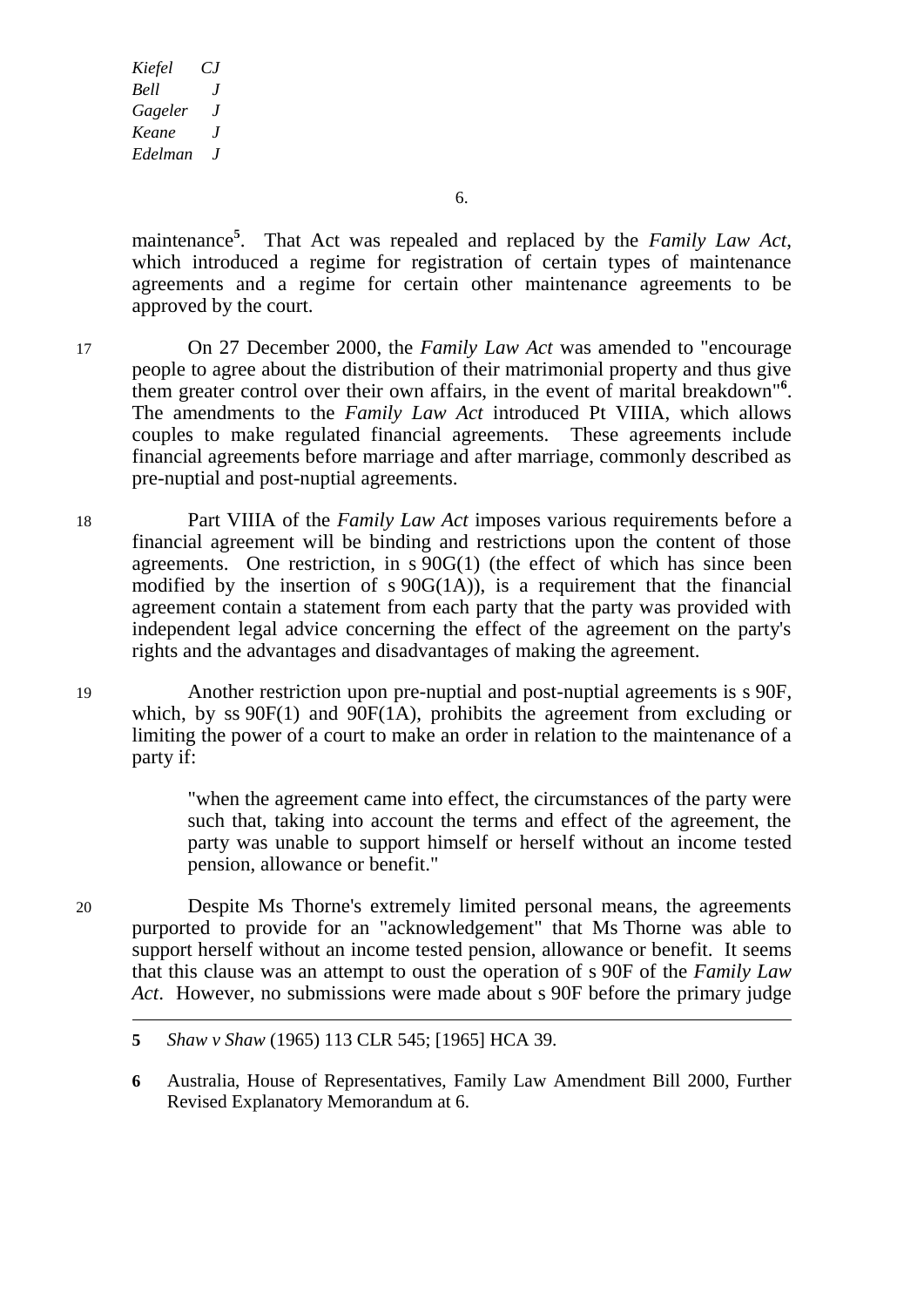or before the Full Court. In this Court, it assumed significance only as a matter for contextual construction after it was drawn to the attention of the parties by the Court.

21 The restriction upon the validity of financial agreements which is central to this appeal is contained in ss 90K and 90KA. Section 90K(1) provides that a court may make an order setting aside a financial agreement if the court is satisfied of matters including, in  $\overline{s}$  90K(1)(b), "the agreement is void, voidable or unenforceable" and, in  $s$  90 $K(1)(e)$ , "a party to the agreement engaged in conduct that was, in all the circumstances, unconscionable". Section 90KA then provides, in part, that the question whether a financial agreement is valid, enforceable or effective "is to be determined by the court according to the principles of law and equity that are applicable in determining the validity, enforceability and effect of contracts and purported contracts".

#### The issues in this case

22 The issues raised by the notice of appeal in this case concerned whether the Full Court erred in finding error in the primary judge's conclusion that the agreements should be set aside. The only issues were whether the agreements should be set aside because Ms Thorne was subject to any of the vitiating factors of duress, undue influence, or unconscionable conduct in her entry into each of the agreements and whether the reasons of the primary judge were adequate.

- 23 At all stages in this litigation it was assumed that each of the vitiating factors applied according to the principles of common law and equity as described in s 90KA. There were no submissions made concerning how the statutory prohibition against unconscionable conduct in s 90K(1)(e) might differ, if at all, from the equitable doctrine concerning unconscionable conduct. Further, although, in written submissions in this Court, Ms Thorne initially appeared to submit that the statutory context of ss 90K and 90KA might somehow have affected these principles, in oral submissions in this Court, counsel for Ms Thorne accepted that the principles were not altered although the particular circumstances of the marital context would be taken into account. This latter point was, properly, common ground.
- 24 Two other issues do not arise. First, although the issue of causation was raised in oral argument in this Court, there was no ground of appeal in this Court or in the Full Court which alleged that causation was absent because Ms Thorne would have entered into either agreement in any event. It is therefore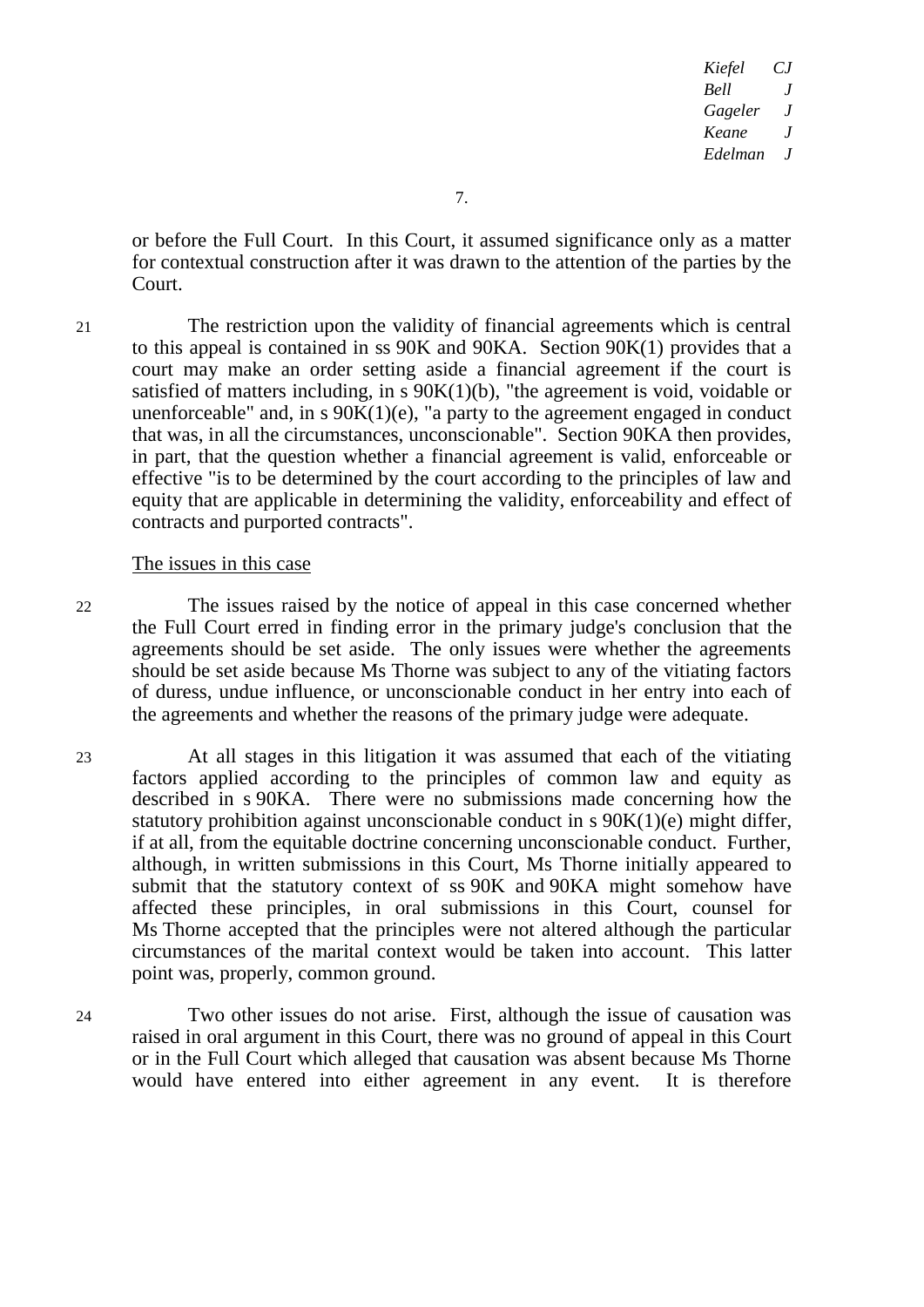unnecessary to consider whether, as the oral submission assumed, but for any vitiating factor Ms Thorne would have entered into the agreements in any event**<sup>7</sup>** . It can be observed, however, that the failure to raise any ground of appeal alleging an absence of either causation or contribution is unlikely to have been an oversight. Where duress, undue influence, or unconscionable conduct is otherwise shown, an inference of the necessary causation or contribution is readily drawn if the particular transaction cannot reasonably be accounted for by "ordinary motives"<sup>8</sup>, as clearly appears from the circumstance that Ms Thorne understood the advice of her solicitor to be that the agreements were the worst that the solicitor had ever seen.

25 Secondly, this case concerns only the presence of a vitiating factor between parties to an agreement. It is not concerned with the circumstances in which a person can take the benefit of a transaction procured by the duress, undue influence, or unconscionable conduct of a third party. Where the recipient is not a volunteer<sup>9</sup>, the duress, undue influence, or unconscionable conduct of a third party raises additional issues**<sup>10</sup>** .

### Duress, undue influence, and unconscionable conduct

#### *Duress*

-

26 The vitiating factor of duress focuses upon the effect of a particular type of pressure on the person seeking to set aside the transaction**<sup>11</sup>**. It does not

- **7** *Bank of Credit and Commerce International SA v Aboody* [1990] 1 QB 923 at 970- 971. Cf *Barton v Armstrong* [1976] AC 104 at 120 per Lord Cross of Chelsea; *Crescendo Management Pty Ltd v Westpac Banking Corporation* (1988) 19 NSWLR 40 at 46 per McHugh JA, Samuels and Mahoney JJA agreeing.
- **8** *Allcard v Skinner* (1887) 36 Ch D 145 at 185 per Lindley LJ.
- **9** *Bridgeman v Green* (1757) Wilm 58 at 64-65 [97 ER 22 at 25].
- **10** *Bainbrigge v Browne* (1881) 18 Ch D 188 at 198-199 per Fry J; *Smith v William Charlick Ltd* (1924) 34 CLR 38 at 56 per Isaacs J; [1924] HCA 13; *Bank of New South Wales v Rogers* (1941) 65 CLR 42 at 51-52 per Starke J, 60-61 per McTiernan J, 85 per Williams J; [1941] HCA 9.
- **11** *Westpac Banking Corporation v Cockerill* (1998) 152 ALR 267 at 289 per Kiefel J, Lindgren J agreeing.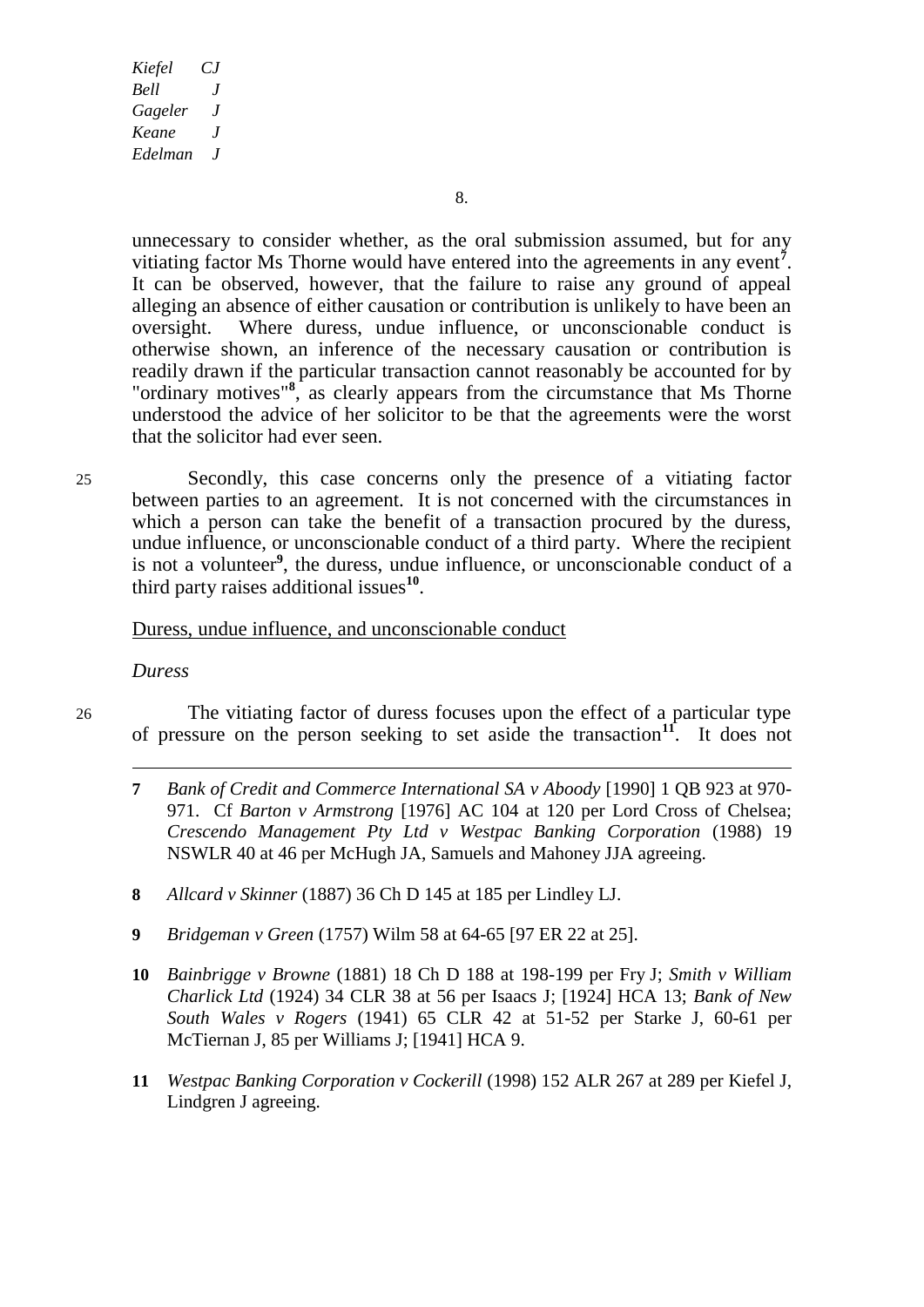require that the person's will be overborne**<sup>12</sup>**. Nor does it require that the pressure be such as to deprive the person of any free agency or ability to decide. The person subjected to duress is usually able to assess alternatives and to make a choice. The person submits to the demand knowing "only too well" what he or she is doing**<sup>13</sup>**. As Holmes J said in *Union Pacific Railroad Co v Public Service Commission of Missouri***<sup>14</sup>**:

"It always is for the interest of a party under duress to choose the lesser of two evils. But the fact that a choice was made according to interest does not exclude duress. It is the characteristic of duress properly so called."

27 Historically, the primary constraint upon an action based on duress was the threats that were recognised as sufficient for an action. The early common law rule was that the duress which was necessary to set aside an agreement required an unlawful threat or conduct in relation to the person's body, such as loss of life or limb<sup>15</sup>. Even duress in relation to a person's goods was not a basis upon which an agreement could be avoided at common law**<sup>16</sup>**, although it was a basis for restitution of a payment of money**<sup>17</sup>**. The abandonment of this common law restriction<sup>18</sup> introduced a difficult question. This question is whether duress should be based on any unlawful threat or conduct or, alternatively, whether

- -**12** *Crescendo Management Pty Ltd v Westpac Banking Corporation* (1988) 19 NSWLR 40 at 45 per McHugh JA, Samuels and Mahoney JJA agreeing; *Director of Public Prosecutions for Northern Ireland v Lynch* [1975] AC 653 at 695.
- **13** *Crescendo Management Pty Ltd v Westpac Banking Corporation* (1988) 19 NSWLR 40 at 45-46 per McHugh JA, Samuels and Mahoney JJA agreeing.
- **14** 248 US 67 at 70 (1918).
- **15** *Sumner v Ferryman* (1708) 11 Mod 201 [88 ER 989]; *Skeate v Beale* (1841) 11 Ad & E 983 [113 ER 688]; Blackstone, *Commentaries on the Laws of England*, (1765), bk 1, c 1 at 126-127.
- **16** *Skeate v Beale* (1841) 11 Ad & E 983 [113 ER 688].
- **17** *Astley v Reynolds* (1731) 2 Str 915 [93 ER 939].
- **18** *Occidental Worldwide Investment Corp v Skibs A/S Avanti (The Siboen and The Sibotre)* [1976] 1 Lloyd's Rep 293.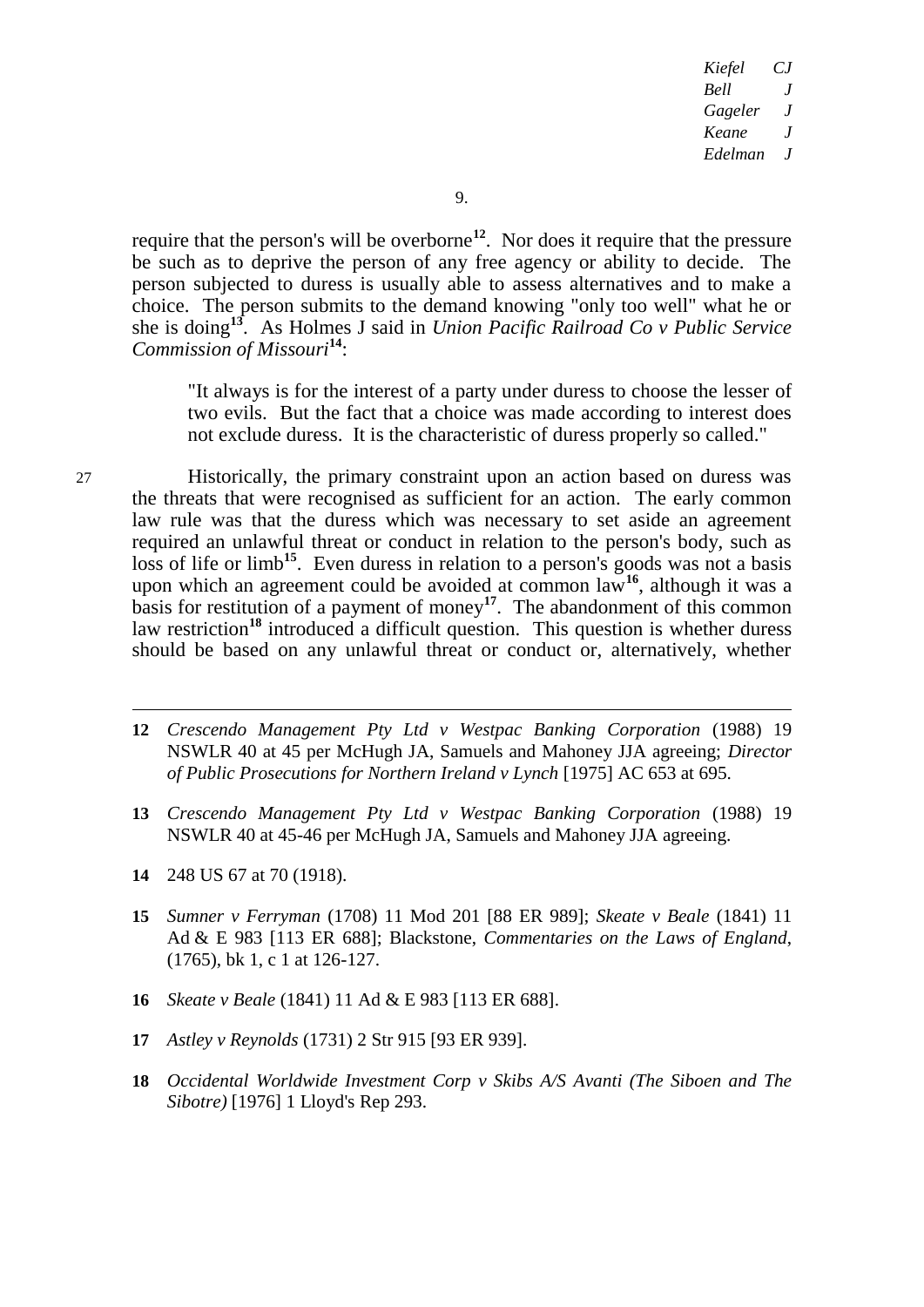10.

other illegitimate or improper, yet lawful, threats or conduct might suffice**<sup>19</sup>**. In 1947, Dawson described that question as one "which has chiefly arrested the modern development of the law of duress"**<sup>20</sup>** .

28 A significant focus of the submissions by Mr Kennedy's executors was that a conclusion of duress was not open to the primary judge because any pressure exerted by Mr Kennedy upon Ms Thorne did not involve any unlawful threat or conduct. Senior counsel relied upon a decision of the New South Wales Court of Appeal which held, consistently with the older common law cases, that duress at common law requires proof of threatened or actual unlawful conduct<sup>21</sup>. He submitted that Ms Thorne had not set out any "justifiable formulation" by which lawful act duress could apply.

29 It was not necessary for the primary judge to consider common law duress. As will be explained later in these reasons, the sense in which the primary judge in this case described the pressure on Ms Thorne was to focus on Ms Thorne's lack of free choice (in the sense used in undue influence cases) rather than whether Mr Kennedy was the source of all the relevant pressure, or whether the impropriety or illegitimacy of Mr Kennedy's lawful actions might suffice to constitute duress. Nor did this Court receive any substantial submissions concerning when illegitimacy or impropriety might be established for duress at common law including in light of the statutory policy of the *Family Law Act* and, in that context, how the actions of Mr Kennedy should be characterised. In these circumstances, it is not necessary to address the arguments in favour of or against the conclusion of the New South Wales Court of Appeal that duress at common law requires proof of threatened or actual unlawful conduct<sup>22</sup>. Nor is it necessary to consider whether the recognition of

- **21** *Australia & New Zealand Banking Group v Karam* (2005) 64 NSWLR 149 at 168 [66].
- **22** *Australia & New Zealand Banking Group v Karam* (2005) 64 NSWLR 149 at 168 [66].

**<sup>19</sup>** Beatson, "Duress by Threatened Breach of Contract", (1976) 92 *Law Quarterly Review* 496 at 497-498.

**<sup>20</sup>** Dawson, "Economic Duress – An Essay in Perspective", (1947) 45 *Michigan Law Review* 253 at 287.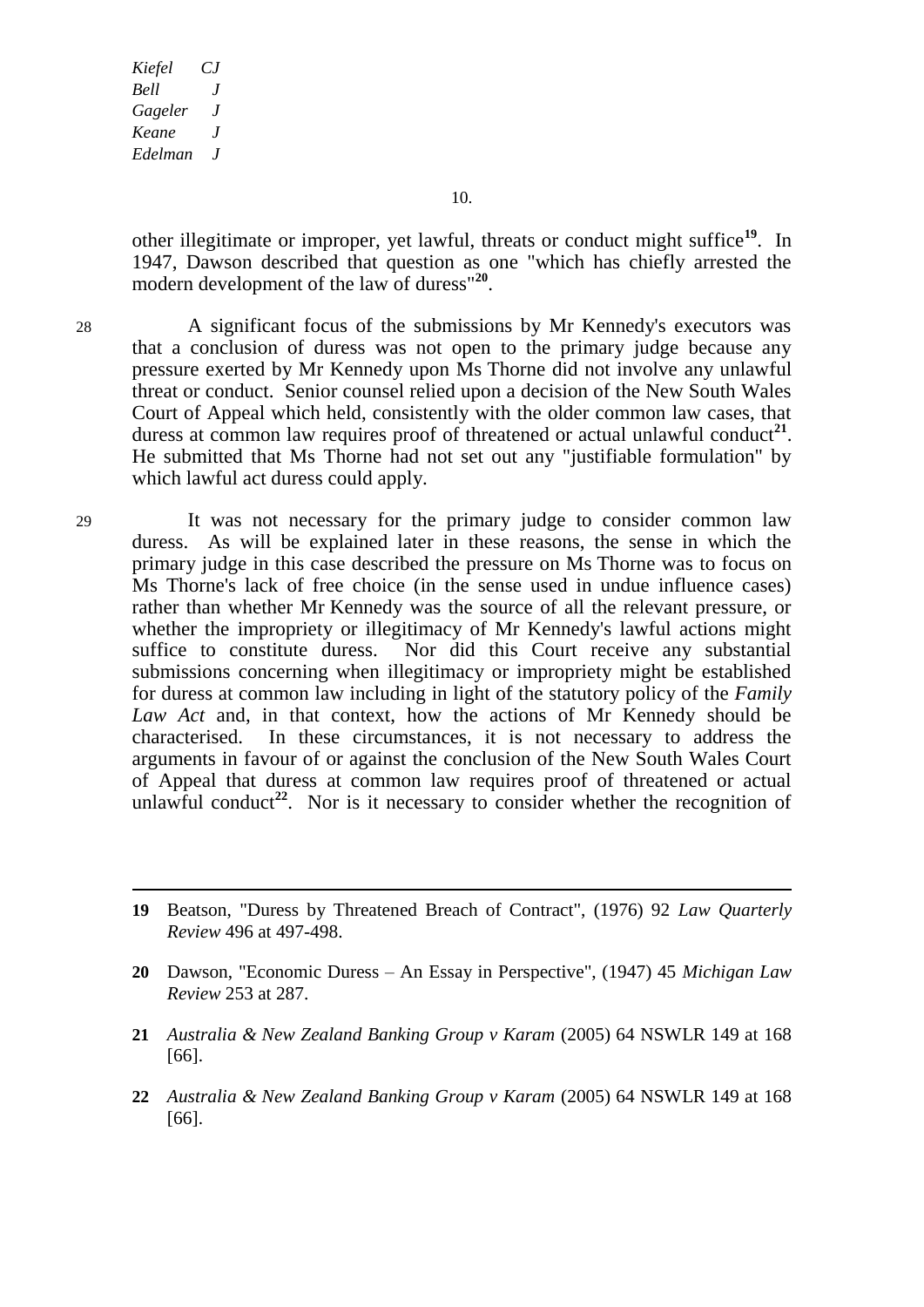lawful act duress adds anything to the doctrine concerned with unconscionable  $\text{conduct}^{23}$ .

#### *Undue influence*

-

<sup>30</sup> In *Allcard v Skinner***<sup>24</sup>** , Lindley LJ said that "no Court has ever attempted to define undue influence". One reason for the difficulty of defining undue influence is that the label "undue influence" has been used to mean different things<sup>25</sup>. It has been used to include abuse of confidence<sup>26</sup>, misrepresentation<sup>27</sup>, and the pressure which amounts to common law duress**<sup>28</sup>**. Each of those concepts is better seen as distinct. Nevertheless, the boundaries, particularly between undue influence and duress, are blurred<sup> $29$ </sup>. One reason why there is no clear distinction is that undue influence can arise from widely different sources<sup>30</sup>, one of which is excessive pressure. Importantly, however, since pressure is only one of the many sources for the influence that one person can have over another, it is

- **23** Compare Bigwood, "Throwing the Baby Out with the Bathwater? Four Questions on the Demise of Lawful-Act Duress in New South Wales", (2008) 27(2) *University of Queensland Law Journal* 41.
- **24** (1887) 36 Ch D 145 at 183.
- **25** Swadling, "Undue Influence: Lessons from America?", in Mitchell and Swadling (eds), *The Restatement Third: Restitution and Unjust Enrichment: Critical and Comparative Essays*, (2013) 111 at 113.
- **26** *Yerkey v Jones* (1939) 63 CLR 649 at 675; [1939] HCA 3.
- **27** *Royal Bank of Scotland plc v Etridge (No 2)* [2002] 2 AC 773 at 820 [103] per Lord Hobhouse of Woodborough.
- **28** *Royal Bank of Scotland plc v Etridge (No 2)* [2002] 2 AC 773 at 820 [103] per Lord Hobhouse of Woodborough.
- **29** *Westpac Banking Corporation v Cockerill* (1998) 152 ALR 267 at 290 per Kiefel J, Lindgren J agreeing.
- **30** *Royal Bank of Scotland plc v Etridge (No 2)* [2002] 2 AC 773 at 795 [7] per Lord Nicholls of Birkenhead.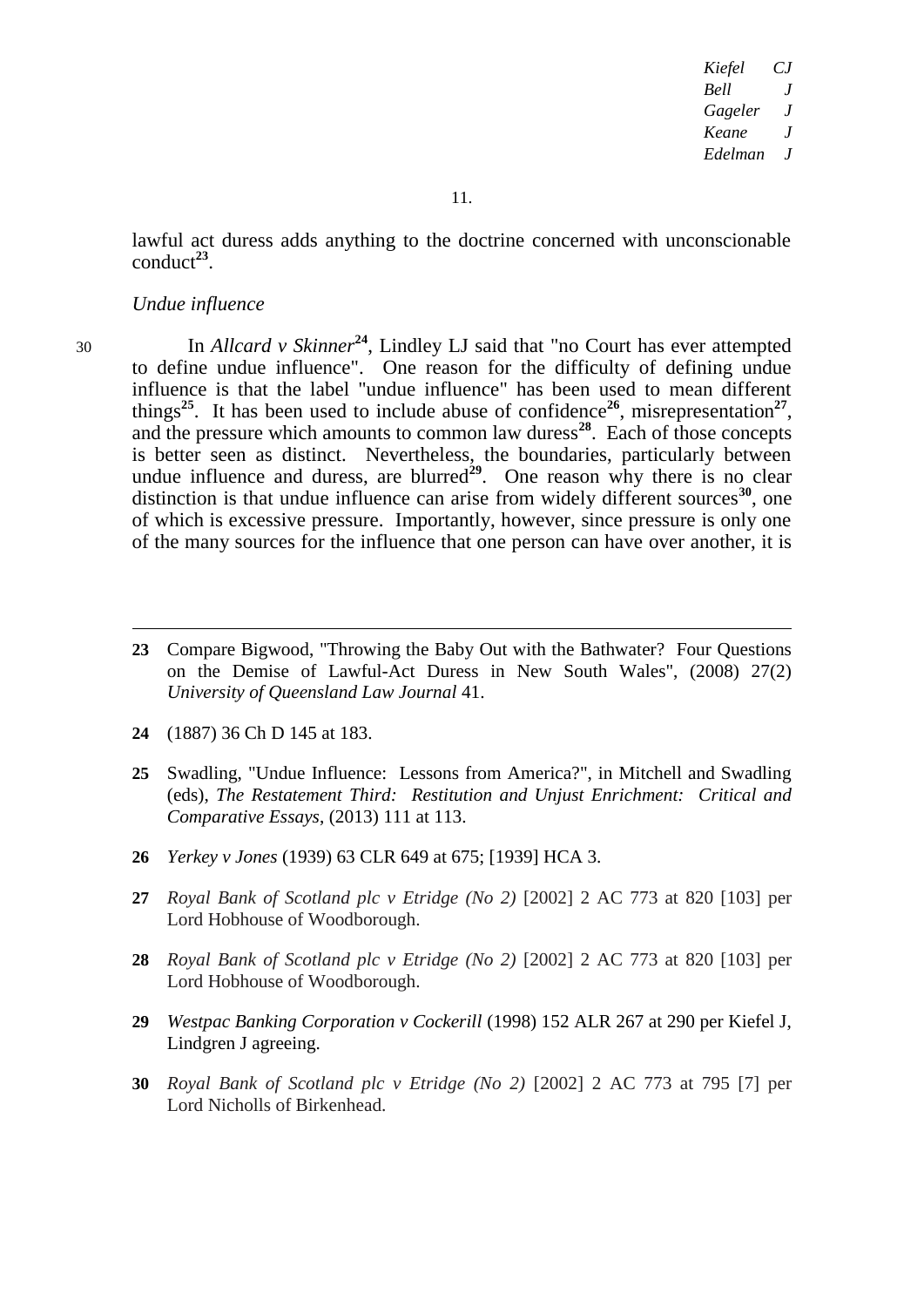not necessary that the pressure which contributes to a conclusion of undue influence be characterised as illegitimate or improper**<sup>31</sup>** .

31 In 1836, in a passage which was copied verbatim by Snell thirty years later**<sup>32</sup>** , Story said that a person can be subjected to undue influence where the effect of factors such as pressure is that the person "has no free will, but stands *in vinculis* [in chains]<sup>"33</sup>. He explained that "the constant rule in Equity is, that, where a party is not a free agent, and is not equal to protecting himself, the Court will protect him<sup>34</sup>. In 1866, this approach was applied in equity by the House of Lords, recognising undue influence in a case of pressure that deprived the plaintiff of "free agency"**<sup>35</sup>**. In 1868, in probate, Sir James Wilde also described undue influence as arising where a person is not a "free agent"<sup>36</sup>. In *Johnson v Buttress***<sup>37</sup>**, Dixon J described how undue influence could arise from the "deliberate contrivance" of another (which naturally includes pressure) giving rise to such influence over the mind of the other that the act of the other is not a "free act". And, in *Bank of New South Wales v Rogers***<sup>38</sup>**, McTiernan J

- **31** American Law Institute, *Restatement of the Law Third, Restitution and Unjust Enrichment*, (2011), §15, comment a; Burrows, *A Restatement of the English Law of Contract*, (2016) at 201-202, discussing *Langton v Langton* [1995] 2 FLR 890, *Killick v Pountney* [2000] WTLR 41, and *Daniel v Drew* [2005] EWCA Civ 507.
- **32** Snell, *The Principles of Equity, Intended for the use of Students and the Profession*, (1868) at 370.
- **33** Story, *Commentaries on Equity Jurisprudence, as Administered in England and America*, (1836), vol 1 at 243.
- **34** Story, *Commentaries on Equity Jurisprudence, as Administered in England and America*, (1836), vol 1 at 243.
- **35** *Williams v Bayley* (1866) LR 1 HL 200 at 215-216 per Lord Chelmsford.
- **36** *Hall v Hall* (1868) LR 1 P & D 481 at 482.
- **37** (1936) 56 CLR 113 at 134; [1936] HCA 41.
- **38** (1941) 65 CLR 42 at 61, citing *Bainbrigge v Browne* (1881) 18 Ch D 188 at 196, 197 per Fry J and *Yerkey v Jones* (1939) 63 CLR 649 at 677.

-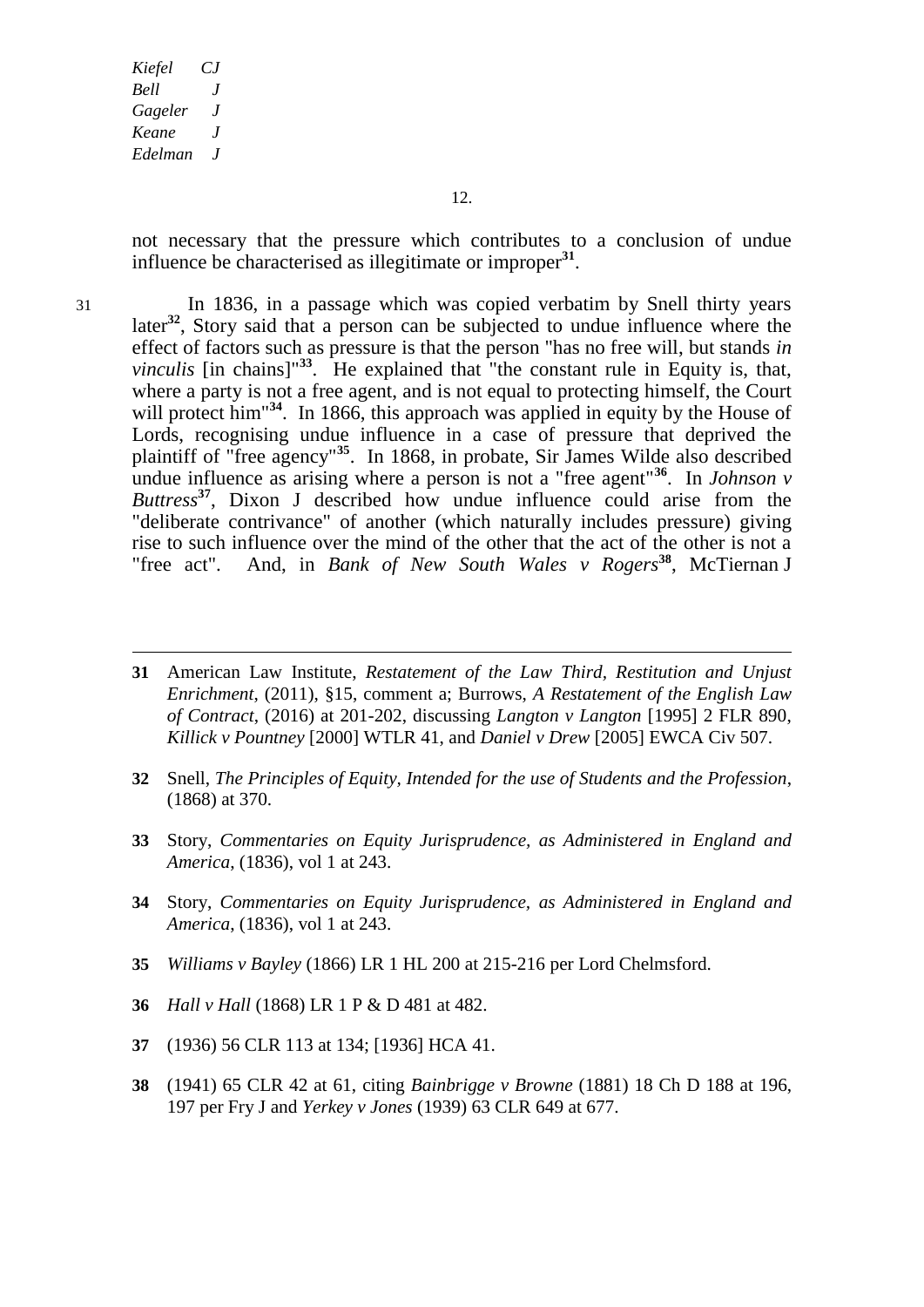characterised the absence of undue influence as a "free and well-understood act" and Williams J referred to "the free exercise of the respondent's will"**<sup>39</sup>** .

32 The question whether a person's act is "free" requires consideration of the extent to which the person was constrained in assessing alternatives and deciding between them. Pressure can deprive a person of free choice in this sense where it causes the person substantially to subordinate his or her will to that of the other party**<sup>40</sup>**. It is not necessary for a conclusion that a person's free will has been substantially subordinated to find that the party seeking relief was reduced entirely to an automaton or that the person became a "mere channel through which the will of the defendant operated<sup>"41</sup>. Questions of degree are involved. But, at the very least, the judgmental capacity of the party seeking relief must be "markedly sub-standard"**<sup>42</sup>** as a result of the effect upon the person's mind of the will of another.

33 An example which illustrates the characterisation by a court of a lack of free will sufficient to amount to undue influence is the decision of this Court in *Johnson v Buttress*<sup>43</sup>. In that case, Mr Buttress was a 67 year old man, who was "wholly illiterate, not very intelligent, and of little or no experience or capacity in business"**<sup>44</sup>**. He made a voluntary transfer of land to a relative of his wife. The land was his only property and his only means of livelihood. When he made the transfer he did not understand that he had parted with the land irrevocably. After Mr Buttress died, the administrator of his estate brought an application to set aside the transfer. The trial judge set aside the transfer on the basis of undue influence. This decision was upheld in this Court. Although other members of the Court relied upon a presumption of undue influence, which is considered

- **39** *Bank of New South Wales v Rogers* (1941) 65 CLR 42 at 85.
- **40** American Law Institute, *Restatement of the Law Third, Restitution and Unjust Enrichment*, (2011), §15.
- **41** *Tufton v Sperni* [1952] 2 TLR 516 at 530 per Jenkins LJ. See also *Bank of Credit and Commerce International SA v Aboody* [1990] 1 QB 923 at 969.
- **42** Birks and Chin, "On the Nature of Undue Influence", in Beatson and Friedmann (eds), *Good Faith and Fault in Contract Law*, (1995) 57 at 67.
- **43** (1936) 56 CLR 113.

-

**44** *Johnson v Buttress* (1936) 56 CLR 113 at 124.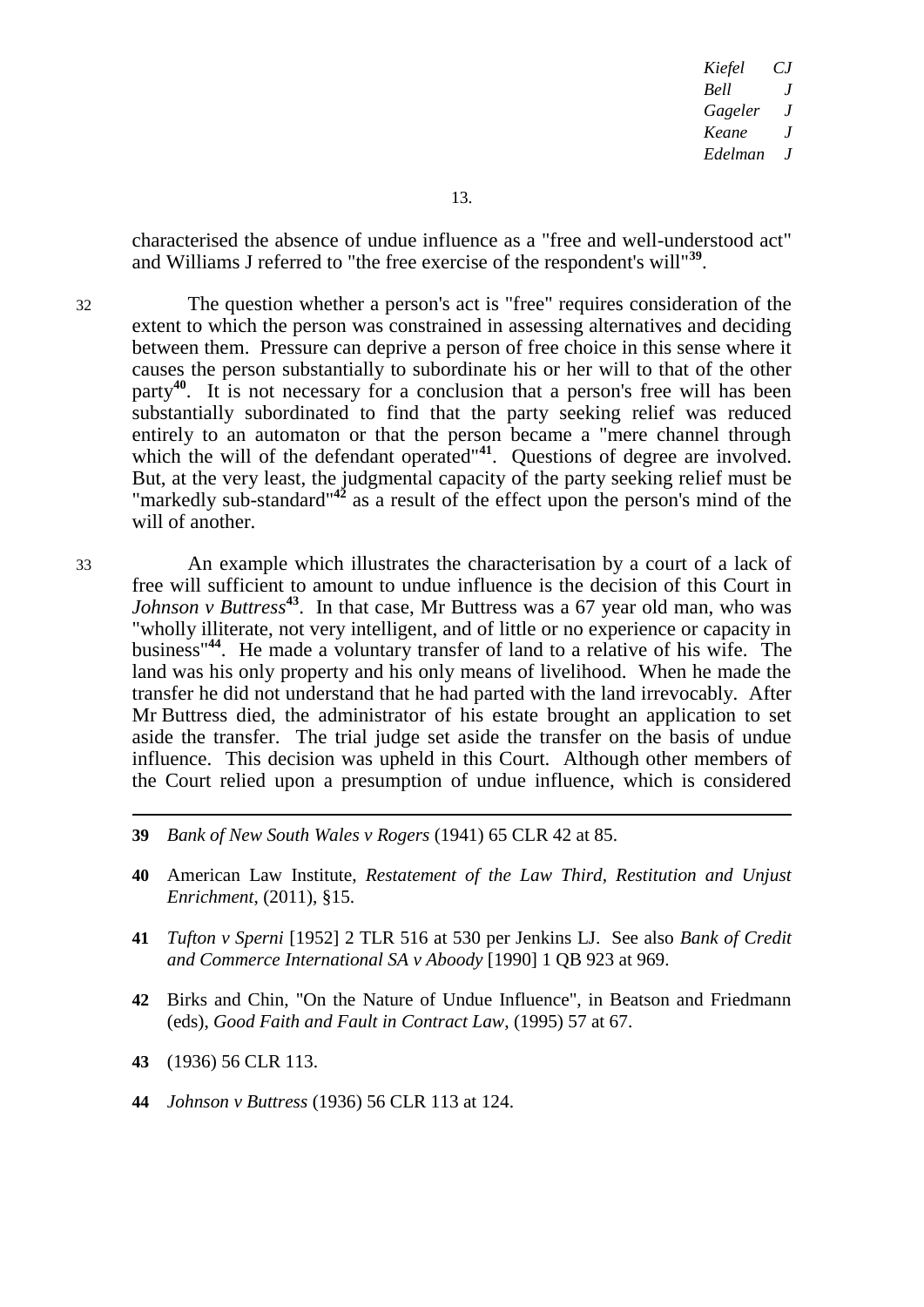14.

below, one member of the Court, Starke J, concluded that it was open to the trial judge to find that undue influence arose without any presumption. His Honour upheld the conclusion of the trial judge that the circumstances of the transfer invited the inference that it was "not the result of the free and deliberate judgment of the deceased"**<sup>45</sup>** .

 $\overline{a}$ 

34 There are different ways to prove the existence of undue influence. One method of proof is by direct evidence of the circumstances of the particular transaction. That was the approach relied upon by the primary judge in this case. Another way in which undue influence can be proved is by presumption. This presumption was relied upon by Ms Thorne in this Court as an alternative. A presumption, in the sense used here, arises where common experience is that the existence of one fact means that another fact also exists<sup>46</sup>. Common experience gives rise to a presumption that a transaction was not the exercise of a person's free will if (i) the person is proved to be in a particular relationship, and (ii) the transaction is one, commonly involving a "substantial benefit"**<sup>47</sup>** to another, which cannot be explained by "ordinary motives"<sup>48</sup>, or "is not readily explicable by the relationship of the parties<sup>"49</sup>. Although the classes are not closed, in *Johnson v Buttress***<sup>50</sup>** Latham CJ described the relationships that could give rise to the presumption as including parent and child, guardian and ward, trustee and beneficiary, solicitor and client, physician and patient, and cases of religious influence. Outside recognised categories, the presumption can also be raised by proof that the history of the particular relationship involved one party occupying a similar position of ascendency or influence, and the other a corresponding position of dependency or trust**<sup>51</sup>**. In either case, the presumption is rebuttable by

- **45** *Johnson v Buttress* (1936) 56 CLR 113 at 126.
- **46** *Calverley v Green* (1984) 155 CLR 242 at 264 per Murphy J; [1984] HCA 81.
- **47** *Johnson v Buttress* (1936) 56 CLR 113 at 134 per Dixon J.
- **48** *Allcard v Skinner* (1887) 36 Ch D 145 at 185 per Lindley LJ.
- **49** *Royal Bank of Scotland plc v Etridge (No 2)* [2002] 2 AC 773 at 798 [21] per Lord Nicholls of Birkenhead.
- **50** (1936) 56 CLR 113 at 119. See also *Bank of New South Wales v Rogers* (1941) 65 CLR 42 at 51 per Starke J.
- **51** *Johnson v Buttress* (1936) 56 CLR 113 at 134-135 per Dixon J.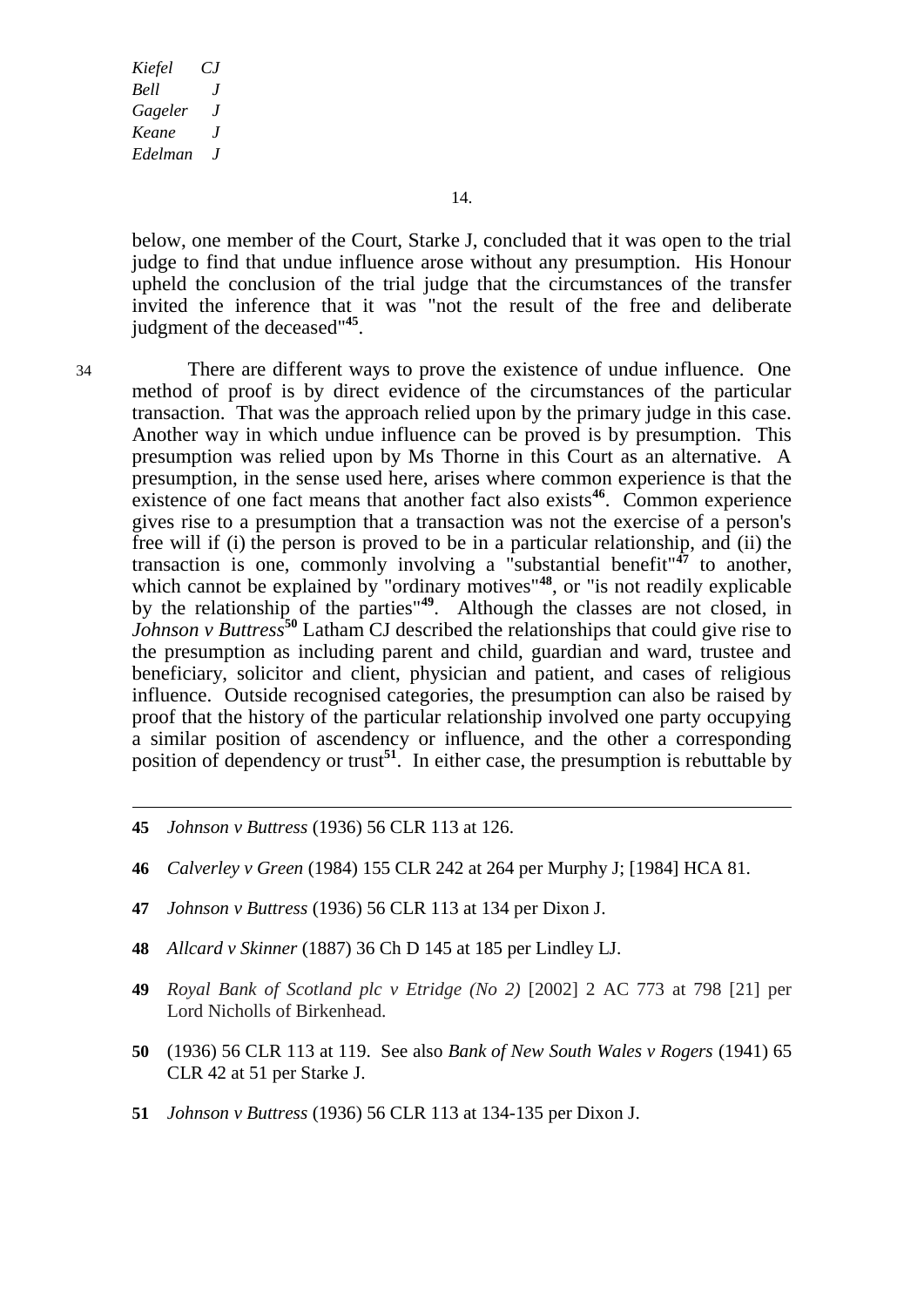the other party proving that the particular transaction or transfer, in its particular circumstances, was nevertheless the result of the weaker party's free will**<sup>52</sup>** .

35 Ms Thorne submitted that she was entitled to the benefit of a presumption of undue influence because the relationship of fiancé and fiancée should be recognised as one to which the presumption attaches. This submission was concerned with a presumption of undue influence (that a transaction was the result of a lack of free will) and not with the different doctrine concerning the possibility of an abuse of confidence in any relationship of intimacy**<sup>53</sup>**. The submission should not be accepted.

36 Although the relationship of fiancé and fiancée was first seen as falling within the recognised categories by Lord Langdale MR in 1848<sup>54</sup>, and although it was also recognised in this Court by Dixon J in 1936**<sup>55</sup>** and 1939**<sup>56</sup>**, in 1961 in England Lord Evershed MR refused to apply the established presumption, saying that "this is 1961 and what might have been said of the position, independence, and the like, of women in 1848 would have to be seriously qualified to-day" **<sup>57</sup>**. In 1992 in *Louth v Diprose***<sup>58</sup>** Brennan J observed that it "may no longer be right to presume that a substantial gift made by a woman to her fiancé has been procured by undue influence". Common experience today of the wide variety of circumstances in which two people can become engaged to marry negates any conclusion that a relationship of fiancé and fiancée should give rise to a presumption that either person substantially subordinates his or her free will to the other.

- **57** *Zamet v Hyman* [1961] 1 WLR 1442 at 1446; [1961] 3 All ER 933 at 937-938.
- **58** (1992) 175 CLR 621 at 630; [1992] HCA 61.

<sup>-</sup>**52** *Spong v Spong* (1914) 18 CLR 544 at 549 per Griffith CJ; [1914] HCA 52; *Johnson v Buttress* (1936) 56 CLR 113 at 123 per Latham CJ.

**<sup>53</sup>** *Garcia v National Australia Bank Ltd* (1998) 194 CLR 395; [1998] HCA 48.

**<sup>54</sup>** *Page v Horne* (1848) 11 Beav 227 at 235 [50 ER 804 at 807].

**<sup>55</sup>** *Johnson v Buttress* (1936) 56 CLR 113 at 134.

**<sup>56</sup>** *Yerkey v Jones* (1939) 63 CLR 649 at 675.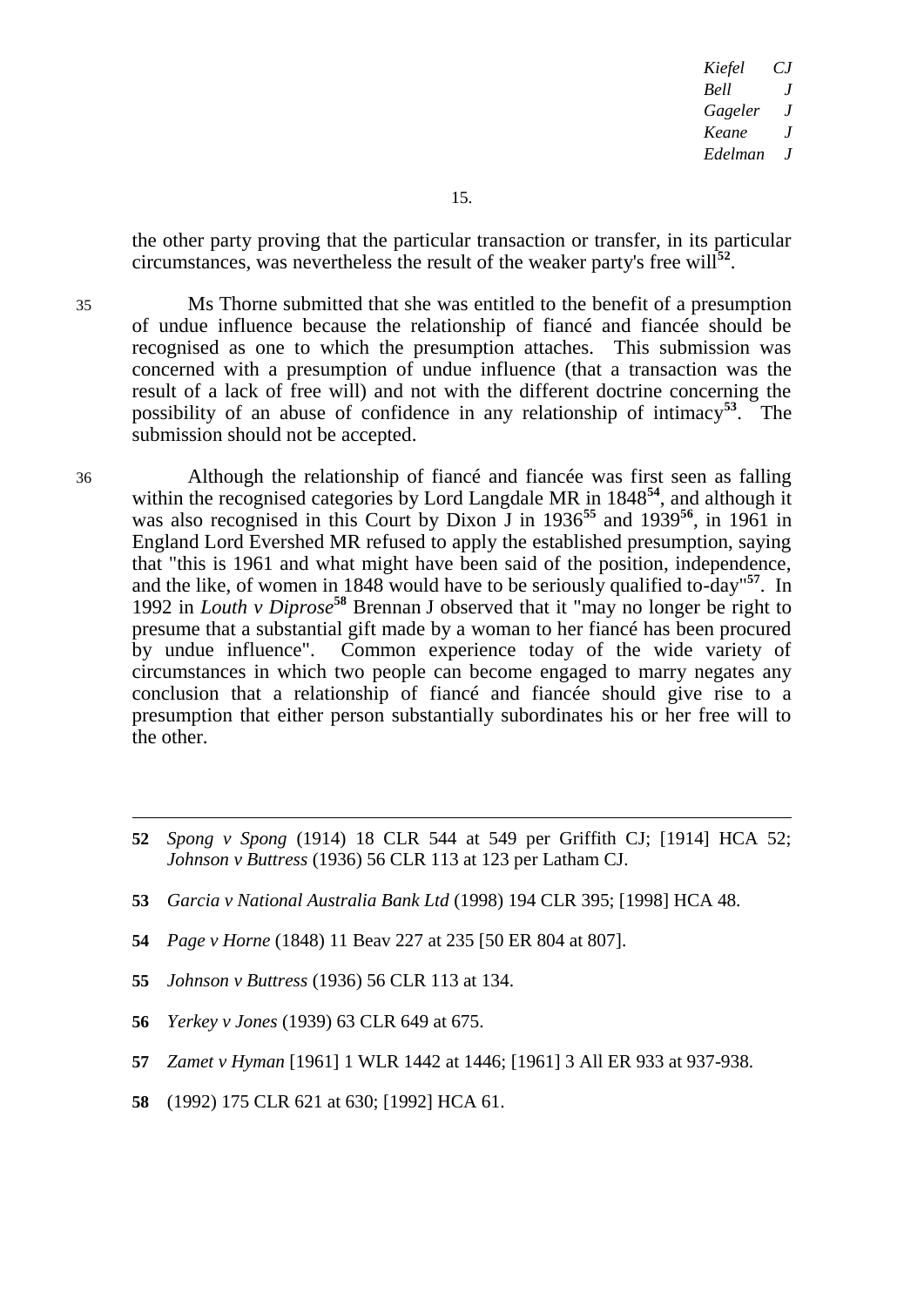16.

#### *Unconscionable conduct*

-

37 There was no controversy on this appeal concerning the principles of unconscionable conduct in equity. Those principles were recently restated by this Court in *Kakavas v Crown Melbourne Ltd***<sup>59</sup>** .

- 38 A conclusion of unconscionable conduct requires the innocent party to be subject to a special disadvantage "which seriously affects the ability of the innocent party to make a judgment as to [the innocent party's] own best interests"**<sup>60</sup>** .The other party must also unconscientiously take advantage of that special disadvantage**<sup>61</sup>**. This has been variously described as requiring "victimisation"<sup>62</sup>, "unconscientious conduct"<sup>63</sup>, or "exploitation"<sup>64</sup>. Before there can be a finding of unconscientious taking of advantage, it is also generally necessary that the other party knew or ought to have known of the existence and effect of the special disadvantage**<sup>65</sup>** .
	- **59** (2013) 250 CLR 392; [2013] HCA 25.
	- **60** *Commercial Bank of Australia Ltd v Amadio* (1983) 151 CLR 447 at 462 per Mason J; [1983] HCA 14.
	- **61** *Cory v Cory* (1747) 1 Ves Sen 19 [27 ER 864]; *Commercial Bank of Australia Ltd v Amadio* (1983) 151 CLR 447 at 462; *Kakavas v Crown Melbourne Ltd* (2013) 250 CLR 392 at 398 [6].
	- **62** *Hart v O'Connor* [1985] AC 1000 at 1028; *Louth v Diprose* (1992) 175 CLR 621 at 638; *Bridgewater v Leahy* (1998) 194 CLR 457 at 479 [76]; [1998] HCA 66; *Kakavas v Crown Melbourne Ltd* (2013) 250 CLR 392 at 401 [18], 402 [22], 403 [26], 439-440 [161].
	- **63** *Commercial Bank of Australia Ltd v Amadio* (1983) 151 CLR 447 at 461 per Mason J, 474 per Deane J; *Australian Competition and Consumer Commission v C G Berbatis Holdings Pty Ltd* (2003) 214 CLR 51 at 64 [15]; [2003] HCA 18.
	- **64** *Louth v Diprose* (1992) 175 CLR 621 at 626; *Australian Competition and Consumer Commission v C G Berbatis Holdings Pty Ltd* (2003) 214 CLR 51 at 63 [9], 64 [14]; *Kakavas v Crown Melbourne Ltd* (2013) 250 CLR 392 at 439-440 [161].
	- **65** *Commercial Bank of Australia Ltd v Amadio* (1983) 151 CLR 447 at 462 per Mason J.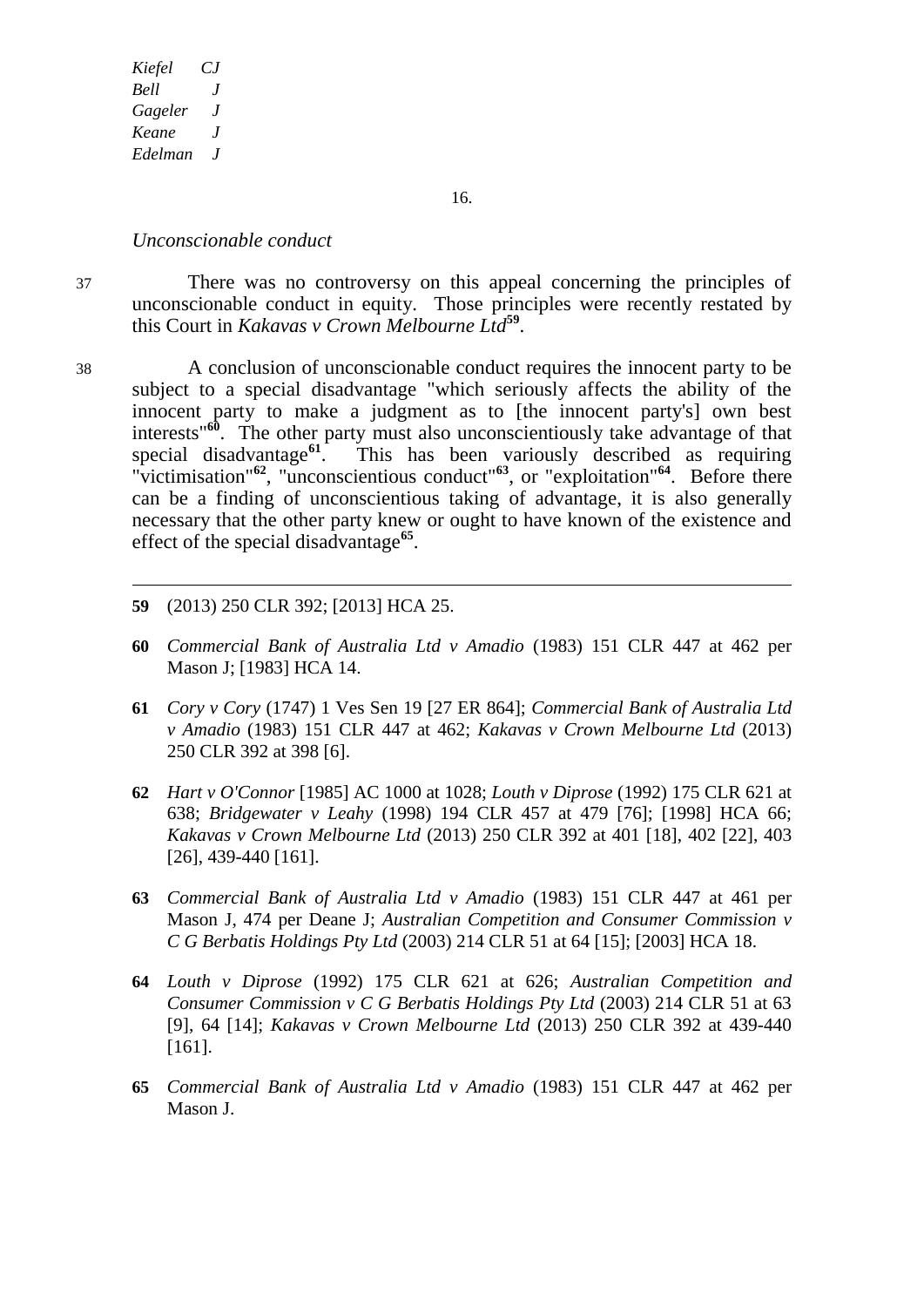<sup>39</sup> In *Commercial Bank of Australia Ltd v Amadio***<sup>66</sup>** , Deane J said that the equitable principles concerning relief against unconscionable conduct are closely related to those concerned with undue influence. The same circumstances can result in the conclusion that the person seeking relief (i) has been subject to undue influence, and (ii) is in a position of special disadvantage for the purposes of the doctrine concerned with unconscionable conduct. For instance, in *Diprose v Louth (No 1)*<sup>67</sup>, the trial judge, King CJ, observed that both doctrines were satisfied where the defendant "was in a position of emotional dominance which gave her an influence over the [plaintiff] which she exercised unconscientiously to procure the gift of the house". Before the High Court in that case, Mr Diprose relied only upon the ground of unconscionable conduct.

40 Although undue influence and unconscionable conduct will overlap, they have distinct spheres of operation. One difference is that although one way in which the element of special disadvantage for a finding of unconscionable conduct can be established is by a finding of undue influence, there are many other circumstances that can amount to a special disadvantage which would not establish undue influence. A further difference between the doctrines is that although undue influence cases will often arise from the assertion of pressure by the other party which might amount to victimisation or exploitation, this is not always required. In *Commercial Bank of Australia Ltd v Amadio***<sup>68</sup>** , Mason J emphasised the difference between unconscionable conduct and undue influence as follows:

> "In the latter the will of the innocent party is not independent and voluntary because it is overborne. In the former the will of the innocent party, even if independent and voluntary, is the result of the disadvantageous position in which he is placed and of the other party unconscientiously taking advantage of that position."

#### The proper appellate approach to findings concerning vitiating factors

-

41 In any case where a transaction is sought to be impugned by the operation of vitiating factors such as duress, undue influence, or unconscionable conduct, it is necessary for a trial judge to conduct a "close consideration of the facts ... in

- **66** (1983) 151 CLR 447 at 474.
- **67** (1990) 54 SASR 438 at 448-449.
- **68** (1983) 151 CLR 447 at 461.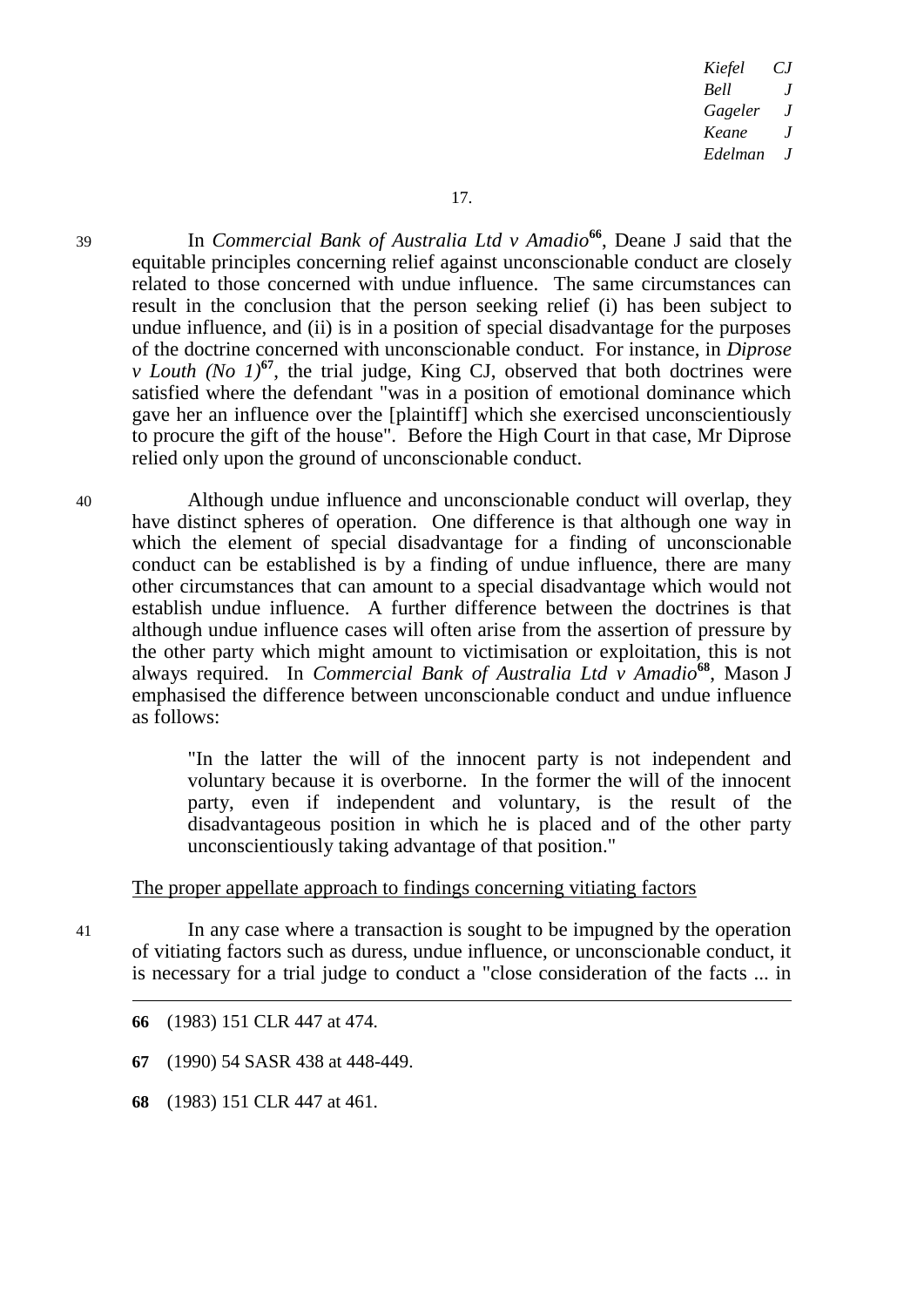18.

order to determine whether a claim to relief has been established"**<sup>69</sup>**. On appeal, it is also essential for the appellate court to scrutinise the trial judge's findings and assess any challenge to the trial judge's conclusions in light of the advantages enjoyed by that judge.

-

<sup>42</sup> In *Kakavas v Crown Melbourne Ltd***<sup>70</sup>**, quoting with approval from the judgment of Dawson, Gaudron and McHugh JJ in *Louth v Diprose***<sup>71</sup>** , this Court described how the "proof of the interplay of a dominant and subordinate position in a personal relationship depends, 'in large part, on inferences drawn from other facts and on an assessment of the character of each of the parties'". As Rich J said, in the context of a claim to set aside a transaction, the advantage of the trial judge "of seeing the parties and estimating their characters and capacities is immeasurable"**<sup>72</sup>**. These matters led Toohey J, in *Louth v Diprose***<sup>73</sup>**, to say that the "formidable obstacles" involved in an attack on findings of fact by a trial judge "may be enhanced where issues of undue influence and unconscionability are involved".

43 Related to the fact finding advantage of the trial judge is the evaluative nature of the judgment involved in determining whether the vitiating factors have been established. For example, in undue influence there will be questions of evaluative judgment involved in assessing whether the extent to which a person's will has been subordinated to another's is sufficient to characterise the person as lacking free will. The same evaluative exercise was described by this Court in *Kakavas v Crown Melbourne Ltd***<sup>74</sup>** in relation to unconscionable conduct, quoting from Dixon CJ, McTiernan and Kitto JJ in a passage from *Jenyns v Public Curator* ( $O$ <sup>75</sup> which emphasised how the application of these equitable principles:

- **69** *Kakavas v Crown Melbourne Ltd* (2013) 250 CLR 392 at 400 [14].
- **70** (2013) 250 CLR 392 at 434-435 [144].
- **71** (1992) 175 CLR 621 at 639-641.
- **72** *Wilton v Farnworth* (1948) 76 CLR 646 at 654, Dixon J agreeing; [1948] HCA 20.
- **73** (1992) 175 CLR 621 at 649-650.
- **74** (2013) 250 CLR 392 at 426 [122]. See also at 401 [18].
- **75** (1953) 90 CLR 113 at 118-119; [1953] HCA 2.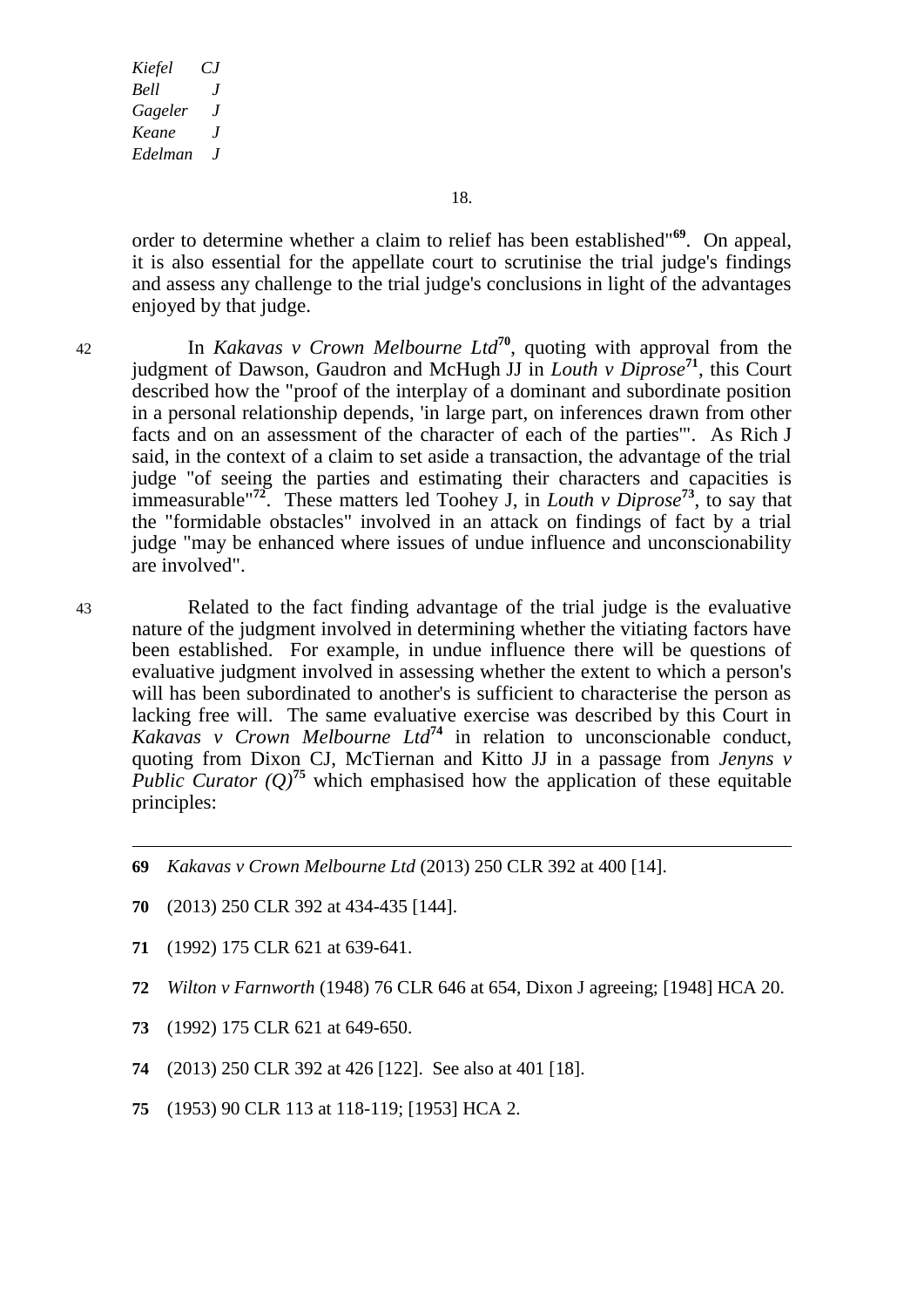"calls for a precise examination of the particular facts, a scrutiny of the exact relations established between the parties and a consideration of the mental capacities, processes and idiosyncrasies of the [other party]. Such cases do not depend upon legal categories susceptible of clear definition and giving rise to definite issues of fact readily formulated which, when found, automatically determine the validity of the disposition. Indeed no better illustration could be found of Lord *Stowell's* generalisation concerning the administration of equity: 'A court of law works its way to short issues, and confines its views to them. A court of equity takes a more comprehensive view, and looks to every connected circumstance that ought to influence its determination upon the real justice of the case'".

#### The primary judge's decision

44 The primary judge posed the hypothetical question of why Ms Thorne would sign an agreement when she understood the advice of her solicitor to be that the agreement was the worst that the solicitor had ever seen**<sup>76</sup>**. The primary judge also asked why, despite the advice of her solicitor, Ms Thorne failed to conceive of the notion that Mr Kennedy might end the marriage. The primary judge found that the answer to these questions did not lie in Ms Thorne's lack of proficiency in English. Instead, the primary judge attributed Ms Thorne's beliefs and actions to matters of duress or undue influence.

45 The primary judge described duress as "a form of unconscionable conduct"**<sup>77</sup>**. This description was not subsuming the vitiating factor of duress within the doctrine of unconscionable transactions, which would require a finding of special disadvantage and an unconscientious taking advantage of that special disadvantage. Her Honour was using "unconscionable" in the sense described by Gaudron, McHugh, Gummow and Hayne JJ in *Garcia v National Australia Bank Ltd***<sup>78</sup>** as "to characterise the result rather than to identify the reasoning that leads to the application of that description".

46 The critical findings of the primary judge concerning duress and undue influence were based primarily upon Ms Thorne's evidence. Although the

**78** (1998) 194 CLR 395 at 409 [34].

-

**<sup>76</sup>** *Thorne & Kennedy* [2015] FCCA 484 at [85].

**<sup>77</sup>** *Thorne & Kennedy* [2015] FCCA 484 at [68].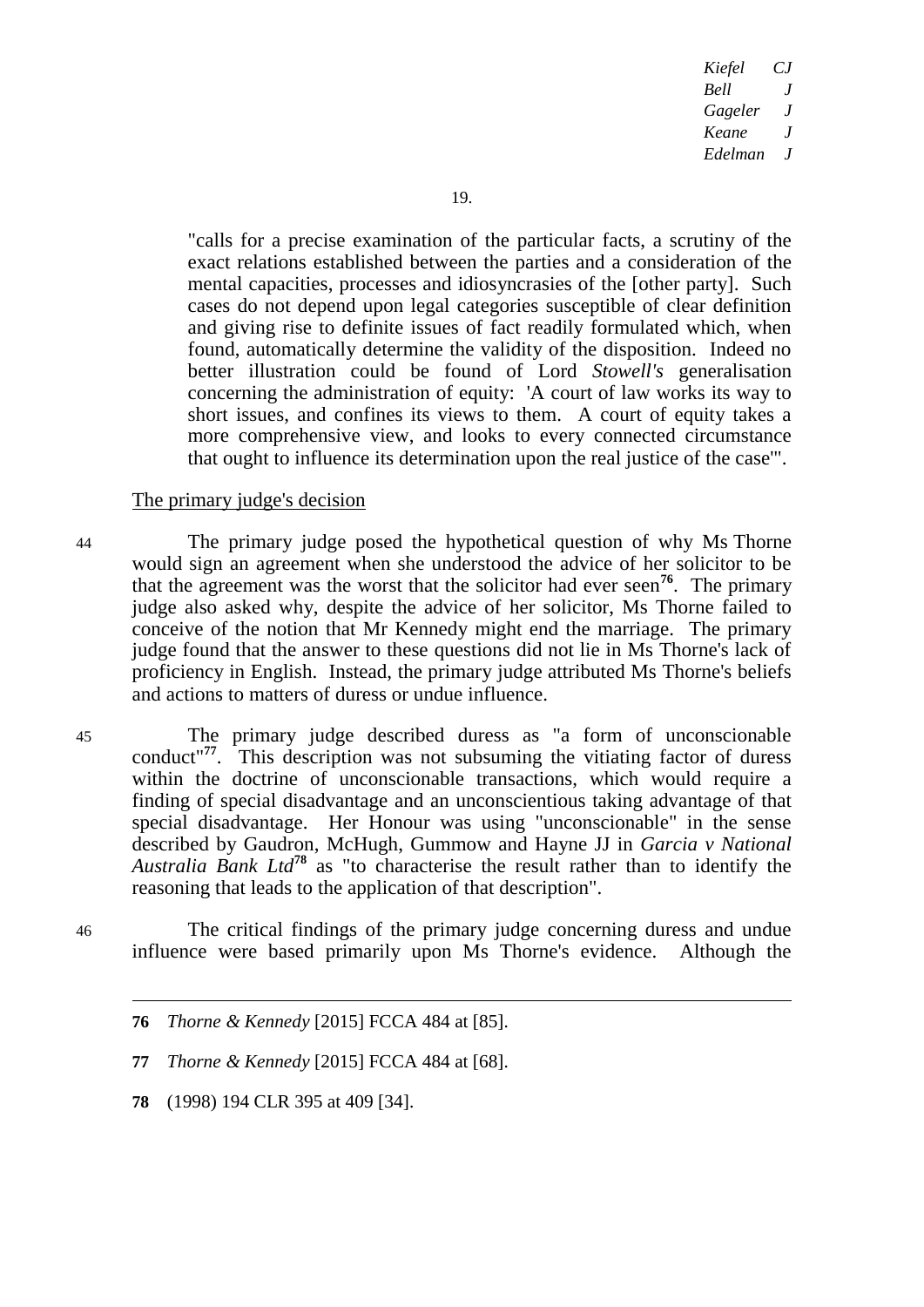-

20.

primary judge described Mr Kennedy's evidence as having "many difficulties"**<sup>79</sup>** , she had no such concerns about Ms Thorne's evidence. The primary judge concluded that Ms Thorne was powerless to make any decision other than to sign the first agreement. The primary judge referred to an inequality of bargaining power and a lack of any outcome for Ms Thorne that was "fair or reasonable"**<sup>80</sup>** . However, her Honour also explained that Ms Thorne's situation was "much more than inequality of financial position"**<sup>81</sup>** .

47 The primary judge set out six matters which, in combination, led her to the conclusion that Ms Thorne had "no choice"**<sup>82</sup>** or was powerless**<sup>83</sup>**: (i) her lack of financial equality with Mr Kennedy; (ii) her lack of permanent status in Australia at the time; (iii) her reliance on Mr Kennedy for all things; (iv) her emotional connectedness to their relationship and the prospect of motherhood; (v) her emotional preparation for marriage; and (vi) the "publicness"**<sup>84</sup>** of her upcoming marriage. These six matters were the basis for the vivid description by the primary judge of Ms Thorne's circumstances**<sup>85</sup>**:

> "She was in Australia only in furtherance of their relationship. She had left behind her life and minimal possessions ... She brought no assets of substance to the relationship. If the relationship ended, she would have nothing. No job, no visa, no home, no place, no community. The consequences of the relationship being at an end would have significant and serious consequences to Ms Thorne. She would not be entitled to remain in Australia and she had nothing to return to anywhere else in the world.

- **79** *Thorne & Kennedy* [2015] FCCA 484 at [23].
- **80** *Thorne & Kennedy* [2015] FCCA 484 at [94].
- **81** *Thorne & Kennedy* [2015] FCCA 484 at [93].
- **82** *Thorne & Kennedy* [2015] FCCA 484 at [97].
- **83** *Thorne & Kennedy* [2015] FCCA 484 at [93].
- **84** *Thorne & Kennedy* [2015] FCCA 484 at [93].
- **85** *Thorne & Kennedy* [2015] FCCA 484 at [91]-[92].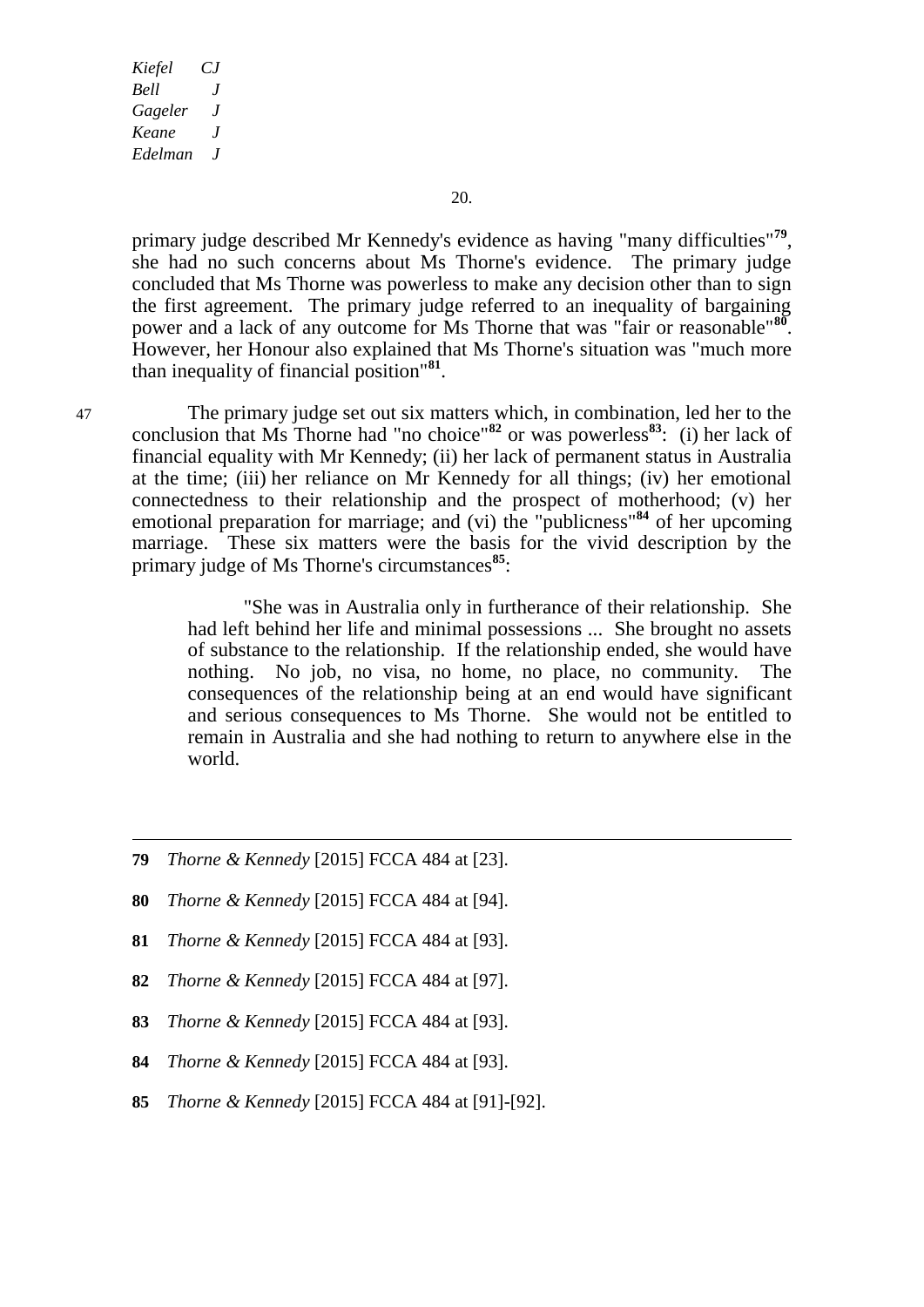Every bargaining chip and every power was in Mr Kennedy's hands. Either the document, as it was, was signed, or the relationship was at an end. The husband made that clear."

48 As to the second agreement, the primary judge held that it was "simply a continuation of the first – the marriage would be at an end before it was begun if it wasn't signed"**<sup>86</sup>**. In effect, her Honour's conclusion was that the same matters which vitiated the first agreement, with the exception of the time pressure caused by the impending wedding**<sup>87</sup>**, also vitiated the second agreement.

#### The Full Court's decision

49 The approach taken by the parties on appeal was to raise so many grounds of appeal that the essential point of the appeal – whether a vitiating factor had been established – was concealed. 13 grounds of appeal and a notice of contention with eight grounds. As the Full Court held, many of those grounds went nowhere or had no merit. For instance, Mr Kennedy's executors and trustees challenged many of the findings of fact by the primary judge despite there being a solid foundation for all of those findings. With one exception, discussed below, each of those challenges properly failed.

50 However, the Full Court upheld the grounds of appeal in two respects. First, the Full Court held that the primary judge's reasons were inadequate because in the list of six matters relied upon by the primary judge, it was not possible to determine which of the factors were fundamental, and which were subsidiary, to the decision concerning either the first or the second agreement. The Full Court considered that the lack of financial equality might have been determinative, although "a finding of financial inequality could never provide a reasoned basis for duress"**<sup>88</sup>** .

51 Secondly, relying upon the decision of the New South Wales Court of Appeal in *Australia & New Zealand Banking Group v Karam***<sup>89</sup>** , the Full Court held that the primary judge had erred in the test for duress which she had

- **88** *Kennedy & Thorne* (2016) FLC ¶93-737 at 81,807 [62].
- **89** (2005) 64 NSWLR 149 at 168 [66].

-

**<sup>86</sup>** *Thorne & Kennedy* [2015] FCCA 484 at [96].

**<sup>87</sup>** *Thorne & Kennedy* [2015] FCCA 484 at [95].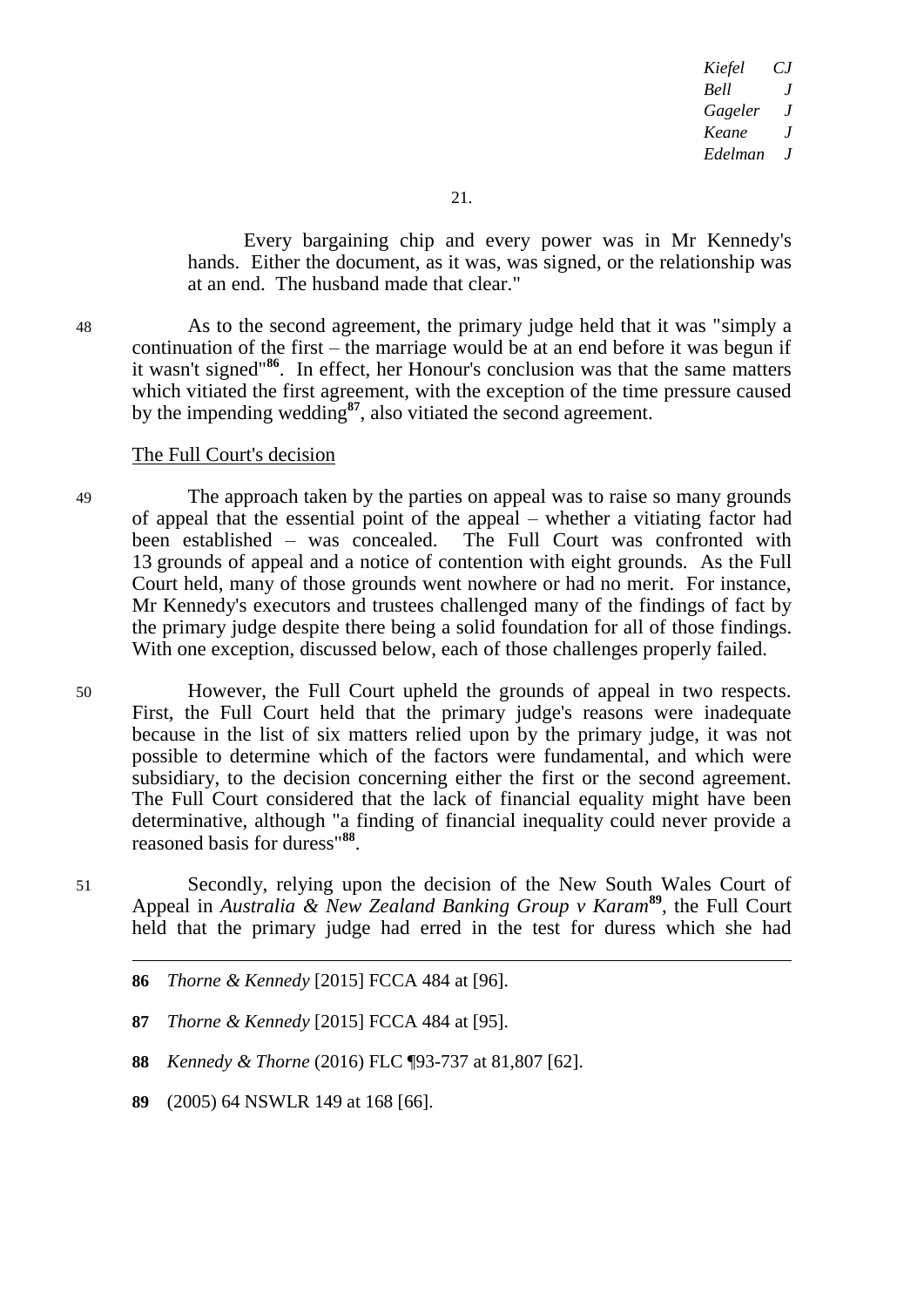$\overline{a}$ 

applied**<sup>90</sup>**. The Full Court held that duress required threatened or actual unlawful conduct but that the primary judge had not concluded that the pressure was "illegitimate" or "unlawful"**<sup>91</sup>** . The Full Court also overturned the finding by the primary judge, which had been a factor in her assessment that the agreements were vitiated, that there was no outcome available to Ms Thorne that was fair or reasonable. In effect, the Full Court considered the agreements to be fair and reasonable because (i) Mr Kennedy had told Ms Thorne at the outset of their relationship, and she had accepted, that his wealth was intended for his children, and (ii) Ms Thorne's interest, which was provided for in the agreements, concerned only the provision that would be made for her in the event Mr Kennedy predeceased her.

52 The Full Court also dismissed a notice of contention by Ms Thorne which, amongst other matters, sought to uphold the primary judge's conclusions on the basis that the agreements were vitiated by either undue influence or unconscionable conduct.

53 The Full Court held that Ms Thorne could not have been subject to undue influence because she acquiesced in Mr Kennedy's desire to protect his assets for his children and because she had no concern about what she would receive on separation<sup>92</sup>. The Full Court held that Mr Kennedy's conduct was not The Full Court held that Mr Kennedy's conduct was not unconscionable because he did not take advantage of Ms Thorne. The Full Court referred to: (i) its findings of the lack of any misrepresentation by Mr Kennedy about his financial position; (ii) Mr Kennedy's early statements to Ms Thorne that made clear that she would not receive any part of his wealth on separation; (iii) Ms Thorne's staunch belief that Mr Kennedy would never leave her and her lack of concern about her financial position while Mr Kennedy was alive; and (iv) Mr Kennedy's acceptance of handwritten amendments to the agreements that were made by Ms Thorne's solicitor<sup>93</sup>.

- **90** *Kennedy & Thorne* (2016) FLC ¶93-737 at 81,809 [71].
- **91** *Kennedy & Thorne* (2016) FLC ¶93-737 at 81,809 [71].
- **92** *Kennedy & Thorne* (2016) FLC ¶93-737 at 81,817 [132]-[134].
- **93** *Kennedy & Thorne* (2016) FLC ¶93-737 at 81,815-81,816 [111]-[122], 81,817- 81,818 [138]-[139].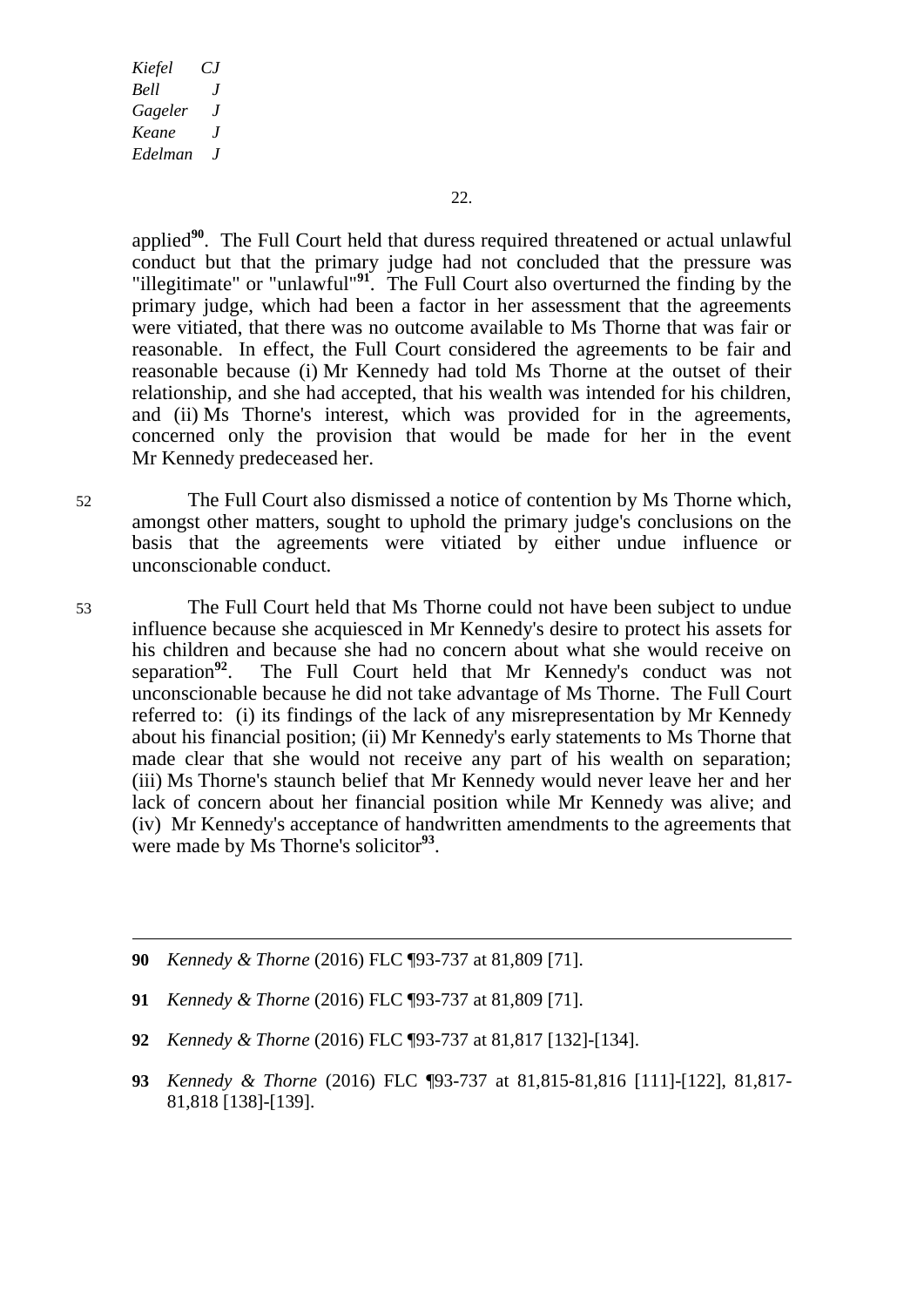23.

#### The agreements were vitiated by undue influence

54 Any assessment of whether the agreements were vitiated by undue influence must begin by consideration of the findings of the primary judge, with due regard for the advantages enjoyed by the primary judge and the evaluative exercise involved in the primary judge's consideration.

55 With one exception, none of the findings of fact by the primary judge was overturned by the Full Court. That exception was the Full Court's rejection of the primary judge's finding that there was no outcome available to Ms Thorne that was fair or reasonable. The Full Court erred in rejecting this finding. It was open to the primary judge to conclude that Mr Kennedy, as Ms Thorne knew, was not prepared to amend the agreement other than in minor respects. Further, the description of the agreements by the primary judge as not being "fair or reasonable" was not merely open to her. It was an understatement. Ms Harrison's unchallenged evidence was that the terms of the agreements were "entirely inappropriate" and wholly inadequate "[i]n relation to everything". She said that the agreements did not show any consideration for Ms Thorne's interests. Even without Ms Harrison's evidence, it is plain that some of the provisions of the agreements could not have operated more adversely to Ms Thorne. For instance, the agreements purported to have the effect that if Ms Thorne and Mr Kennedy separated within three years then Ms Thorne was not entitled to anything at all.

56 The primary judge was correct to consider the unfair and unreasonable terms of the pre-nuptial agreement and the post-nuptial agreement as matters relevant to her consideration of whether the agreements were vitiated. Of course, the nature of agreements of this type means that their terms will usually be more favourable, and sometimes much more favourable, for one party. However, despite the usual financial imbalance in agreements of that nature, it can be an indicium of undue influence if a pre-nuptial or post-nuptial agreement is signed despite being known to be grossly unreasonable even for agreements of this nature. In other words, what the Full Court rightly recognised as the significant gap between Ms Thorne's understanding of Ms Harrison's strong advice not to sign the "entirely inappropriate" agreement and Ms Thorne's actions in signing the agreement was capable of being a circumstance relevant to whether an inference should be drawn of undue influence.

57 The Full Court also mischaracterised the effect of the primary judge's reasons. As explained above, the primary judge found that Ms Thorne was "powerless" and that Ms Thorne believed that she had "no choice" to do anything other than sign the agreements as presented. The primary judge's finding was, in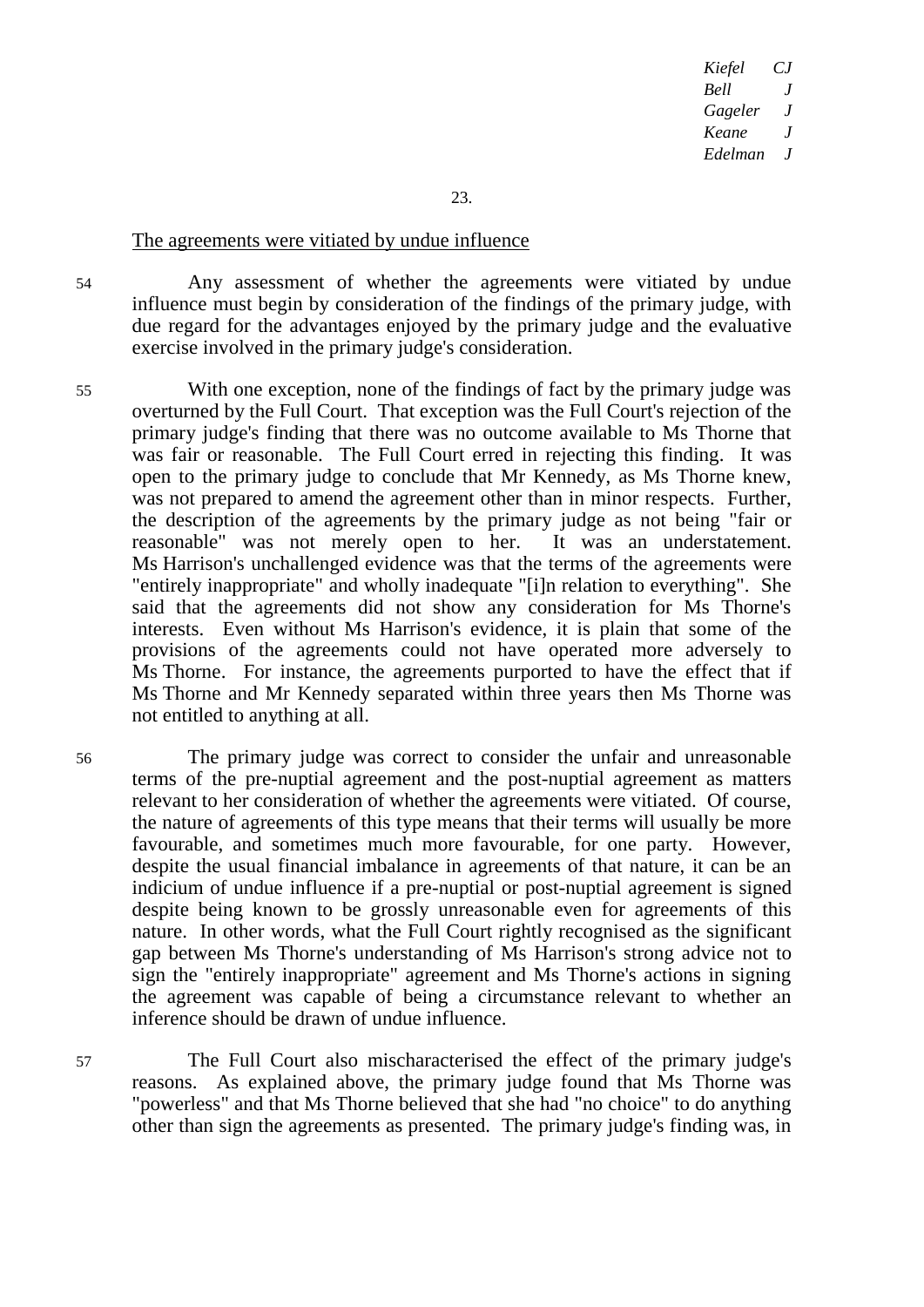effect, that Ms Thorne was deprived of the ability to bring a free choice to the decision as to whether to sign the agreements. Ms Thorne's choices about entering the agreements on Mr Kennedy's terms were subordinated to the will of Mr Kennedy. Despite the strong advice from Ms Harrison, Ms Thorne accepted the terms of the agreements in part due to her "reliance on Mr Kennedy for all things". Although the primary judge described her conclusion as one of "duress", for the reasons explained above her conclusion is more aptly described as one of undue influence. It was, therefore, unnecessary for the primary judge to assess the extent to which the pressure upon Ms Thorne came from Mr Kennedy as might be required for the doctrine of duress. It was also unnecessary for the primary judge to consider whether, for the purposes of the doctrine of duress, the pressure that Mr Kennedy exerted upon Ms Thorne was improper or illegitimate. These are matters within the domain of duress rather than undue influence. Contrary to the reasoning of the Full Court, the failure of the primary judge to reach these conclusions was not an error.

58 Mr Kennedy's executors also relied upon the Full Court's reasoning that the primary judge had based her conclusion only upon an inequality of bargaining power. That submission cannot be accepted. Contrary to the reasoning of the Full Court, the primary judge carefully set out the six factors which, together with the lack of a fair or reasonable outcome, led her to the conclusion that Ms Thorne had no choice but to enter the agreements<sup>94</sup>.

59 The primary judge's conclusions were open to her on the evidence. Each of the factors which the primary judge considered was a relevant circumstance in the overall evaluation of whether Ms Thorne had been the subject of undue influence in her entry into the agreements. In combination, it was open to the primary judge to conclude that Ms Thorne considered that she had no choice or was powerless other than to enter the agreements. In other words, the extent to which she was unable to make "clear, calm or rational decisions"**<sup>95</sup>** was so significant that she could not aptly be described as a free agent. In the *Restatement of the Law Third, Restitution and Unjust Enrichment***<sup>96</sup>**, the Reporter said that:

- **94** *Thorne & Kennedy* [2015] FCCA 484 at [97].
- **95** *NA v MA* [2007] 1 FLR 1760 at 1785 [114] per Baron J.
- **96** American Law Institute, *Restatement of the Law Third, Restitution and Unjust Enrichment*, (2011), §15, comment c.

-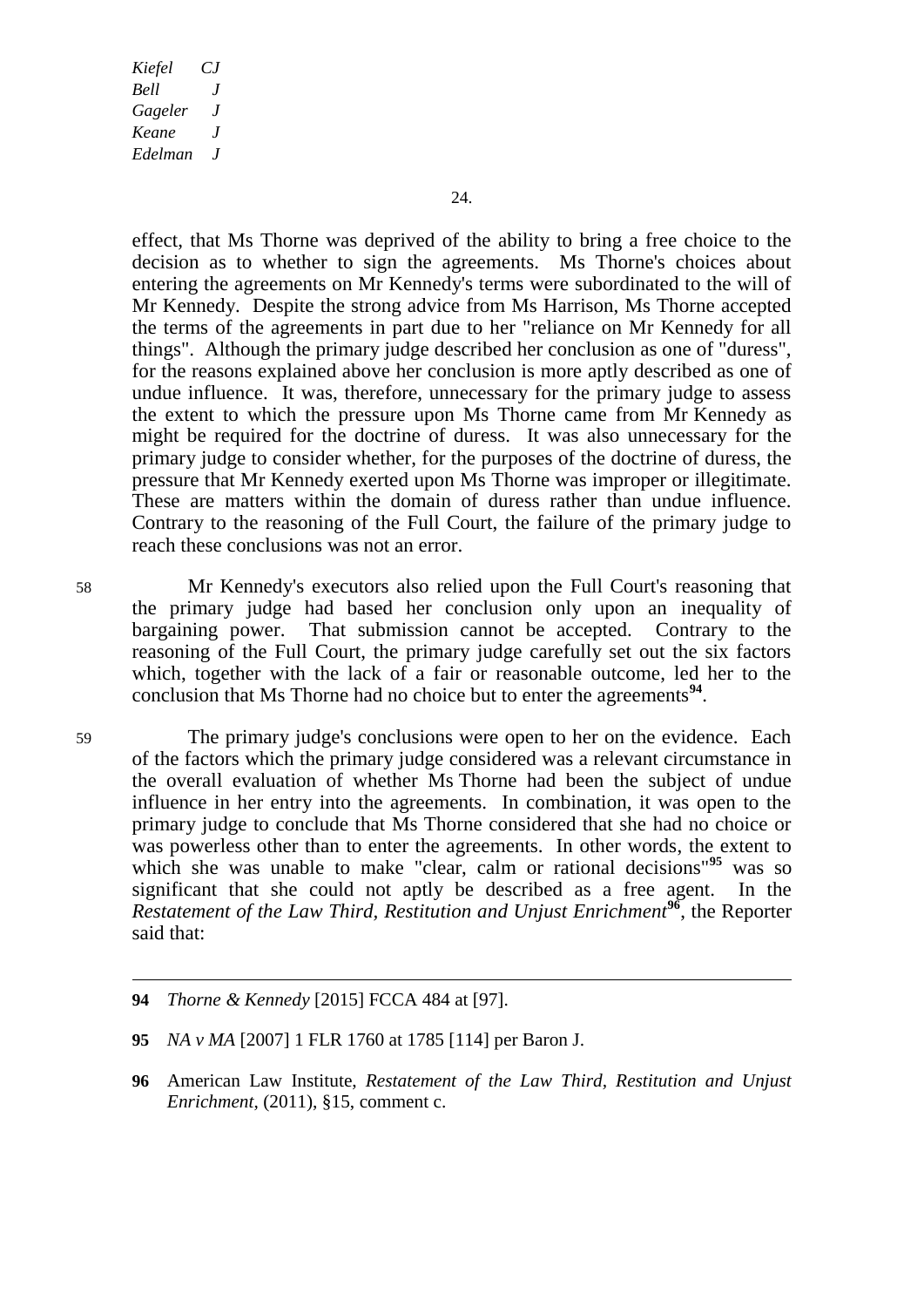"Circumstances universally relevant to the proof of undue influence include the relation of the parties; the nature and terms of the transfer in question; the susceptibility of the transferor to the influence of the other; the opportunity of the other to exert undue influence; and the extent to which the transferor acted on the basis of independent advice."

60 In the particular context of pre-nuptial and post-nuptial agreements, some of the factors which may have prominence include the following: (i) whether the agreement was offered on a basis that it was not subject to negotiation; (ii) the emotional circumstances in which the agreement was entered including any explicit or implicit threat to end a marriage or to end an engagement<sup>97</sup>. (iii) whether there was any time for careful reflection; (iv) the nature of the parties' relationship; (v) the relative financial positions of the parties; and (vi) the independent advice that was received and whether there was time to reflect on that advice.

#### The primary judge's reasons were not inadequate

<sup>61</sup> As French CJ and Kiefel J said in *Wainohu v New South Wales***<sup>98</sup>**, "[t]he centrality, to the judicial function, of a public explanation of reasons for final decisions and important interlocutory rulings has long been recognised". The content of that judicial duty to give adequate reasons will depend upon the circumstances of the matter being considered. Importantly, it is not necessarily the case that reasons be lengthy or elaborate in order to be adequate**<sup>99</sup>** .

62 The reasons given by the primary judge for her conclusion of undue influence were not inadequate. Those reasons assessed, evaluated, and characterised all of the circumstances before reaching the conclusion that Ms Thorne was powerless and believed that she had no choice to do anything other than sign the agreements. Contrary to the reasoning of the Full Court, an assessment of whether undue influence arises in the circumstances does not require, and may not even permit, a trial judge to assign some weight to each of the factors upon which the trial judge relies. Nor is a trial judge necessarily

- **98** (2011) 243 CLR 181 at 213 [54]; [2011] HCA 24.
- **99** *Beale v Government Insurance Office of NSW* (1997) 48 NSWLR 430 at 443 per Meagher JA.

**<sup>97</sup>** Thompson, *Prenuptial Agreements and the Presumption of Free Choice: Issues of Power in Theory and Practice*, (2015) at 115.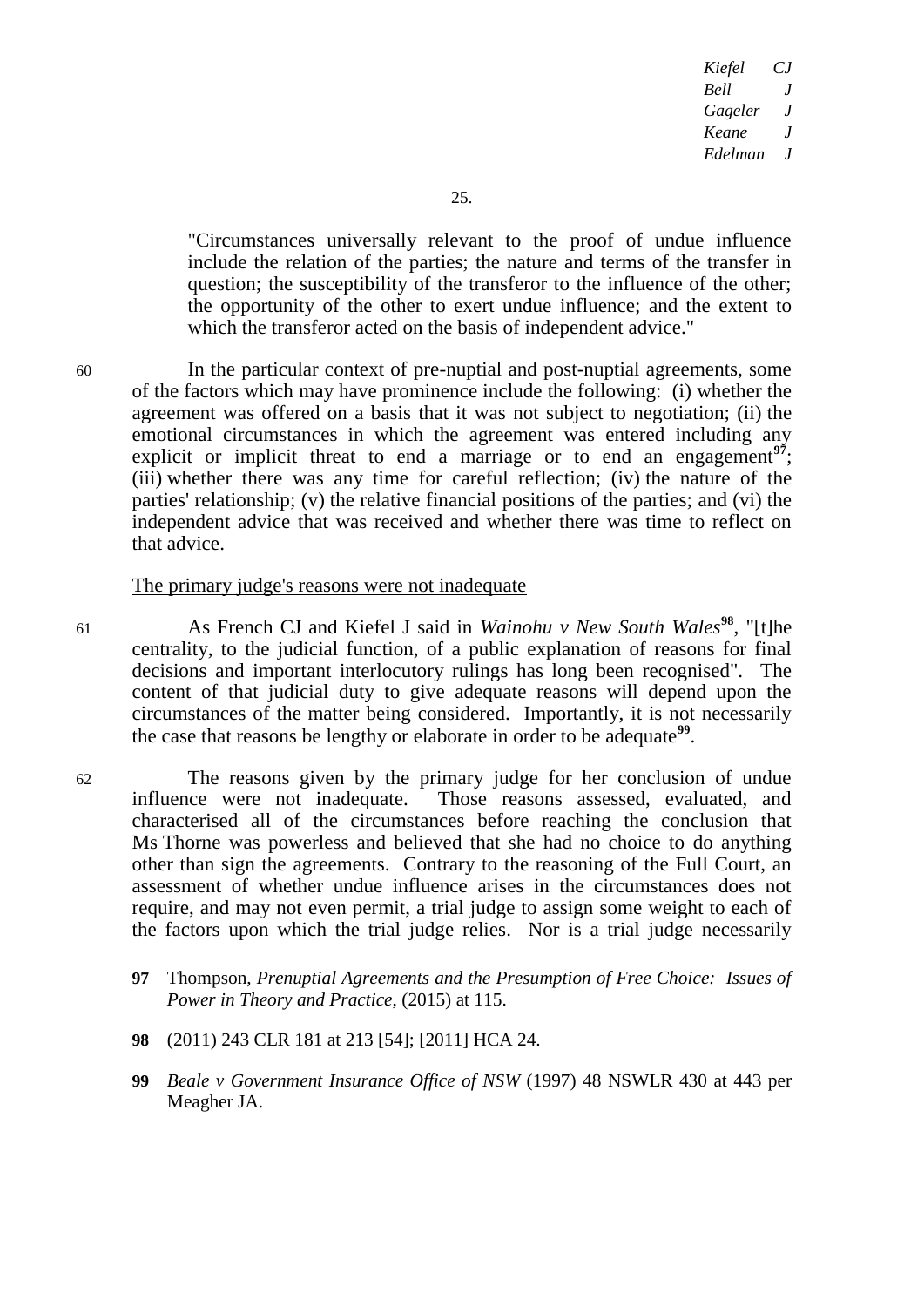required to identify which factors are fundamental and which are subsidiary. An assessment of the will-power of a person is not an exercise of mathematical precision. Further, as was the case here, the factors which lead to a conclusion of undue influence might not be independent of each other. That was likely to be the case in relation to the six matters relied upon by the primary judge. For instance, Ms Thorne's "lack of financial equality" with Mr Kennedy and her "lack of permanent status in Australia" would likely have contributed to her "reliance on Mr Kennedy for all things" and may have affected her "emotional connectedness to their relationship and the prospect of motherhood" or "her emotional preparation for marriage".

#### The agreements were also vitiated by unconscionable conduct

- 63 This appeal should be allowed on the basis that the Full Court erred in concluding that the primary judge's reasons were not adequate and erred in overturning the primary judge's conclusion that, in effect, Ms Thorne was subject to undue influence. As we have explained, it is not necessary to consider the operation of the vitiating factor of duress. This is particularly so in the absence of any detailed argument about the operation of a criterion for duress that the conduct of the dominant party is improper or illegitimate, and the absence of any findings by the primary judge or the Full Court on these matters. In contrast, the issues concerning unconscionable conduct were fully argued. For the reasons which follow, the Full Court also erred in its conclusion that Ms Thorne's entry into the agreements was not procured by unconscionable conduct.
- 

 $\overline{a}$ 

64 The Full Court recognised that Ms Thorne was labouring under a disadvantage**<sup>100</sup>**, although the Court did not add the adjective "special", which, as Mason J in *Commercial Bank of Australia Ltd v Amadio***<sup>101</sup>** explained, is used to emphasise that the disadvantage is not a mere difference in the bargaining power but requires an inability for a person to make a judgment as to his or her own best interests. The findings by the primary judge that Ms Thorne was subject to undue influence – powerless, with what she saw as no choice but to enter the agreements – point inevitably to the conclusion that she was subject to a special disadvantage in her entry into the agreements.

65 Ms Thorne's special disadvantage was known to Mr Kennedy. Her special disadvantage had been, in part, created by him. He created the urgency with

**100** *Kennedy & Thorne* (2016) FLC ¶93-737 at 81,817 [138].

**101** (1983) 151 CLR 447 at 462.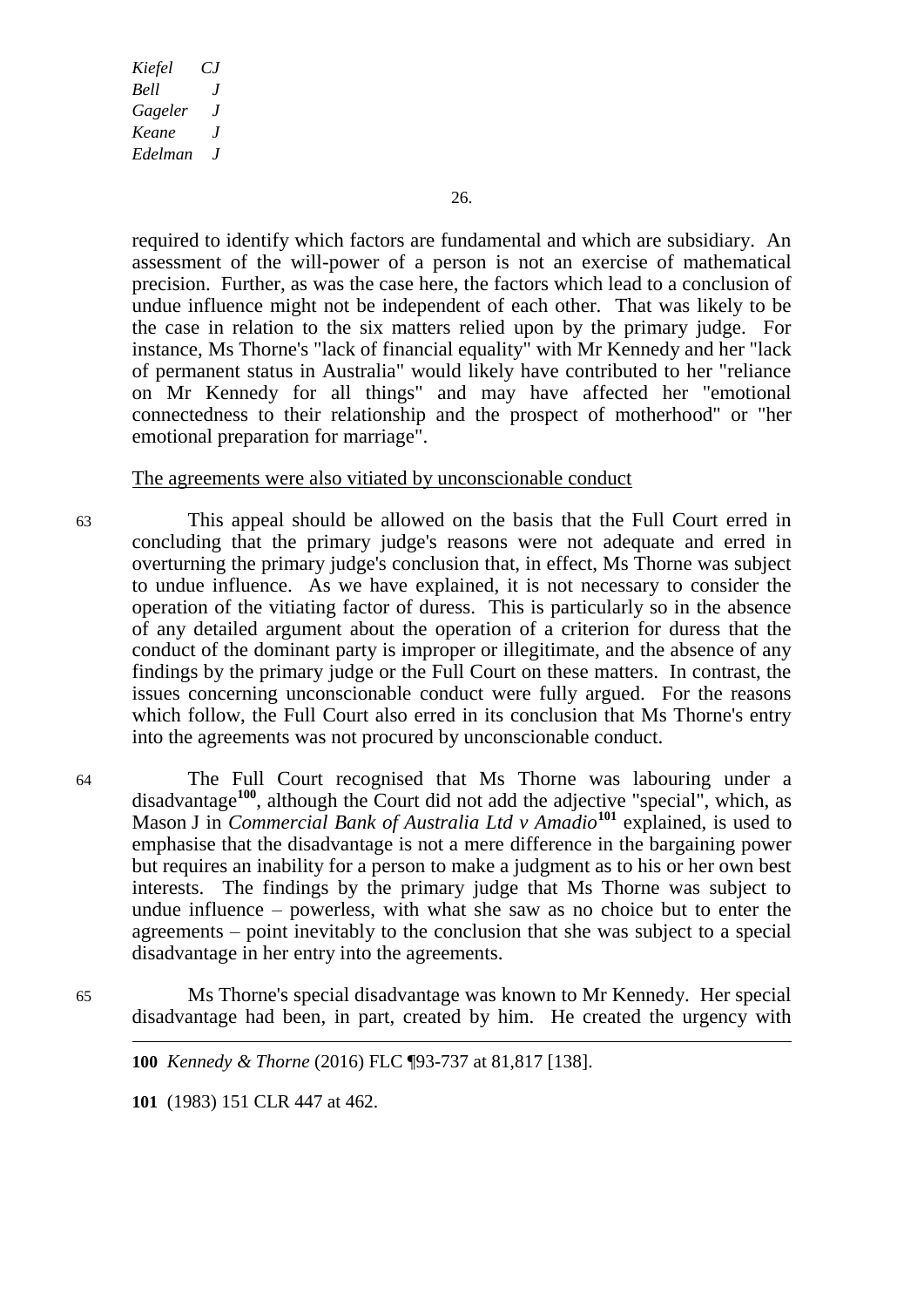which the pre-nuptial agreement was required to be signed and the haste surrounding the post-nuptial agreement and the advice upon it. While Ms Thorne knew Mr Kennedy required her acknowledgement that his death would not result in her receiving a windfall inheritance at the expense of his children, she had no reason to anticipate an intention on his part to insist upon terms of marriage that were as unreasonable as those contained in the agreements. Further, Ms Thorne and her family members had been brought to Australia for the wedding by Mr Kennedy and his ultimatum was not accompanied by any offer to assist them to return home. These matters increased the pressure which contributed to the substantial subordination of Ms Thorne's free will in relation to the agreements. Mr Kennedy took advantage of Ms Thorne's vulnerability to obtain agreements which, on Ms Harrison's uncontested assessment, were entirely inappropriate and wholly inadequate. Even within that class of agreement, the agreements which Ms Thorne signed involved "gross inequality"**<sup>102</sup>** .

#### Conclusion

-

66 For these reasons, the appeal should be allowed. In the Full Court there was also a ground of appeal that the primary judge had failed to afford procedural fairness to Mr Kennedy's executors before making orders for costs against his estate**<sup>103</sup>**. That ground was conceded by Ms Thorne, although she argued that costs would follow in any event if the agreements were rescinded. Since Mr Kennedy's executors were successful in the Full Court, the costs orders of the primary judge were set aside. In this Court, Mr Kennedy's executors did not submit that the primary judge's costs orders should be disturbed if the appeal were allowed and the orders of the Full Court set aside.

# 67 The orders that should be made are:

- (1) Appeal allowed.
- (2) Set aside the orders of the Full Court of the Family Court of Australia made on 26 September 2016 and, in their place, order that the appeal to that Court be dismissed with costs.
- (3) The respondent pay the appellant's costs of the appeal to this Court.
- **102** *Gartside v Isherwood* (1778) 1 Bro CC 558 at 560-561 per Lord Thurlow LC [28 ER 1297 at 1298].
- **103** *Kennedy & Thorne* (2016) FLC ¶93-737 at 81,811 [85].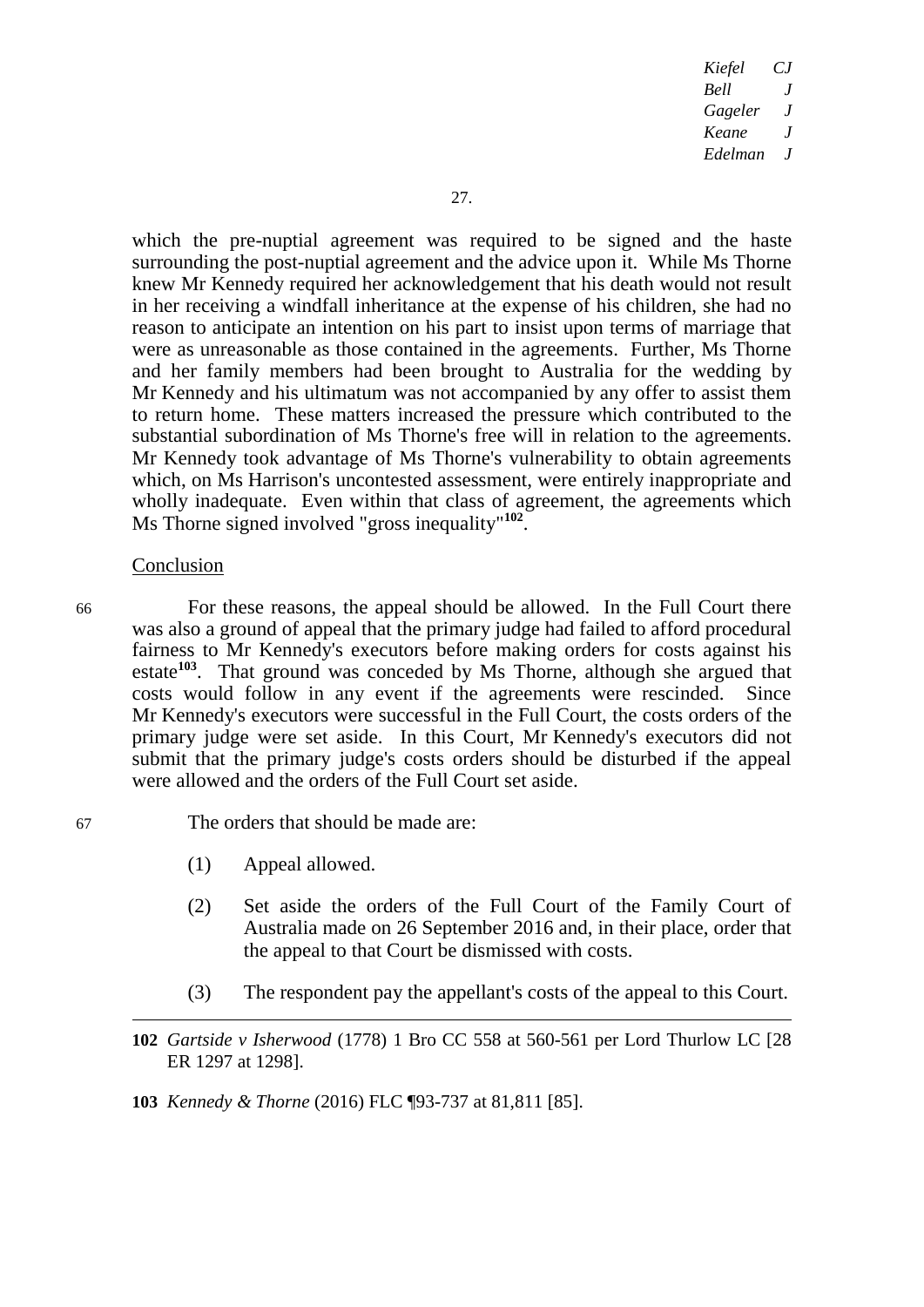68 These orders do not affect Ms Thorne's application for property adjustment and lump sum maintenance orders, which remains to be determined by the Federal Circuit Court.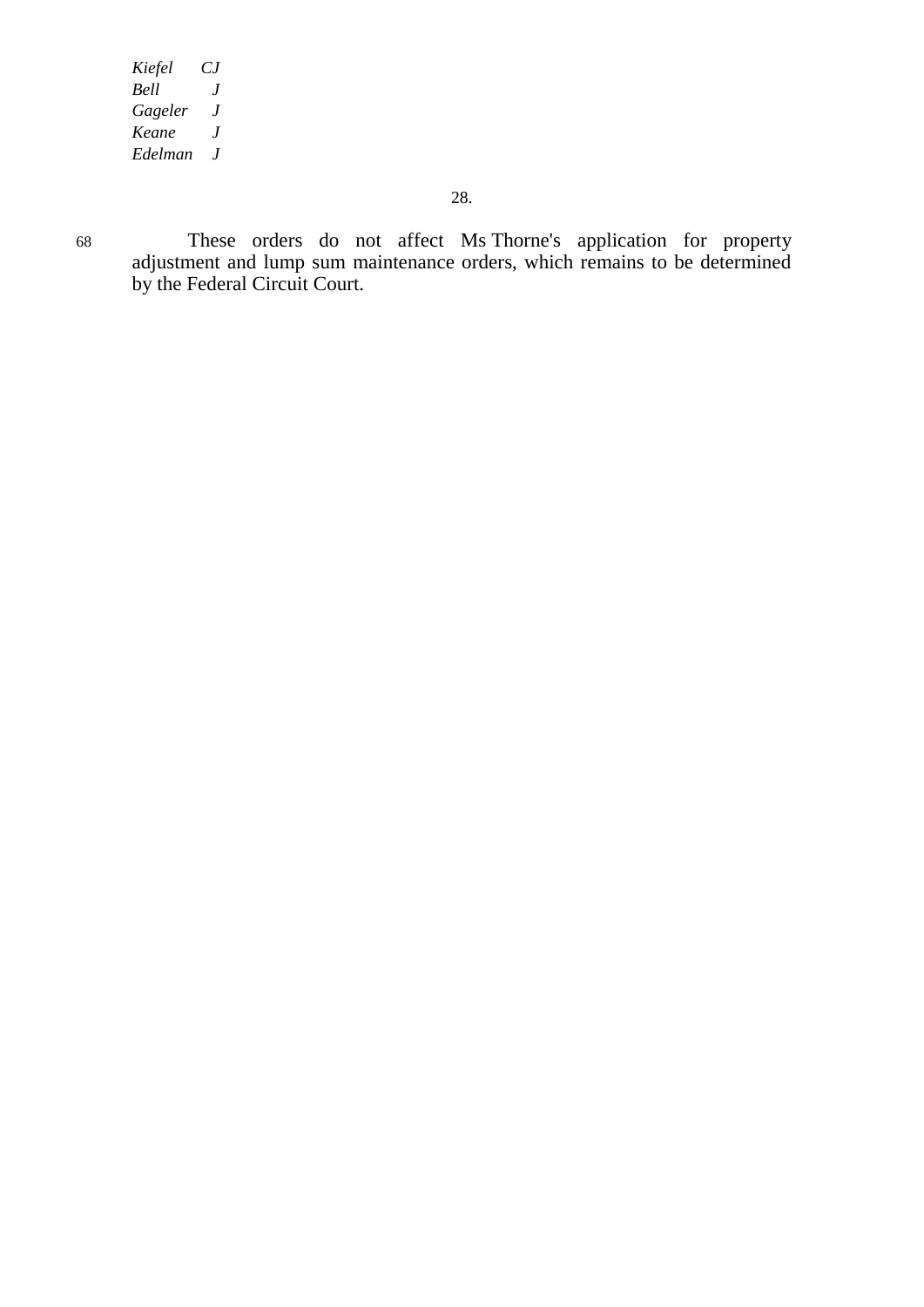- 69 NETTLE J. I have had the advantage of reading in draft the reasons for judgment of the plurality, and I agree in the orders which their Honours propose.
- 70 Were it not for the decision of the Court of Appeal of the Supreme Court of New South Wales in *Australia & New Zealand Banking Group v Karam***<sup>104</sup>** , I should be disposed to decide this appeal on the basis that Ms Thorne's entry into the agreements was the result of illegitimate pressure (or duress, as the primary judge aptly described it**<sup>105</sup>**) of such degree as to engage equity's jurisdiction to grant relief<sup>106</sup>. The difficulty with doing so, however, as the plurality observe, is that *Karam* decided**<sup>107</sup>** that the concept of illegitimate pressure should be restricted to the exertion of pressure by "threatened or actual unlawful conduct", and, by and large, *Karam* has since been followed without demur<sup>108</sup>.
- 71 Of course, so to observe is not necessarily to accept that *Karam*'s rejection of illegitimate pressure by lawful means is doctrinally valid. To the contrary, there appears to be much to be said for the view that, rather than persist with a blanket restriction of illegitimate pressure to pressure exerted by unlawful means, it would better accord with equitable principle, and better align with English**<sup>109</sup>**

**104** (2005) 64 NSWLR 149.

- **105** *Thorne & Kennedy* [2015] FCCA 484 at [94].
- **106** See generally *Barton v Armstrong* [1976] AC 104 at 118 per Lord Cross of Chelsea (Lord Kilbrandon and Sir Garfield Barwick concurring); *SH v DH (No 1)* (2003) 202 ALR 660 at 668 [59]-[61], 669 [65]; *Wagner & Wagner* [2009] FamCAFC 16 at [39]-[41].
- **107** (2005) 64 NSWLR 149 at 167 [62], 168 [66].
- **108** See for example *Mitchell v Pacific Dawn Pty Ltd* [2006] QSC 198 at [20]-[24]; *A Little Company Ltd v Peters* [2007] NSWSC 833 at [44]-[45], [54]-[55]; *A v N*  [2012] NSWSC 354 at [506]-[509], [520]; *May v Brahmbhatt* [2013] NSWCA 309 at [40] per Beazley P (Bergin CJ in Eq agreeing at [57]), cf at [54] per Basten JA; *Westpac Banking Corporation v Billgate Pty Ltd* (2013) 9 BFRA 1 at 82 [596]- [597]; *Commercial Base Pty Ltd v Watson* [2013] VSC 334 at [34]-[39]; *Zagar & Hellner* [2016] FamCA 224 at [80]-[82]; *Merrion Pty Ltd v Loustas* [2017] VSC 95 at [41]-[43]; *Tiernan & Tiernan* [2017] FamCA 23 at [32]; *Nalbandian v Commonwealth of Australia* [2017] FCA 45 at [55]-[57]. See and compare *Electricity Generation Corporation v Woodside Energy Ltd* [2013] WASCA 36 at [25] per McLure P (Newnes JA agreeing at [44]), [159] per Murphy JA; *Doggett v Commonwealth Bank of Australia* (2015) 47 VR 302 at 321 [73] per Whelan JA (Garde AJA agreeing at 353-354 [218]).
- **109** See for example *Pao On v Lau Yiu Long* [1980] AC 614 at 635-636; *Universe Tankships Inc of Monrovia v International Transport Workers Federation* [1983] 1 (Footnote continues on next page)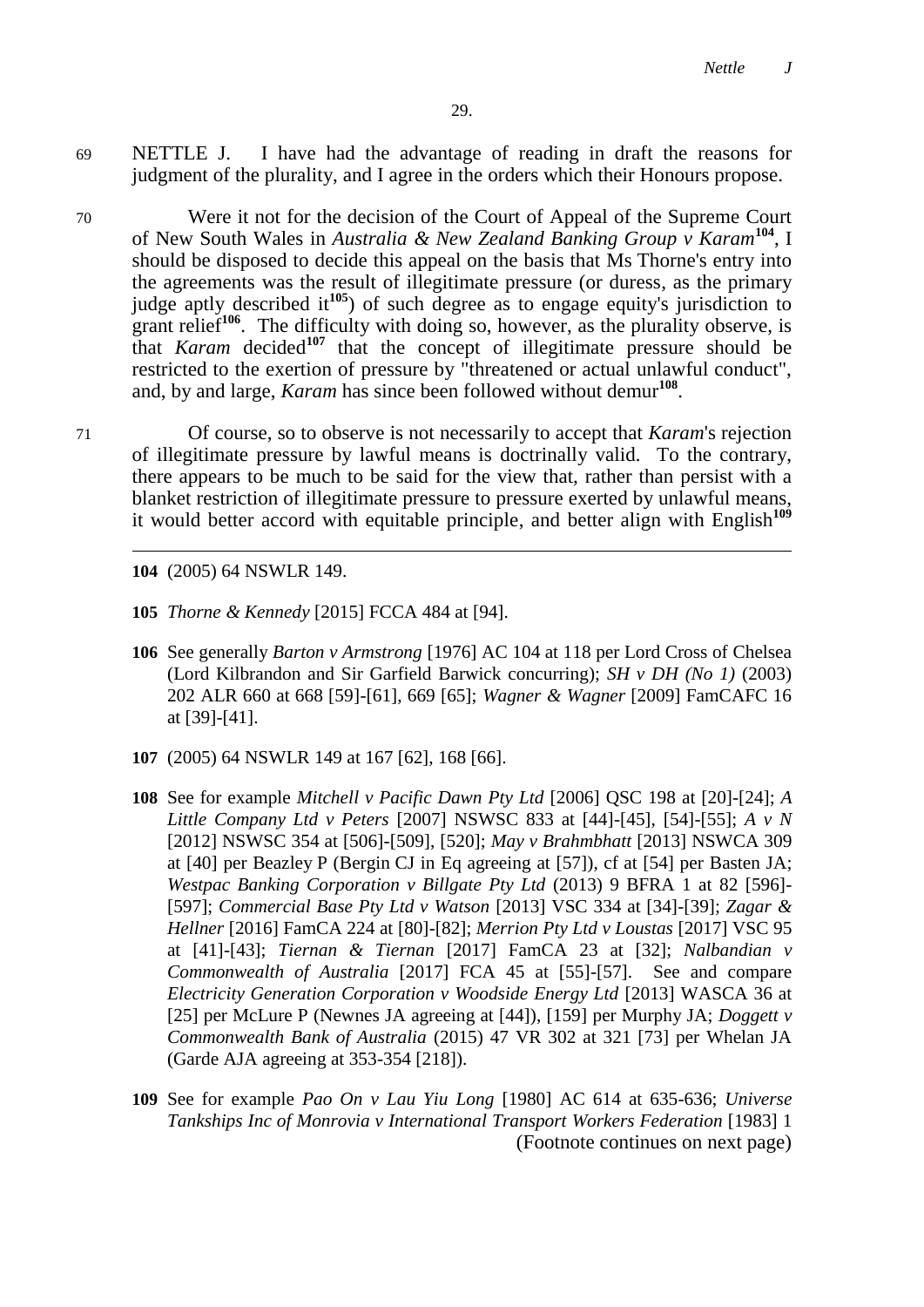and American**<sup>110</sup>** authority, if the test of illegitimate pressure were whether the pressure goes beyond what is reasonably necessary for the protection of legitimate interests**<sup>111</sup>** .

 $\overline{a}$ 

72 It has been suggested that *Karam* was consistent with this Court's decision in *Smith v William Charlick Ltd***<sup>112</sup>**. Even if that were so, however, by the time *Karam* was decided, equity's capacity to relieve against illegitimate pressure exerted by lawful means had become established doctrine**<sup>113</sup>** . *Karam* was a significant departure from the preponderance of relevant Australian authority**<sup>114</sup>** .

> AC 366 at 383-384 per Lord Diplock (Lord Cross of Chelsea and Lord Russell of Killowen agreeing at 391-392, 397), 400-401 per Lord Scarman; *CTN Cash and Carry Ltd v Gallaher Ltd* [1994] 4 All ER 714 at 718 per Steyn LJ (Farquharson LJ and Sir Donald Nicholls V-C agreeing at 719); *Attorney-General v R* [2003] EMLR 24 at 506-507 [16] per Lord Hoffmann (Lord Bingham of Cornhill, Lord Steyn and Lord Millett concurring); *Borrelli v Ting* [2010] Bus LR 1718 at 1728 [34].

- **110** See *Corbin on Contracts: Avoidance and Reformation*, (2002), vol 7, §28.3; *French v Shoemaker* 81 US 314 at 332-333 (1871); *United States v Bethlehem Steel Corporation* 315 US 289 at 328-330 (1942) per Frankfurter J (dissenting in the result); *Nyulassy v Lockheed Martin Corporation* 16 Cal Rptr 3d 296 at 306-310 (2004); *Nino v Jewelry Exchange Inc* 609 F 3d 191 at 201-202 (3rd Cir 2010); *Pokorny v Quixtar Inc* 601 F 3d 987 at 996-998 (9th Cir 2010).
- **111** See Edelman and Bant, *Unjust Enrichment*, 2nd ed (2016) at 211-212, 215-216.
- **112** (1924) 34 CLR 38 at 49, 51 per Knox CJ, 55-57, 62-63 per Isaacs J, 68 per Rich J, 69 per Starke J, cf at 64-65 per Higgins J; [1924] HCA 13. See Stewart, "Economic Duress – Legal Regulation of Commercial Pressure", (1984) 14 *Melbourne University Law Review* 410 at 425.
- **113** See *Public Service Employees Credit Union Co-operative Ltd v Campion* (1984) 75 FLR 131 at 138-140; *CTN Cash and Carry* [1994] 4 All ER 714 at 718 per Steyn LJ (Farquharson LJ and Sir Donald Nicholls V-C agreeing at 719); *Attorney-General v R* [2003] EMLR 24 at 506-507 [16] per Lord Hoffmann (Lord Bingham of Cornhill, Lord Steyn and Lord Millett concurring). See generally *Williams v Bayley* (1866) LR 1 HL 200 at 212-213 per Lord Cranworth, 216 per Lord Chelmsford, 222 per Lord Westbury; *Mutual Finance Ltd v John Wetton & Sons Ltd* [1937] 2 KB 389 at 395; Edelman and Bant, *Unjust Enrichment*, 2nd ed (2016) at 210-215.
- **114** See *Crescendo Management Pty Ltd v Westpac Banking Corporation* (1988) 19 NSWLR 40 at 46 per McHugh JA (Samuels JA and Mahoney JA agreeing in the result). See also *Equiticorp Financial Services Ltd (NSW) v Equiticorp Financial Services Ltd (NZ)* (1992) 29 NSWLR 260 at 296-297, 300; *Equiticorp Finance Ltd*  (Footnote continues on next page)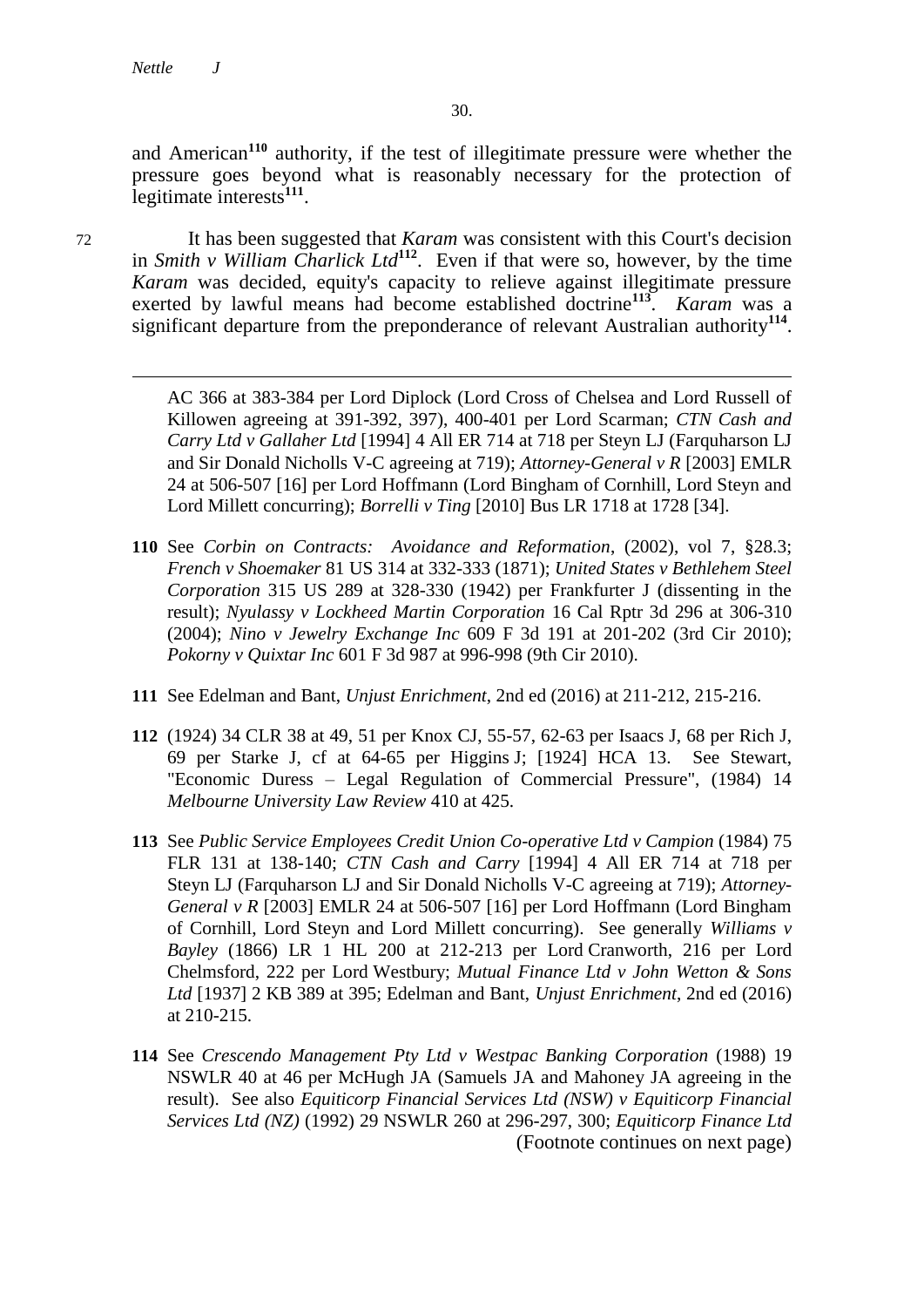Moreover, *Karam*'s rejection of illegitimate pressure by lawful means was largely based on a view**<sup>115</sup>** that the concept is too uncertain to be acceptable. Yet it is by no means immediately obvious<sup>116</sup> why it should be considered any more uncertain than the equitable conceptions of unconscionable conduct and undue influence to which  $K$ *detail*  $\frac{1}{4}$  is should be consigned.

73 Nevertheless, there would need to be detailed argument and deep consideration of the ramifications of departing from *Karam* before this Court would contemplate that course, and, although counsel for Ms Thorne essayed something of that task in written submissions, in oral argument it was accepted that what was said about illegitimate pressure by lawful means was subsumed by what was advanced under the rubric of unconscionable conduct.

74 The equitable doctrine of unconscionable conduct is not restricted to unlawful means. Equity may intervene to relieve against the consequences of a party taking unconscientious advantage of another party's position of special disadvantage regardless of whether the conduct is otherwise lawful**<sup>118</sup>**. And while

> *(in liq) v Bank of New Zealand* (1993) 32 NSWLR 50 at 149-151 per Clarke and Cripps JJA; *Caratti v Deputy Commissioner of Taxation* (1993) 27 ATR 448 at 457 per Ipp J (Wallwork J agreeing at 458); *Deemcope Pty Ltd v Cantown Pty Ltd* [1995] 2 VR 44 at 48; *Westpac Banking Corporation v Cockerill* (1998) 152 ALR 267 at 289-290 per Kiefel J (Northrop J and Lindgren J agreeing at 276); *Australasian Meat Industry Employees' Union v Peerless Holdings Pty Ltd* (2000) 103 FCR 577 at 589 [54]; *Cox v Esanda Finance* [2000] NSWSC 502 at [141]- [145]; *Ford Motor Company of Australia Ltd v Arrowcrest Pty Ltd* (2003) 134 FCR 522 at 543-545 [148]-[151], [155]-[163] per Lander J (Hill and Jacobson JJ agreeing at 524 [1]); *Denmeade v Stingray Boats* [2003] FCAFC 215 at [14]-[15]. See generally Sindone, "The Doctrine of Economic Duress Part 2", (1996) 14 *Australian Bar Review* 114 at 117-121; Cooper, "Between a Rock and a Hard Place: Illegitimate Pressure in Commercial Negotiations", (1997) 71 *Australian Law Journal* 686 at 694-696.

- **115** (2005) 64 NSWLR 149 at 166-167 [61]-[62], 168 [66].
- **116** See Edelman and Bant, *Unjust Enrichment*, 2nd ed (2016) at 211-212; Bigwood, "Throwing the Baby Out with the Bathwater? Four Questions on the Demise of Lawful-Act Duress in New South Wales", (2008) 27(2) *University of Queensland Law Journal* 41 at 65-70.
- **117** (2005) 64 NSWLR 149 at 168 [66].
- **118** See *Louth v Diprose* (1992) 175 CLR 621; [1992] HCA 61; *Bridgewater v Leahy* (1998) 194 CLR 457; [1998] HCA 66. See generally *Kakavas v Crown Melbourne Ltd* (2013) 250 CLR 392; [2013] HCA 25.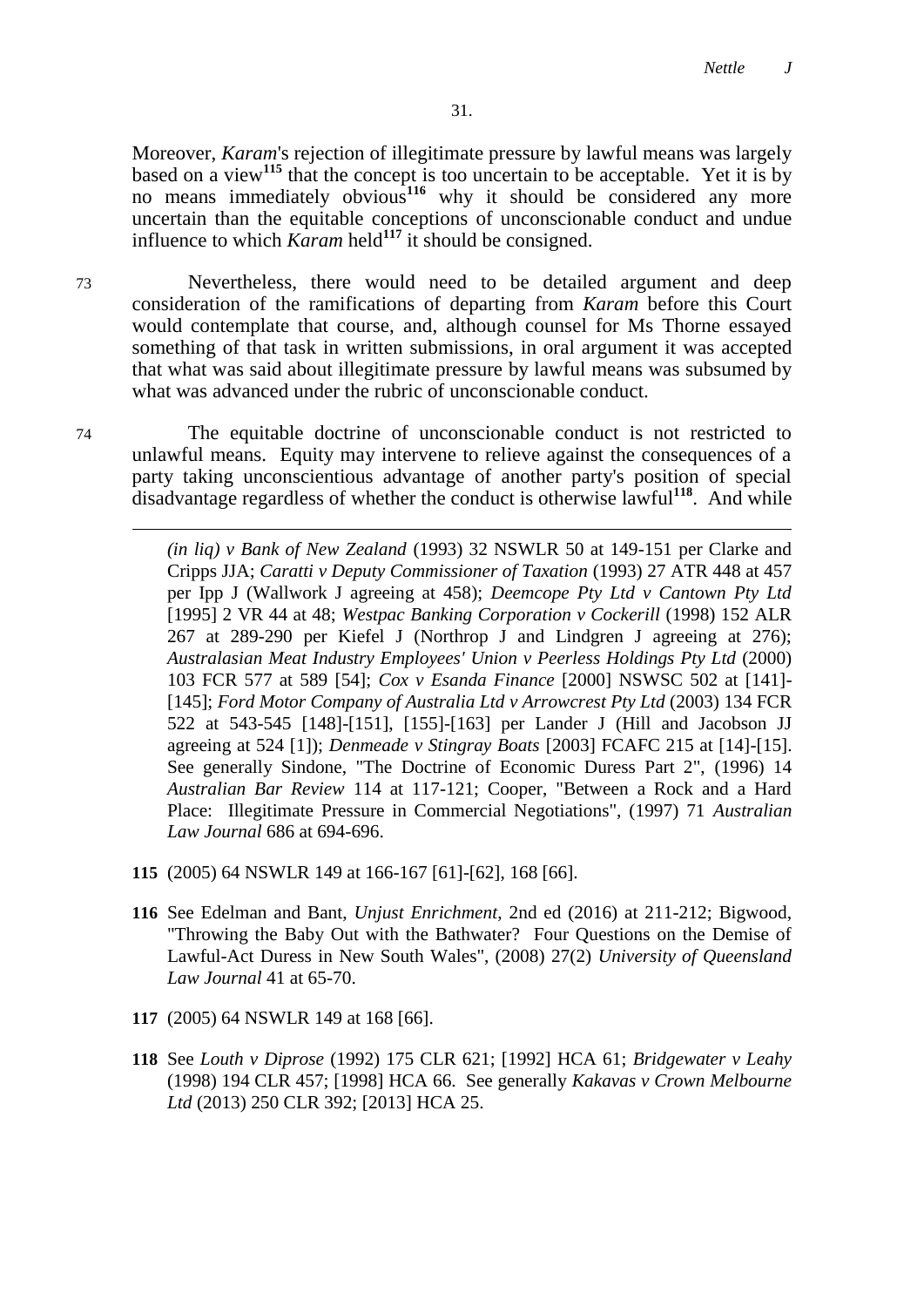this case might better be conceived of as one involving illegitimate pressure, it is also capable of resolution in terms of Mr Kennedy having taken unconscientious advantage of Ms Thorne's position of special disadvantage**<sup>119</sup>**. In effect, it was a position of special disadvantage which he created by bringing her to this country, keeping her here for many months in a state of belief that he would marry her, allowing preparations for the wedding to proceed, and only then, when she had ceased for all practical purposes to have any other option, subjecting her to the pressure of refusing to marry her unless she agreed to the terms of the first agreement<sup>120</sup>. It was thus also a position of special disadvantage of which Mr Kennedy was aware, or at least of which a reasonable person in his position would have conceived as a real possibility**<sup>121</sup>** .

75 In all likelihood, things would have been different if, instead of waiting until the eleventh hour, Mr Kennedy had made clear to Ms Thorne from the outset of their relationship that his love for her was in truth so conditional that the marriage he proposed would depend upon her giving up any semblance of her just entitlements in the event of a dissolution of their marriage. In the scheme of things, it can hardly be supposed that a young woman in Ms Thorne's position would be persuaded to abandon her life abroad and travel halfway around the world to bind herself to a sexagenarian if, at the outset of the relationship, she had been made aware of the enormity of the arrangement that was proposed.

76 Mr Kennedy, however, never attempted so to persuade Ms Thorne. By the time he disclosed to her the full terms of the agreement, and by the time Ms Harrison had made Ms Thorne understand the purport of them, the circumstances in which Ms Thorne found herself appear so seriously to have affected her state of mind as to have rendered her incapable of making a judgment in her own best interests. As the plurality in effect observe, there is no other rational explanation for Ms Thorne's decision not to insist upon the substantive changes which Ms Harrison recommended, and instead to acquiesce in Mr Kennedy's extraordinary demands.

77 The second agreement takes the matter no further. It was dependent for its efficacy upon the first agreement, and so, in my view, falls with the first. But, if that were not so, by the time of the second agreement, given that Mr Kennedy no longer had the leverage of being able to refuse to marry Ms Thorne, it is apparent that Ms Thorne must then have been in a position of special disadvantage which

- **120** *Thorne & Kennedy* [2015] FCCA 484 at [46]-[50], [88]-[93].
- **121** See and compare *Amadio* (1983) 151 CLR 447 at 467-468 per Mason J, 478-479 per Deane J (Wilson J agreeing at 468).

**<sup>119</sup>** *Commercial Bank of Australia Ltd v Amadio* (1983) 151 CLR 447 at 462 per Mason J; [1983] HCA 14.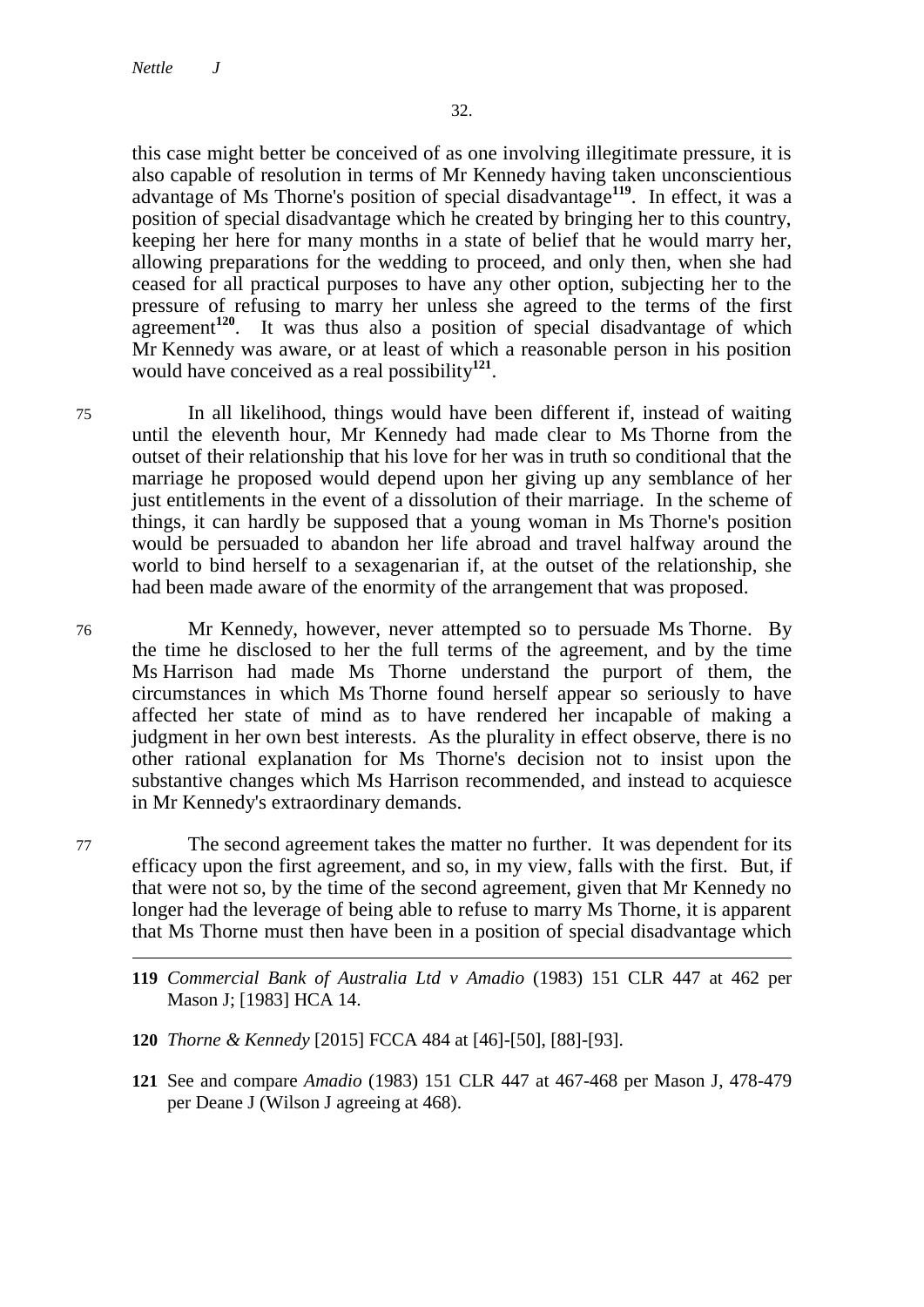rendered her even less capable of making a decision in her own best interests to refuse to sign the second agreement than she had been capable at the time of the first agreement of insisting upon amendments in accordance with Ms Harrison's recommendations.

78 In the result, it would be against equity and good conscience for Mr Kennedy or his successors to be permitted to enforce either agreement<sup>122</sup>. Both should be set aside.

**<sup>122</sup>** See and compare *Blomley v Ryan* (1956) 99 CLR 362 at 401-402, 405 per Fullagar J; [1956] HCA 81.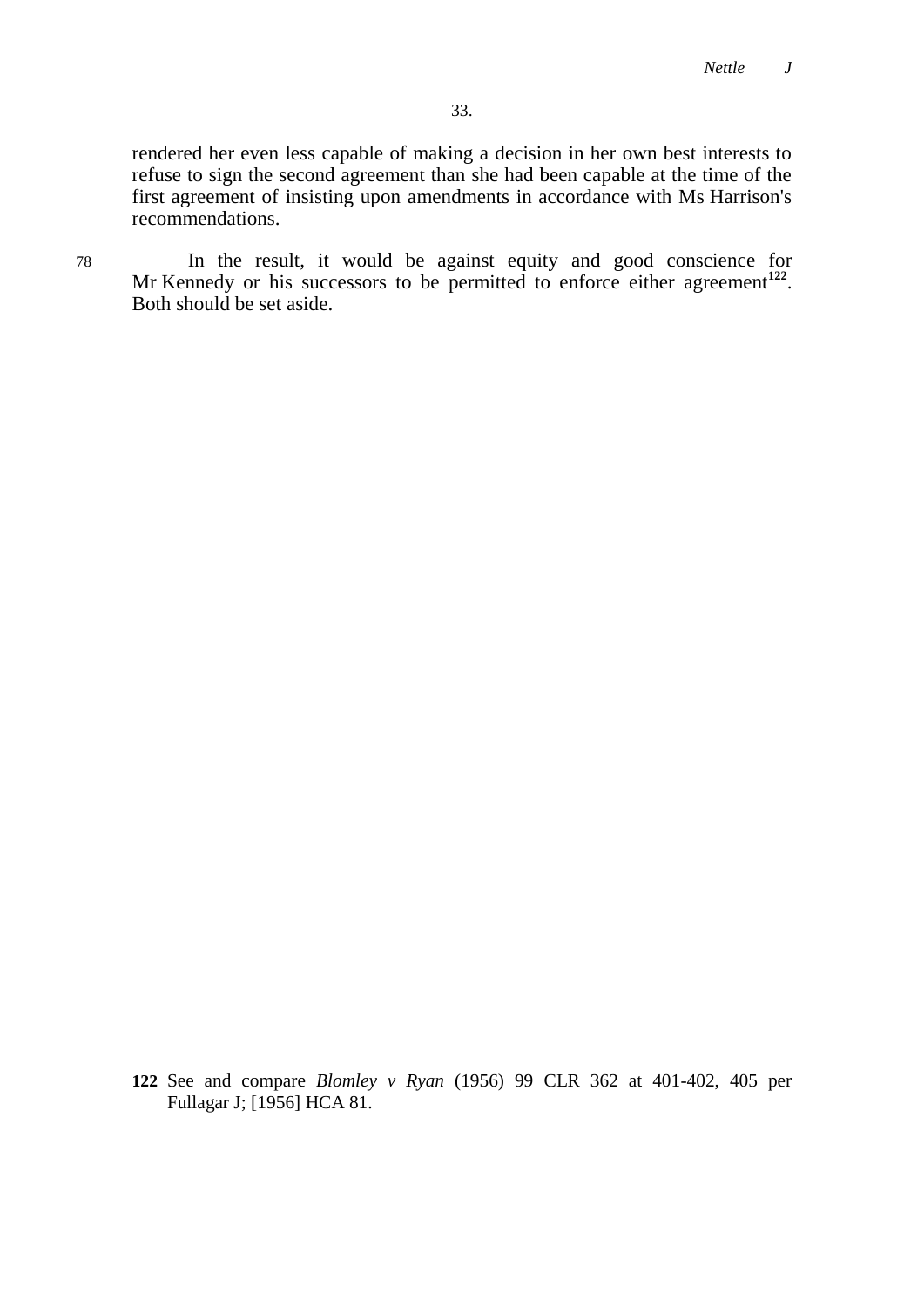- 79 GORDON J. I agree with the orders proposed by the plurality. However, the path I take is different: each financial agreement made under Pt VIIIA of the *Family Law Act* 1975 (Cth) was procured by unconscionable conduct, but not undue influence.
- 80 Underlying the difference in approach is an important point of principle. The point of principle concerns the relationship between undue influence and the judgment of the person whose will is said to have been affected. In this particular case, Ms Thorne's capacity to make an independent judgment was not affected. The primary judge found that Ms Thorne was able to comprehend what she was doing when she signed the agreements, and that she knew and recognised the effect and importance of the advice she was given. Moreover, Ms Thorne wanted the marriage to Mr Kennedy to proceed and to prosper. She knew and understood that it would proceed only if she accepted the terms proffered. Once she decided to go ahead with the marriage, it was right to say, as the primary judge said, that she had "no choice" except to enter into the agreements. No other terms were available. But her capacity to make an independent, informed and voluntary judgment about whether to marry on those terms was unaffected and she chose to proceed. Her will was not overborne.
- 81 Although Ms Thorne's independent, informed and voluntary will was not impaired, she was unable, in the circumstances, to make a rational judgment to protect her own interests. In those circumstances, which were evident to and substantially created by Mr Kennedy, it was unconscionable for Mr Kennedy to procure or accept her assent to the agreements.
- 82 These reasons will consider undue influence and unconscionable conduct in turn. The background to these proceedings and the applicable statutory framework are set out in the reasons given by the plurality. It is unnecessary to repeat those matters except where it is necessary to explain the conclusions reached.

# Undue influence

# *Applicable principles*

 $\overline{a}$ 

83 It is neither possible nor desirable to provide an all-encompassing description of a court's jurisdiction to grant relief on the ground of undue influence**<sup>123</sup>**. The circumstances which might enliven the equitable jurisdiction are many and diverse: "the relief stands upon a general principle, applying to all

**<sup>123</sup>** *Boyse v Rossborough* (1857) 6 HLC 2 at 47 [10 ER 1192 at 1211]; *Allcard v Skinner* (1887) 36 Ch D 145 at 183; *National Westminster Bank Plc v Morgan* [1985] AC 686 at 709.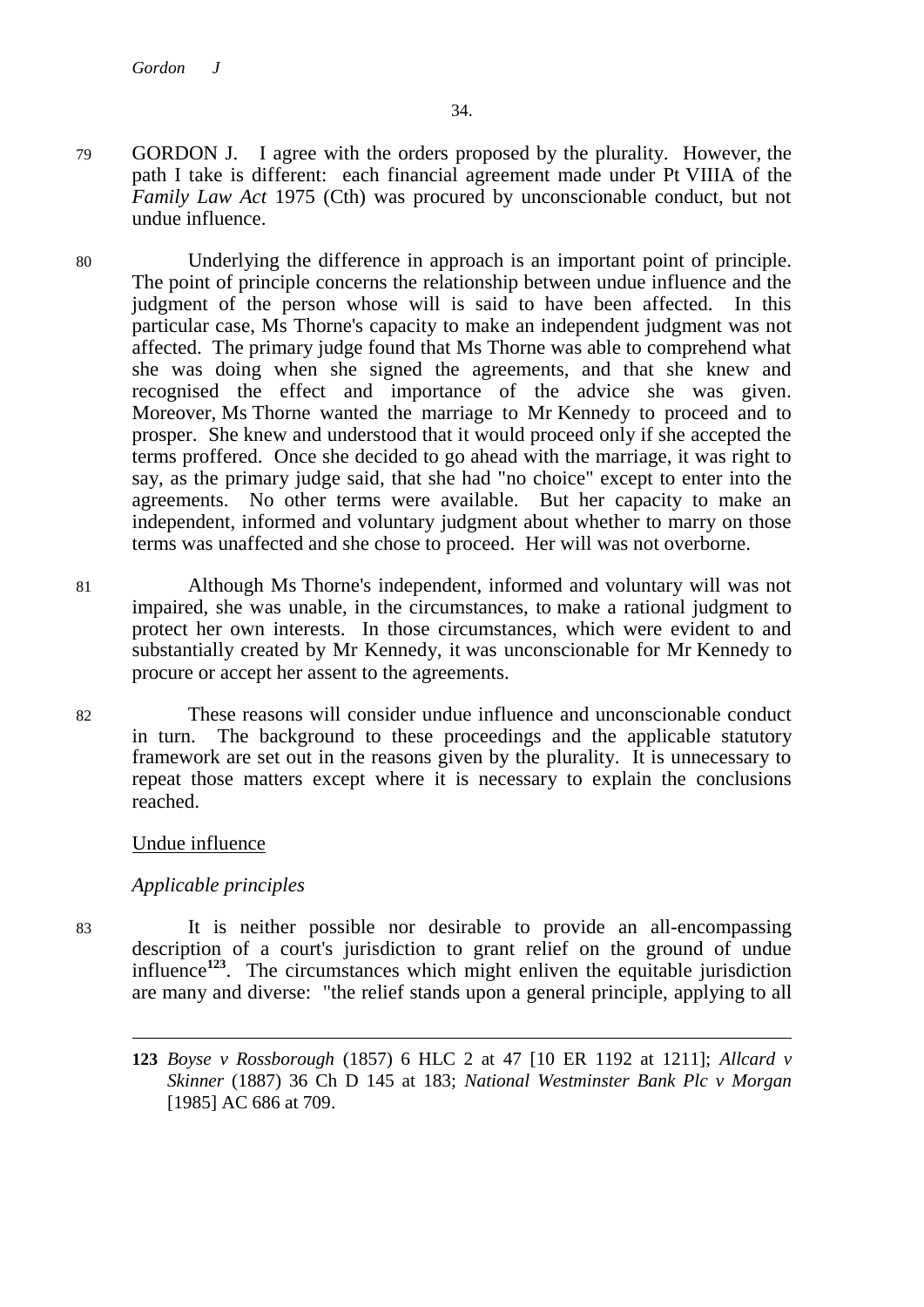the variety of relations" in which one person may have a degree of influence or authority over another**<sup>124</sup>** .

 $\overline{a}$ 

84 So far as methods of proof are concerned, the doctrine of undue influence may be engaged either by pointing to facts showing that a transaction was affected by undue influence, or by raising a presumption of influence which shifts the onus of justifying a transaction to the person seeking to uphold it<sup>125</sup>.

- 85 As the reasons of the plurality explain, Ms Thorne and Mr Kennedy were not at any relevant time in a relationship that is recognised to give rise, without more, to a presumption of undue influence<sup>126</sup>. Moreover, there were no factual findings by the primary judge about the course of Ms Thorne and Mr Kennedy's relationship that would assist this Court to determine if there was otherwise a relationship of influence so as to shift the onus of justifying the financial agreements to Mr Kennedy. Accordingly, for undue influence to be established in this case, facts had to be identified which showed that entry into each financial agreement "was the outcome of such an actual influence over the mind of [Ms Thorne] that it [could not] be considered [her] free  $\arctan 127$ . What, then, does that inquiry involve?
- 86 The doctrine of undue influence is concerned with "the quality of the consent or assent of the weaker party<sup>"128</sup>. Although it is natural to speak of a person "exercising" undue influence over another, and although the conduct of the stronger party may fall for consideration as part of the fact-specific inquiry that the doctrine requires**<sup>129</sup>**, the "critical element in the grant of relief" is the impairment of the will of the weaker party**<sup>130</sup>**. In that respect, undue influence is
	- **124** *Spong v Spong* (1914) 18 CLR 544 at 550; [1914] HCA 52 quoting *Dent v Bennett*  (1839) 4 My & Cr 269 at 277 [41 ER 105 at 108].
	- **125** *Johnson v Buttress* (1936) 56 CLR 113 at 134-135; [1936] HCA 41.
	- **126** Reasons of Kiefel CJ, Bell, Gageler, Keane and Edelman JJ at [34]-[36].
	- **127** *Johnson* (1936) 56 CLR 113 at 134.
	- **128** *Commercial Bank of Australia Ltd v Amadio* (1983) 151 CLR 447 at 474; [1983] HCA 14; *Bridgewater v Leahy* (1998) 194 CLR 457 at 478 [74]; [1998] HCA 66.
	- **129** *Kakavas v Crown Melbourne Ltd* (2013) 250 CLR 392 at 426 [122]; [2013] HCA 25 quoting *Jenyns v Public Curator (Q)* (1953) 90 CLR 113 at 118-119; [1953] HCA 2.
	- **130** Mason, "The Impact of Equitable Doctrine on the Law of Contract", (1998) 27 *Anglo-American Law Review* 1 at 7 quoted in *Bridgewater* (1998) 194 CLR 457 at 478 [75].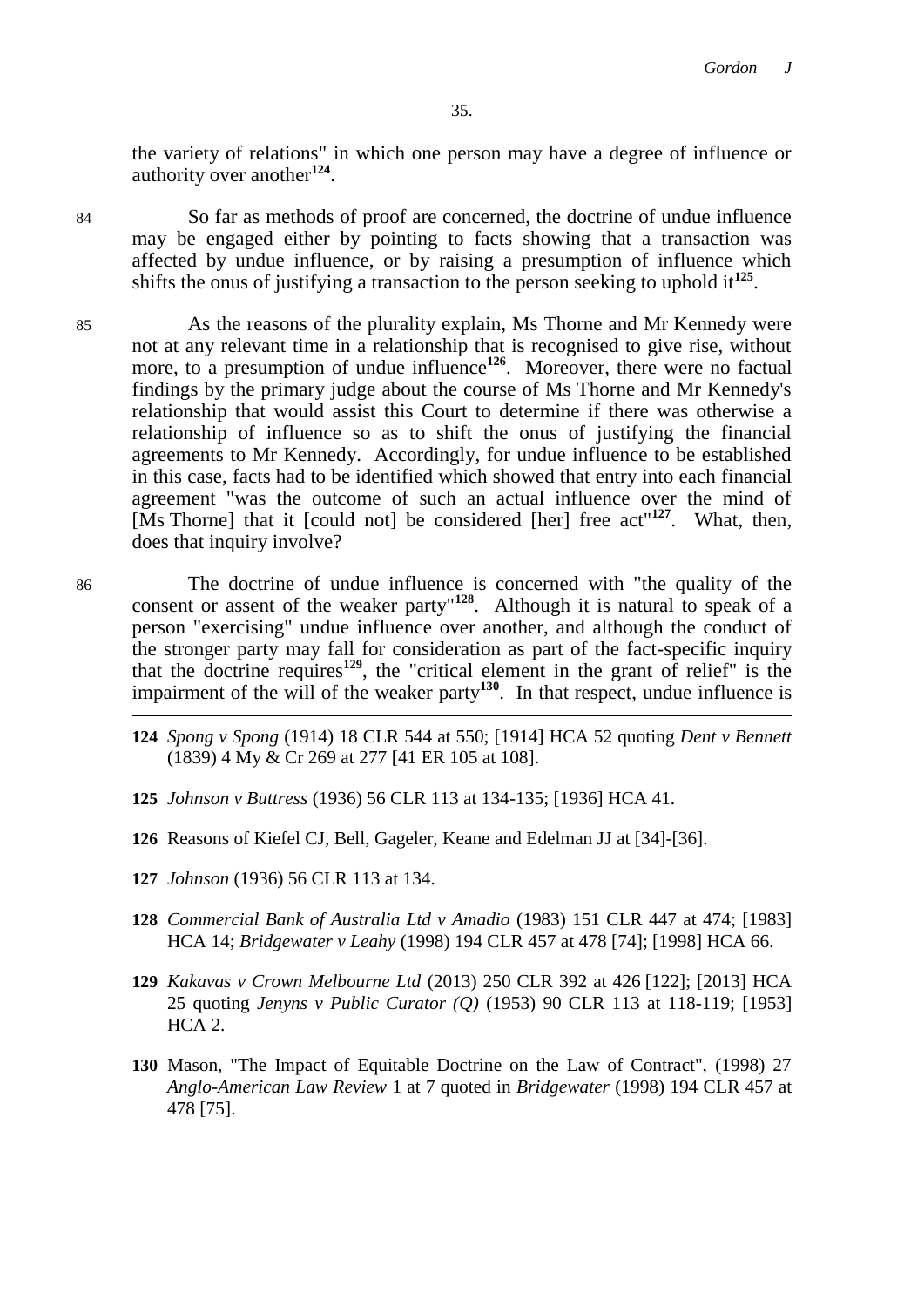distinct from the doctrine of unconscionable conduct, which is concerned with the conduct of the stronger party in unconscientiously taking advantage of some special disability or disadvantage of the weaker party<sup>131</sup>. That distinction, though not always clearly drawn, may now be taken to be accepted in Australia**<sup>132</sup>** . Of course, that is not to deny that the two doctrines may be engaged by the same set of facts<sup>133</sup>; the point, rather, is that the focus of the inquiry is different.

87 In assessing the quality of the weaker party's consent or assent, the focus of undue influence is on the extent to which the weaker party's "will or freedom of judgment in reference to" the transaction was affected**<sup>134</sup>**. Accordingly, where undue influence is sought to be proved by reference to the particular circumstances surrounding a transaction, the question for the court will be whether those circumstances disclose that "the transaction was the outcome of such an actual influence over the mind of the [weaker party] that it cannot be considered [their] free act"**<sup>135</sup>**. As is well established, the transaction will be voidable if it was not the product of the free exercise of independent will<sup>136</sup>.

88 In not dissimilar terms, Ashburner relevantly described the equitable jurisdiction to grant relief on the ground of undue influence as follows: "if A obtains any benefit from B, whether under a contract or as a gift, by exerting an influence over B which, in the opinion of the court, *prevents B from exercising an independent judgment in the matter in question*, B can set aside the contract or recover the gift"**<sup>137</sup>** (emphasis added).

- $\overline{a}$ **131** *Amadio* (1983) 151 CLR 447 at 474-475; *Kakavas* (2013) 250 CLR 392 at 424-425 [117]-[118].
- **132** cf *Tate v Williamson* (1866) LR 2 Ch App 55 at 61; Birks and Chin, "On the Nature of Undue Influence", in Beatson and Friedmann (eds), *Good Faith and Fault in Contract Law*, (1995) 57 at 58-59.
- **133** *Amadio* (1983) 151 CLR 447 at 461; *Bridgewater* (1998) 194 CLR 457 at 477-478 [73].
- **134** *Johnson* (1936) 56 CLR 113 at 134.
- **135** *Johnson* (1936) 56 CLR 113 at 134.
- **136** *Yerkey v Jones* (1939) 63 CLR 649 at 677; [1939] HCA 3. See also *Watkins v Combes* (1922) 30 CLR 180 at 193; [1922] HCA 3; *Johnson* (1936) 56 CLR 113 at 120, 134, 138, 143.
- **137** Ashburner, *Principles of Equity*, (1902) at 411.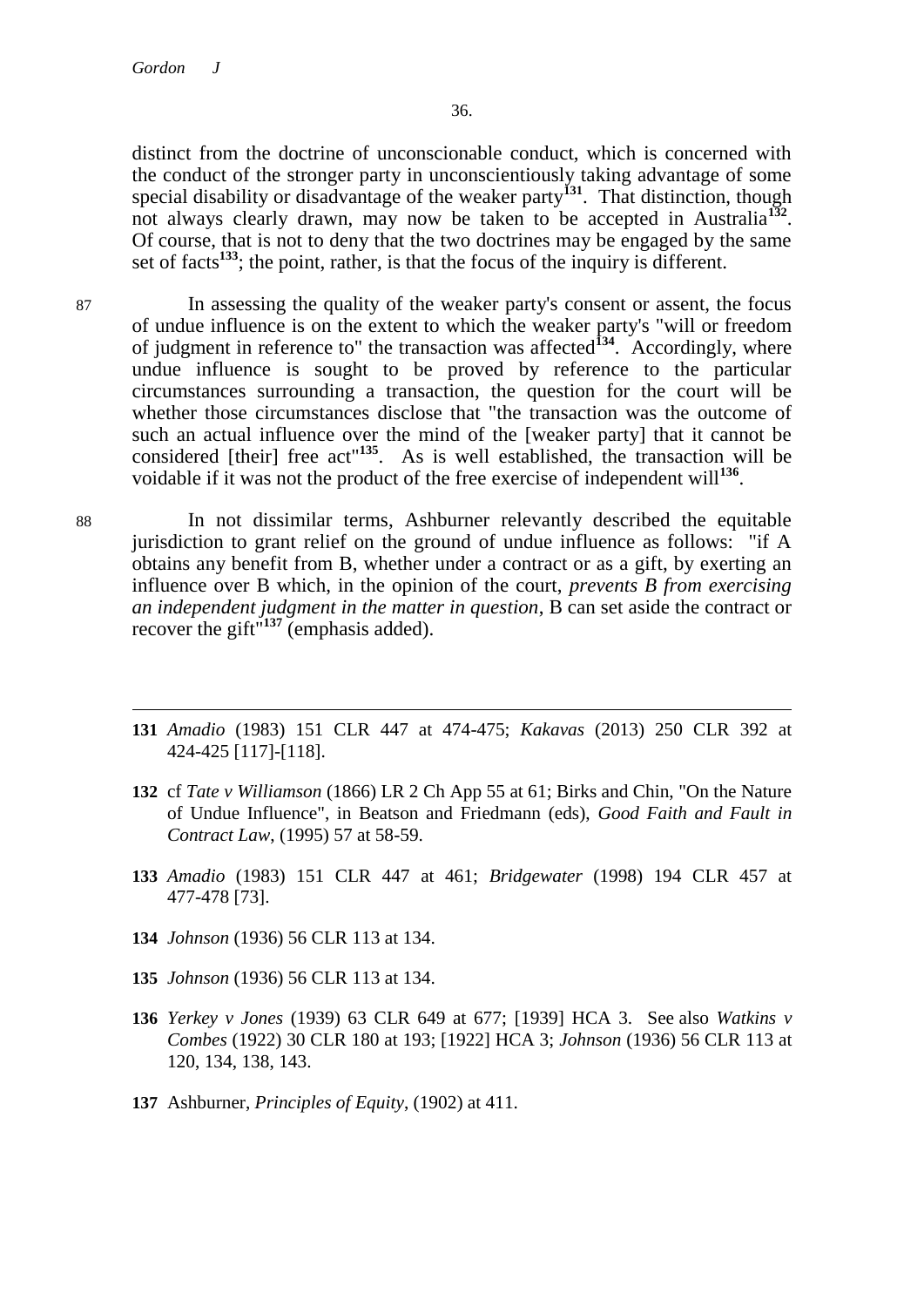89 That focus on the independent judgmental capacity of the weaker party, whether undue influence is sought to be established in a particular situation or a presumption has been raised and is sought to be rebutted, is well settled. Two examples of cases decided by this Court in which undue influence was established with the assistance of a presumption illustrate the point. In *Spong v Spong*<sup>138</sup>, a father sought to have a voluntary transfer of land to his son set aside. The father was elderly and the transfer was executed the morning after the death of his wife. It was apparent to the trial judge that the father was, at the time he executed the transfer, "feeble-minded, weak and unable to transact any business whatever <sup>139</sup>. Griffith CJ, with whom Isaacs J agreed, observed that the Griffith CJ, with whom Isaacs J agreed, observed that the relationship between the father and his son was such that the transfer could not be allowed to stand unless it were "abundantly plain that the father fully understood what he was doing" and it were established that the transfer "was the result of [his] own free will"**<sup>140</sup>** .

<sup>90</sup> *Watkins v Combes***<sup>141</sup>** concerned a transfer of land by an elderly woman to a married couple upon whom she had come to depend. The principal consideration for the transfer was a covenant under which the defendants would maintain her for the rest of her life. Though not incompetent, the woman "was failing both physically and mentally"; her mind "was entirely under the dominion of the defendants"; and she was therefore "incapable of dealing with [the defendants] on a footing of equality<sup>"142</sup>. Isaacs J observed that the transaction could not stand unless it was "the free outcome of the donor's uninfluenced will"**<sup>143</sup>**. His Honour accepted that the issue could be expressed as being "*whether the grantor thoroughly comprehended, and deliberately and of her own free will carried out, the transaction*" **<sup>144</sup>** (emphasis of Isaacs J).

91 The extent to which a person's will or capacity to exercise independent judgment must be impaired involves questions of degree. In *Commercial Bank of Australia Ltd v Amadio*, Mason J observed that undue influence is concerned

- **139** *Spong* (1914) 18 CLR 544 at 548.
- **140** *Spong* (1914) 18 CLR 544 at 549.
- **141** (1922) 30 CLR 180.
- **142** *Watkins* (1922) 30 CLR 180 at 187-188.
- **143** *Watkins* (1922) 30 CLR 180 at 193.
- **144** *Watkins* (1922) 30 CLR 180 at 196 quoting *Kali Bakhsh Singh v Ram Gopal Singh* (1913) 41 LR Ind App 23 at 31.

**<sup>138</sup>** (1914) 18 CLR 544.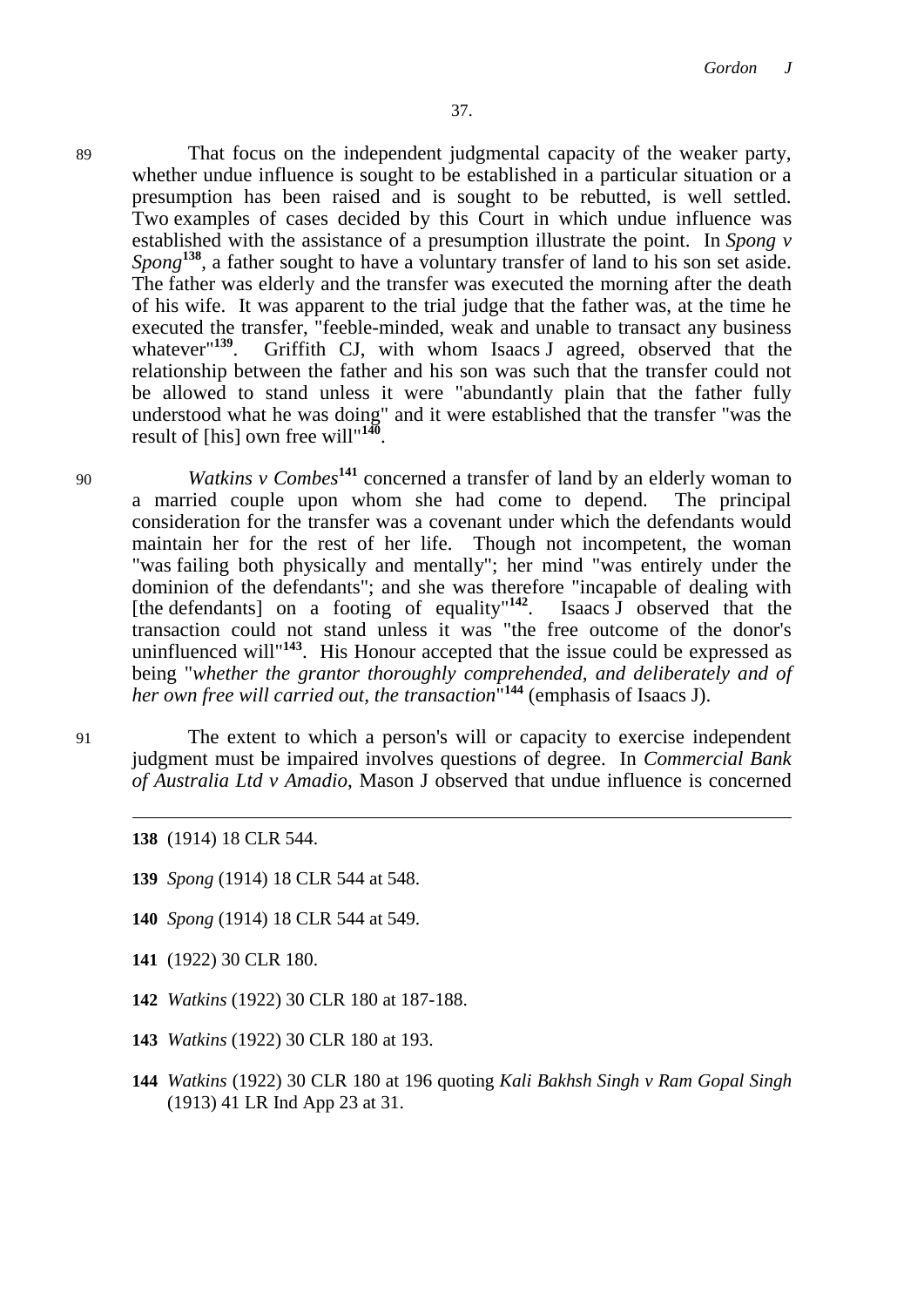with a situation where "the will of the innocent party is not independent and voluntary because it is overborne"**<sup>145</sup>**. The metaphorical description of an "overborne" will does not mean that relief will only be granted if it is established that the weaker party abdicated all semblance of authority or was completely paralysed in making a decision or became a "mere vehicle for [the stronger party's] schemes<sup>"146</sup>. The word "voluntary" and its cognates are protean expressions which "take their colour from the particular context and purpose in which they are used<sup>"147</sup>. Even if a person may be perfectly competent to understand and intend what they did, the question remains as to how their intention to enter into the transaction was produced**<sup>148</sup>**. However, Mason J's observation that undue influence is concerned with circumstances where the will of the weaker party is so impaired that their decision to enter into a transaction cannot be described as "independent and voluntary" underscores five points.

92 First, it serves as a useful reminder that what needs to be "affected" or impaired is the will of the weaker party – that is, *their capacity to exercise independent judgment*. The gist of the ground on which relief is granted is "the actual or presumed impairment of *the judgment* of the weaker party"**<sup>149</sup>** (emphasis added). The question whether a person entered into a transaction in the independent and voluntary exercise of their will is not sufficiently answered by inquiries into whether they perceived there to be few or no practical alternatives to the course actually taken, or whether their options were *in fact* limited.

 $\overline{a}$ 

93 Second, although it is not necessary to show that the weaker party completely abdicated all decision-making authority, there must still be some relationship, or circumstances surrounding the transaction, which had the effect of "impair[ing] the autonomy of the weaker party to a serious and exceptional

**145** (1983) 151 CLR 447 at 461.

- **146** *Tufton v Sperni* [1952] 2 TLR 516 at 519. See Birks and Chin, "On the Nature of Undue Influence", in Beatson and Friedmann (eds), *Good Faith and Fault in Contract Law*, (1995) 57 at 69.
- **147** *Tofilau v The Queen* (2007) 231 CLR 396 at 417 [49]; see also at 404 [6]; [2007] HCA 39.
- **148** *Huguenin v Baseley* (1807) 14 Ves Jun 273 at 300 [33 ER 526 at 536]; *Bridgewater* (1998) 194 CLR 457 at 491 [118].
- **149** Mason, "The Impact of Equitable Doctrine on the Law of Contract", (1998) 27 *Anglo-American Law Review* 1 at 7 quoted in *Bridgewater* (1998) 194 CLR 457 at 478 [75].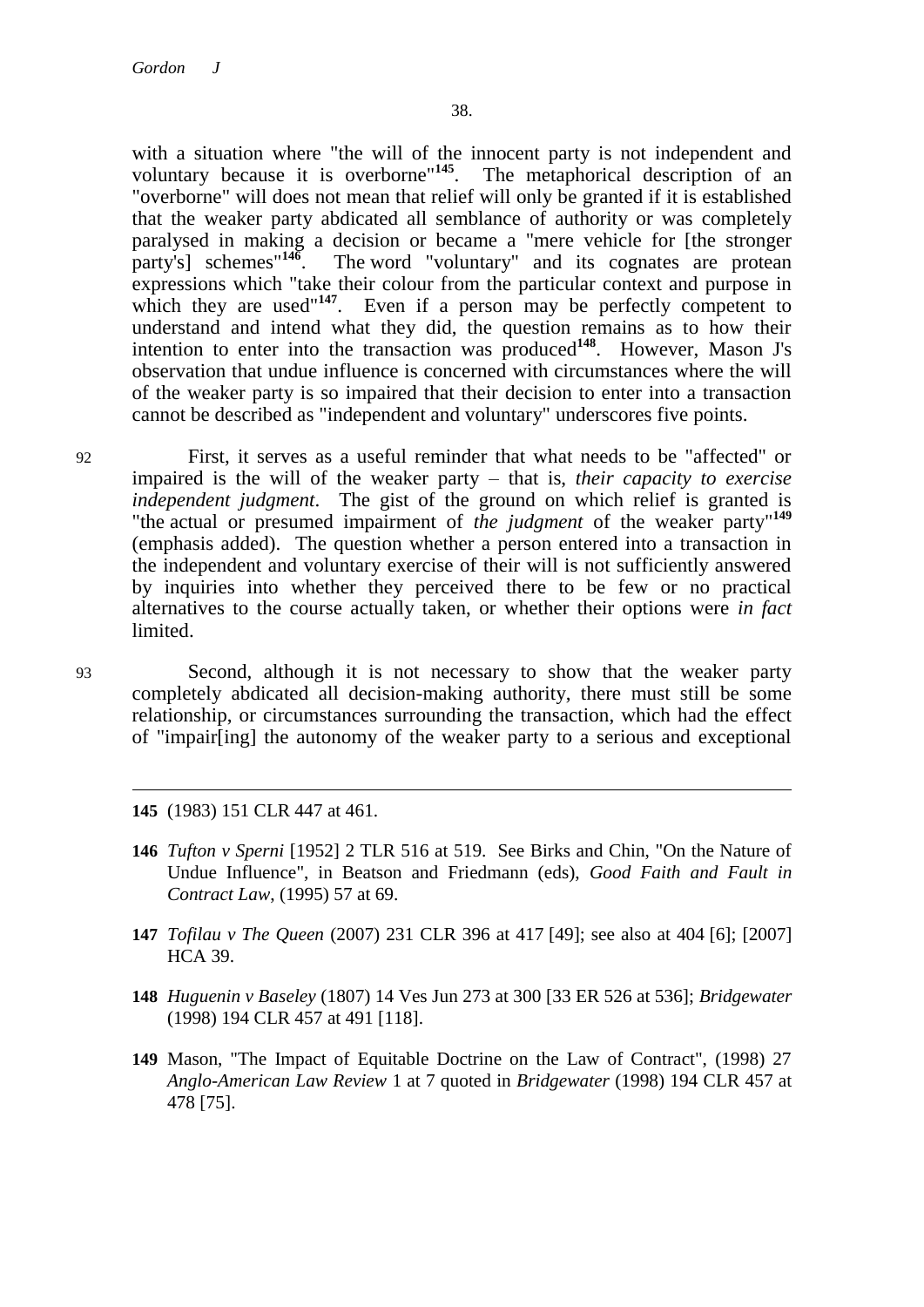degree"**<sup>150</sup>**. As has sometimes been said, the judgmental capacity of the weaker party must have been "invaded" in such a way that it cannot be said that the decision to enter into the transaction was "the offspring of her own volition"**<sup>151</sup>** .

94 Third, the focus on the free exercise of an independent and voluntary will demarcates undue influence from unconscionable conduct. In contrast to undue influence, establishing a special disadvantage or disability for the purposes of unconscionable conduct does not require asking whether the weaker party lacked the capacity to exercise independent judgment<sup>152</sup>.

- 95 Fourth, although the free exercise of an independent and voluntary will provides that demarcation, there is no bright line. As the reasons of the plurality identify, the assessment of a set of circumstances is fact-specific. No one fact or matter will be determinative. The assessment of whether there has been the free exercise of an independent and voluntary will necessarily involves questions of fact and degree. And the outcome of that assessment may be that the circumstances of a particular case fall short of a conclusion of undue influence but provide a step towards a conclusion of unconscionable conduct.
- 96 Fifth, the bare fact of deep emotional commitment to securing the prospect of a shared life together is not of itself a loss of will. Describing commitment as "infatuation" is rhetorically powerful but conclusory.
- 97 It is against that background that it is necessary to consider the circumstances in this appeal.

*No undue influence in this appeal*

- 98 The central question in relation to undue influence is whether, when Ms Thorne entered into each financial agreement, she did so otherwise than in the free exercise of her independent will.
- 99 Under the heading "Any Matters of Duress or Undue Influence", the primary judge set out a number of factual findings about the circumstances in which the first agreement was entered into and the respective attitudes of Ms Thorne and Mr Kennedy.
	- **150** Birks and Chin, "On the Nature of Undue Influence", in Beatson and Friedmann (eds), *Good Faith and Fault in Contract Law*, (1995) 57 at 69.
	- **151** *Daniel v Drew* [2005] EWCA Civ 507 at [36]. See also *Hall v Hall* (1868) LR 1 P & D 481 at 482.
	- **152** *Amadio* (1983) 151 CLR 447 at 461.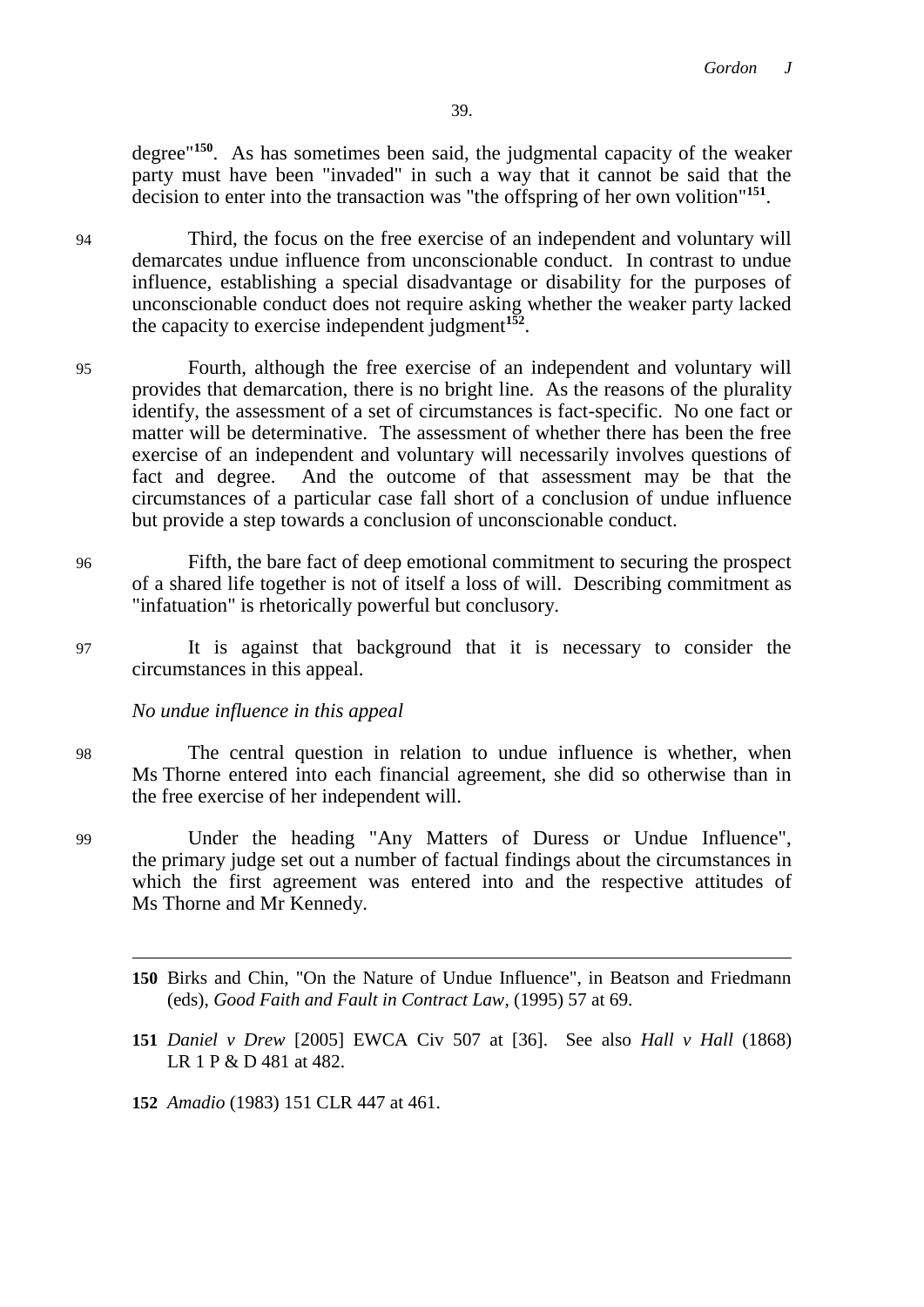- 100 The primary judge concluded that there was no evidence to suggest that there would be any further relationship if the wedding did not take place. If the relationship ended, Ms Thorne "would have nothing. No job, no visa, no home, no place, no community". Her Honour found that "[e]very bargaining chip and every power was in [Mr Kennedy's] hands. Either the [first agreement], as it was, was signed, or the relationship was at an end". Ms Thorne was in a position of "powerlessness" which was attributable to "her lack of financial equality, but also [to] her lack of permanent status in Australia at the time, her reliance on [Mr Kennedy] for all things, her emotional connectedness to their relationship and the prospect of motherhood, her emotional preparation for marriage, and the publicness of her upcoming marriage".
- 101 So far as Ms Thorne's attitude to the first agreement was concerned, the primary judge found that she "wanted a wedding", that she loved Mr Kennedy and that she wanted to have a child with him. And Ms Thorne knew that there would be no wedding if she did not sign the first agreement.
- 102 In relation to the second agreement, the primary judge found that "the marriage would be at an end before it was begun if it wasn't signed", and that the wife "plainly had no choice that she could reasonably see, but to sign the agreement".
- 103 The critical element for relief on the ground of undue influence is the impairment of the will of Ms Thorne**<sup>153</sup>** . Undue influence does not protect against bad deals. Here, the equitable jurisdiction will be engaged if entry into the agreements was "the outcome of such an *actual influence* over the mind of [Ms Thorne] that it cannot be considered [her] free act"**<sup>154</sup>** (emphasis added). Put another way, when Ms Thorne signed the agreements, was her capacity to make independent judgments impaired so that she was not acting in the free exercise of her independent and voluntary will?
- 104 The primary judge found that Ms Thorne knew and understood that the first agreement was "terrible". Yet, despite that knowledge and understanding, she signed it. The question posed by the primary judge was: why? There was an explanatory gap between the fact that Ms Thorne, an intelligent person, knew and understood how disadvantageous it was and the fact that she nevertheless signed it (and the second agreement). So what filled that gap? Her knowledge about the contents of each agreement and Mr Kennedy's financial

**<sup>153</sup>** Mason, "The Impact of Equitable Doctrine on the Law of Contract", (1998) 27 *Anglo-American Law Review* 1 at 7 quoted in *Bridgewater* (1998) 194 CLR 457 at 478 [75].

**<sup>154</sup>** See *Johnson* (1936) 56 CLR 113 at 134.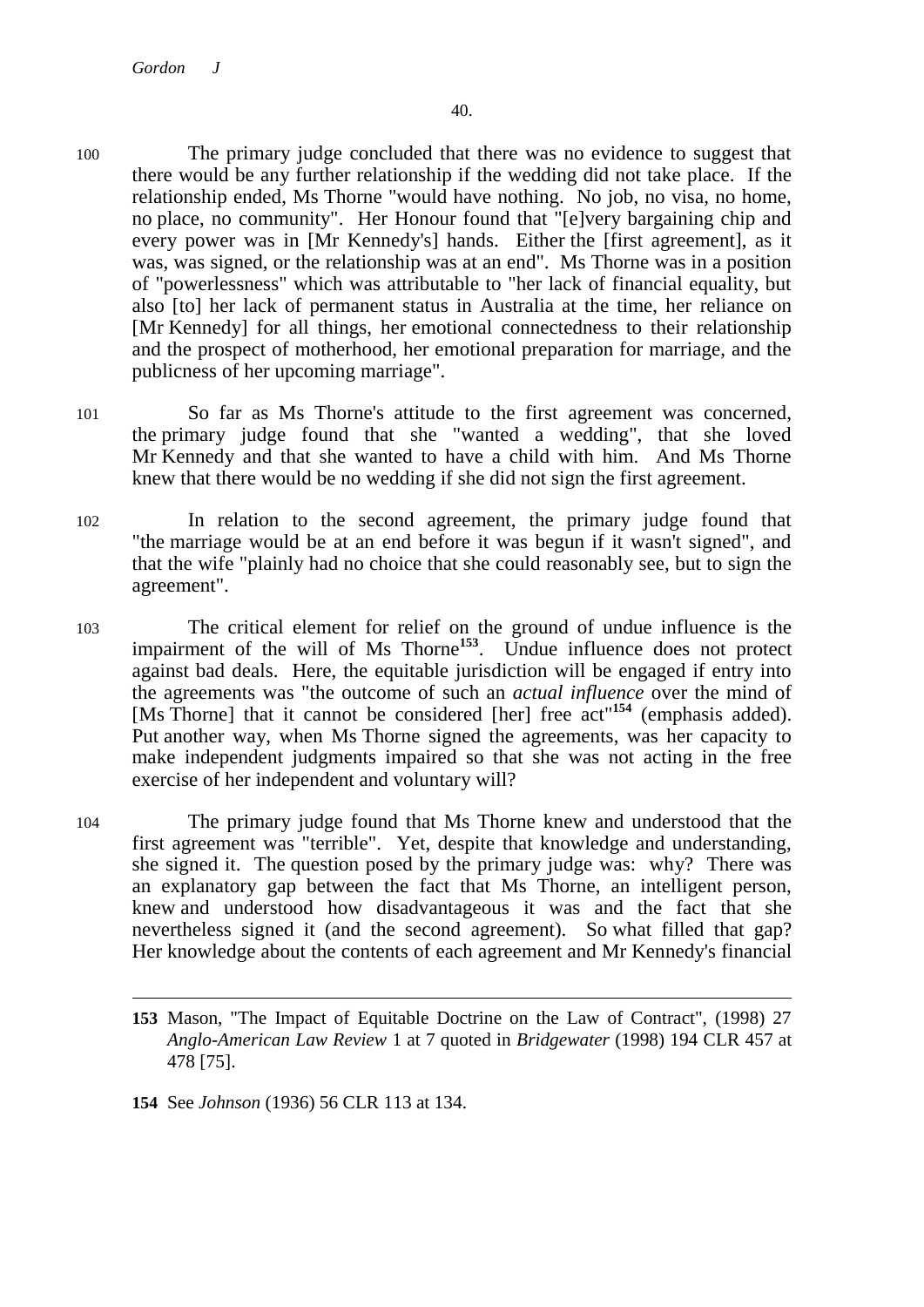position was not incomplete, although that information was provided late by Mr Kennedy.

105 Was her will impaired, or did she simply have a strong desire to marry him because, as the primary judge found, she was in love with Mr Kennedy, she wanted to marry him and she wanted to have a child with him? Was her "enthusiasm", or willingness, to sign the financial agreements the result of undue influence**<sup>155</sup>**?

- 106 Whatever metaphors and descriptors are used to describe the relevant principles, the focus of the doctrine is on identifying whether and how a person's will is impaired. A belief on Ms Thorne's part that she had no choice but to sign the agreements if she wanted the relationship to continue does not speak to a lack of will or capacity to exercise independent judgment. Indeed, in light of the primary judge's findings, such a belief demonstrates that she did enter into each agreement in the free exercise of her independent will. As the primary judge explained, Mr Kennedy held "[e]very bargaining chip and every power" and did not create any opportunities to negotiate. Ms Thorne's choices were limited to (1) signing each agreement, including agreeing to the clauses which substantially displaced her entitlements in the event of separation, or (2) ending the relationship, which would have disastrous consequences. Those findings were amply supported by the evidence. Accordingly, if Ms Thorne did believe that she had "no choice" but to sign each agreement if she wanted to fulfil her desire to marry and continue her relationship with Mr Kennedy, then her assessment of the options was plainly correct. The evident correctness of her assessment militates against the conclusion that her will was impaired.
- 107 And the fact that Ms Thorne's options were narrow, even eliminated, is not to the point. The paucity of options is relevant to whether, for the purposes of the doctrine of unconscionable conduct, Ms Thorne was suffering from a special disability or disadvantage of which Mr Kennedy unconscientiously took advantage. But it says nothing about her will. It cannot be said that her entry into each agreement was the outcome of "such an actual influence over the mind" of Ms Thorne that it cannot be considered her free act**<sup>156</sup>**. The only sense in which it can be said that Ms Thorne was not "free" was that circumstances (including Mr Kennedy's conduct) had conspired to limit the outcomes that she could realistically obtain by exercising her decision-making capacity. As to that, equity does not aspire to resolve philosophical questions about whether it is meaningful to speak of "free will" when one's zone of autonomy has been bounded.

**155** See *Bridgewater* (1998) 194 CLR 457 at 491 [118].

**156** See *Johnson* (1936) 56 CLR 113 at 134.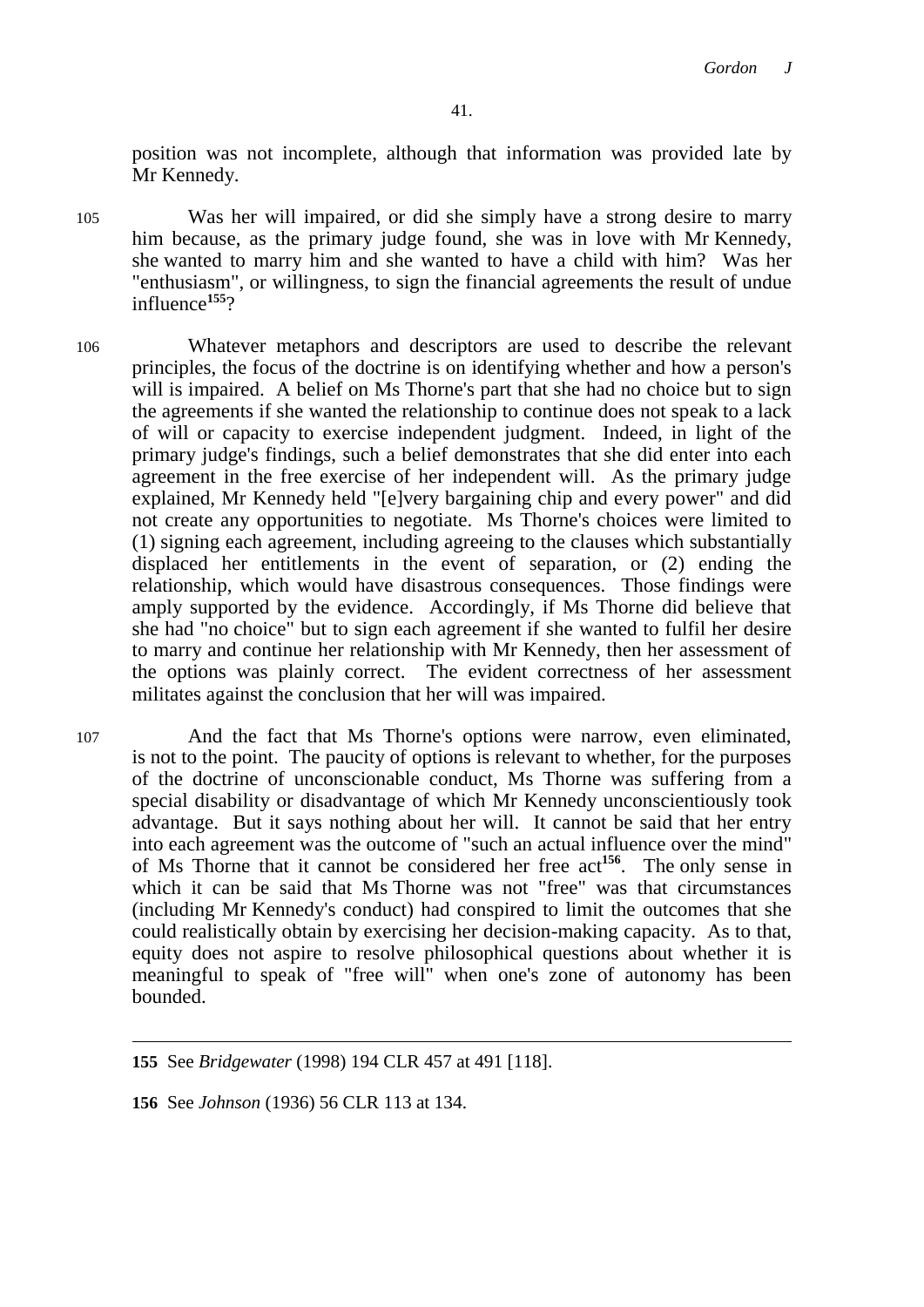108 For those reasons, Ms Thorne's will was not overborne in the sense explained and there should not be a finding of undue influence.

Unconscionable conduct

*Applicable principles*

- 109 Unconscionable conduct "looks to the conduct of the stronger party in attempting to enforce, or retain the benefit of, a dealing with a person under a special disability in circumstances where it is not consistent with equity or good conscience that he should do so"**<sup>157</sup>**. The rationale of the doctrine is "to ensure that it is fair, just and reasonable for the stronger party to retain the benefit of the impugned transaction"**<sup>158</sup>** .
- 110 Whether equity will intervene to prevent a party from enforcing, or retaining the benefit of, a transaction is determined by examining the circumstances under which the parties entered into the transaction. Specifically, the equitable jurisdiction is engaged if, *when the transaction was entered into*: (1) one party was under a special disadvantage in dealing with the other party; and (2) the other party unconscientiously took advantage of that special disadvantage. The existence of those circumstances at the time of the transaction is what "affect[s] the conscience" of the stronger party**<sup>159</sup>** and renders the enforcement of the transaction, or the taking of the benefit, "unconscientious" or "unconscionable".
- 111 That understanding of the equitable doctrine of unconscionable conduct is of long standing. In *Blomley v Ryan*, Kitto J described the circumstances in which equity would intervene on the basis of "unconscientiousness" in the following terms**<sup>160</sup>**:

"The essence of the ground we have to consider is unconscientiousness on the part of the party seeking to enforce the contract; and *unconscientiousness is not made out in this case unless* it appears, first, that *at the time of entering into the contract the defendant was in such a debilitated condition* that there was not what Sir John Stuart called

**157** *Amadio* (1983) 151 CLR 447 at 474.

 $\overline{a}$ 

**158** *Kakavas* (2013) 250 CLR 392 at 425 [118].

- **159** *Jenyns* (1953) 90 CLR 113 at 118. See also *Kakavas* (2013) 250 CLR 392 at 426 [122].
- **160** (1956) 99 CLR 362 at 428-429 (citation omitted); [1956] HCA 81 cited in *Amadio* (1983) 151 CLR 447 at 474.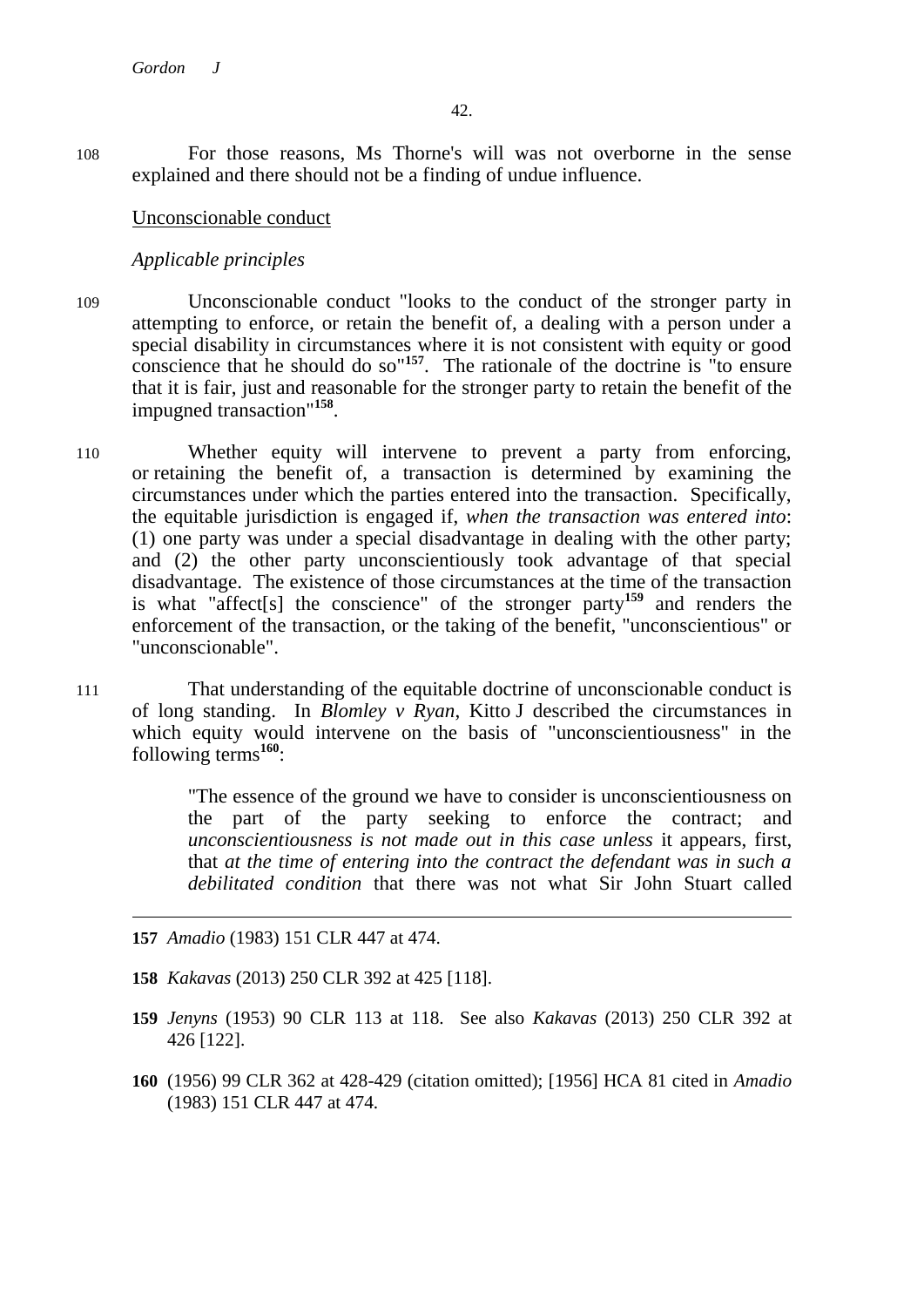'… a reasonable degree of equality between the contracting parties'; and secondly, that *the defendant's condition was sufficiently evident to those who were acting for the plaintiff at the time to make it prima facie unfair for them to take his assent* to the sale. If these two propositions of fact were established the burden of proving that the transaction was nevertheless fair would lie upon the plaintiff". (emphasis added)

112 To similar effect, Mason J in *Amadio* identified the circumstances in which the equitable jurisdiction would be enlivened as follows<sup>161</sup>:

> "As we have seen, if A having actual knowledge that B occupies a situation of *special disadvantage* in relation to an intended transaction, so that B cannot make a judgment as to what is in his own interests, *takes unfair advantage of his (A's) superior bargaining power or position by entering into that transaction, his conduct in so doing is unconscionable*." (emphasis added)

- 113 It is not possible to identify exhaustively what amounts to a special disadvantage. Relevant matters may include "illness, ignorance, inexperience, impaired faculties, financial need or other circumstances" that affect the weaker party's ability to protect their own interests**<sup>162</sup>**. Those matters are illustrative, not exhaustive**<sup>163</sup>** . A special disadvantage may also be discerned from the relationship between parties to a transaction; for instance, where there is "a strong emotional dependence or attachment"**<sup>164</sup>**. Whichever matters are relevant to a given case, it is not sufficient that they give rise to inequality of bargaining power: a special disadvantage is one that "seriously affects" the weaker party's ability to safeguard their interests<sup>165</sup>.
- 114 Retaining a benefit conferred under a transaction, or seeking to enforce a right or obligation under a transaction, cannot attract the intervention of equity without the existence of some factor that affects the conscience of the stronger party. Once it is accepted that (1) the doctrine of unconscionable conduct seeks to identify that factor in the wrongful (*scil* "unconscientious" or "exploitative"**<sup>166</sup>**)
	- **161** (1983) 151 CLR 447 at 467.
	- **162** *Blomley* (1956) 99 CLR 362 at 415; see also at 405.
	- **163** *Amadio* (1983) 151 CLR 447 at 462.
	- **164** *Bridgewater* (1998) 194 CLR 457 at 490 [115]; see also at 492 [120]. See also *Louth v Diprose* (1992) 175 CLR 621; [1992] HCA 61.
	- **165** *Kakavas* (2013) 250 CLR 392 at 425 [118].
	- **166** *Kakavas* (2013) 250 CLR 392 at 427 [124].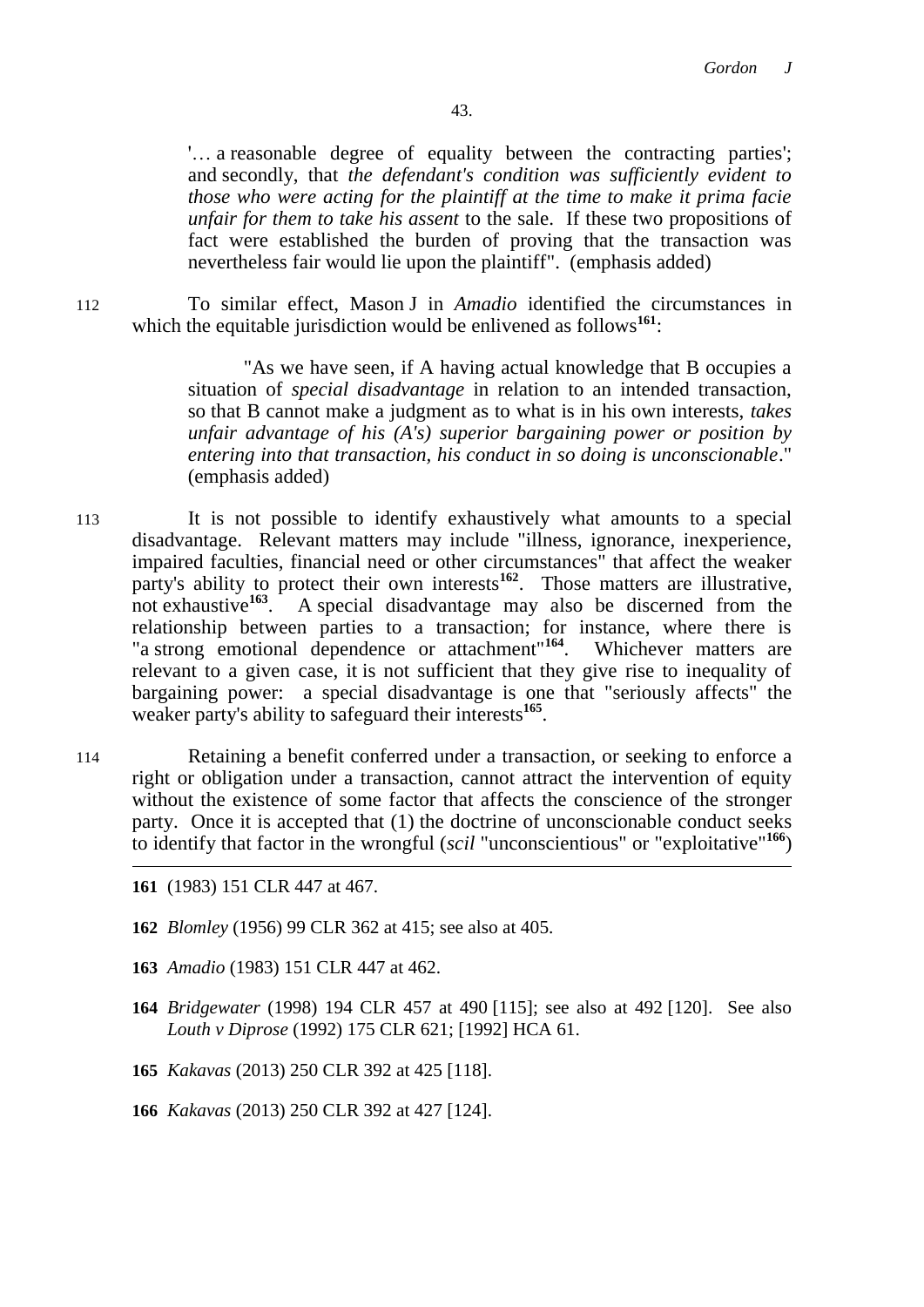conduct of the stronger party**<sup>167</sup>**, and (2) a person commits no wrong per se by retaining a benefit or seeking to enforce a right or obligation obtained through a lawful transaction, then the basis for equitable intervention must reside in some defect in how the dealing was entered into. That defect will exist if the special disadvantage was sufficiently evident to the stronger party at the time of the transaction to make it unconscientious to procure or accept the assent of the weaker party.

115 Although the doctrine of unconscionable conduct bears some resemblance to the doctrine of undue influence, there is an important difference between the two doctrines. As Mason J explained in *Amadio*, that difference concerns the will of the innocent party. For unconscionable conduct, "the will of the innocent party, even if independent and voluntary, is the result of the disadvantageous position in which [the innocent party] is placed and of the other party unconscientiously taking advantage of that position"**<sup>168</sup>**. By contrast, for undue influence, "the will of the innocent party is not independent and voluntary because it is overborne"**<sup>169</sup>** .

# *Unconscionable conduct in this appeal*

- 116 The primary judge's factual findings and reasoning did not specifically address whether Ms Thorne was under any special disadvantage or disability. But a special disadvantage may be discerned from the relationship between the parties**<sup>170</sup>** and the findings of fact in this case require a conclusion that Ms Thorne was under a special disadvantage at the time of each agreement<sup>171</sup>. In relation to the first agreement, that special disadvantage arose from the circumstances in which Mr Kennedy brought Ms Thorne to Australia, the proximity of the wedding and the circumstances in which the agreement was first provided, coupled with the finding that Ms Thorne knew that the wedding would not take place (and the relationship would be at an end) if she did not sign the agreement.
- 117 Moreover, Ms Thorne plainly depended on Mr Kennedy both financially and emotionally, was emotionally invested in their relationship and expected a future life with him. It is eminently plausible that she would have been unusually

 $\overline{a}$ **167** *Amadio* (1983) 151 CLR 447 at 461, 474.

**168** *Amadio* (1983) 151 CLR 447 at 461.

**169** *Amadio* (1983) 151 CLR 447 at 461.

**171** cf *Kennedy & Thorne* (2016) FLC ¶93-737 at 81,817 [138].

**<sup>170</sup>** See, eg, *Louth v Diprose* (1992) 175 CLR 621; *Bridgewater* (1998) 194 CLR 457.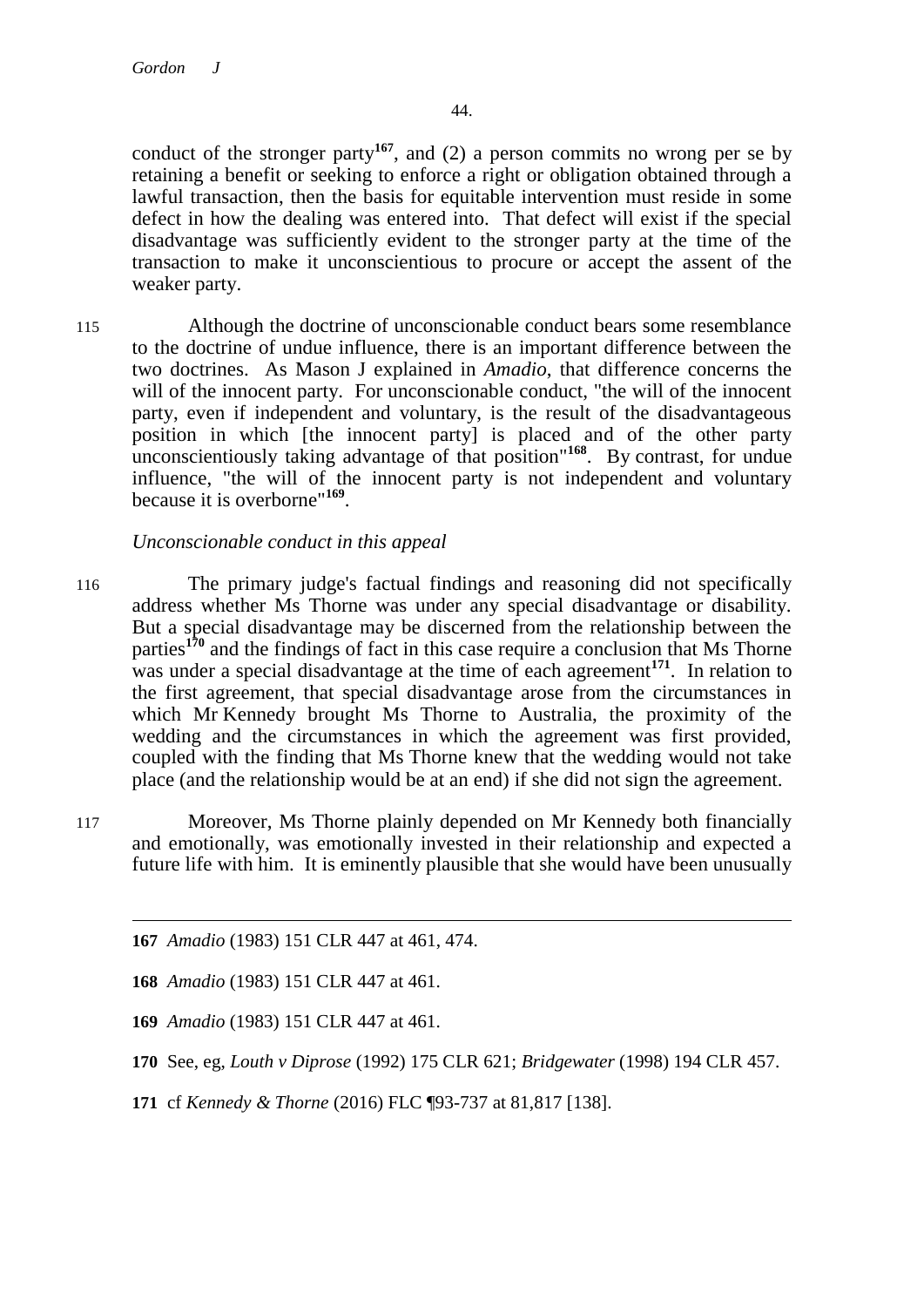susceptible to entering into an "improvident transaction"**<sup>172</sup>** with Mr Kennedy if she felt that doing so would ensure, or was necessary to ensure, that their relationship continued and that any adverse consequences of ending the relationship were avoided.

- 118 The force of these conclusions is not lessened by observing that Ms Thorne signed the second agreement after they married. Save that the wedding had occurred by that point, the factors identified above as constituting a special disadvantage could hardly be thought to have dissipated immediately after they married. The wedding did not, of itself, relieve her of the special disadvantage she was under when she entered into the first agreement. Indeed, when Ms Thorne was meeting with her solicitor for the purpose of receiving advice about the second agreement, Mr Kennedy not only sat in the car but telephoned her to ask how much longer she was going to be. And, as the primary judge found, Ms Thorne had no bargaining power and no capacity to effect any change.
- 119 Accepting that Ms Thorne was placed at a special disadvantage, the question becomes whether Mr Kennedy unconscientiously took advantage of it.
- 120 Plainly, Mr Kennedy, as the other party to the relationship, not only was aware of, but played a central role in creating, the various factors constituting the special disadvantage<sup>173</sup>. And having regard to the circumstances in which they were entered into and their content, the financial agreements were "neither fair nor just and reasonable"**<sup>174</sup>** and the entry into them involved an unconscientious taking of advantage by Mr Kennedy.
- <sup>121</sup> First, the agreements were "grossly improvident"**<sup>175</sup>**. Although it is not essential or necessarily decisive that there is "an inadequacy of consideration"<sup>176</sup>, it is relevant to observe that the entitlements for which they provided in the event of separation were extraordinarily and disproportionately small in comparison to

**172** See *Bridgewater* (1998) 194 CLR 457 at 492 [121]; see also at 490 [115].

**176** *Amadio* (1983) 151 CLR 447 at 475.

**<sup>173</sup>** See *Kakavas* (2013) 250 CLR 392 at 438-440 [155]-[161].

**<sup>174</sup>** *Bridgewater* (1998) 194 CLR 457 at 492 [121].

**<sup>175</sup>** See *Bridgewater* (1998) 194 CLR 457 at 493 [123].